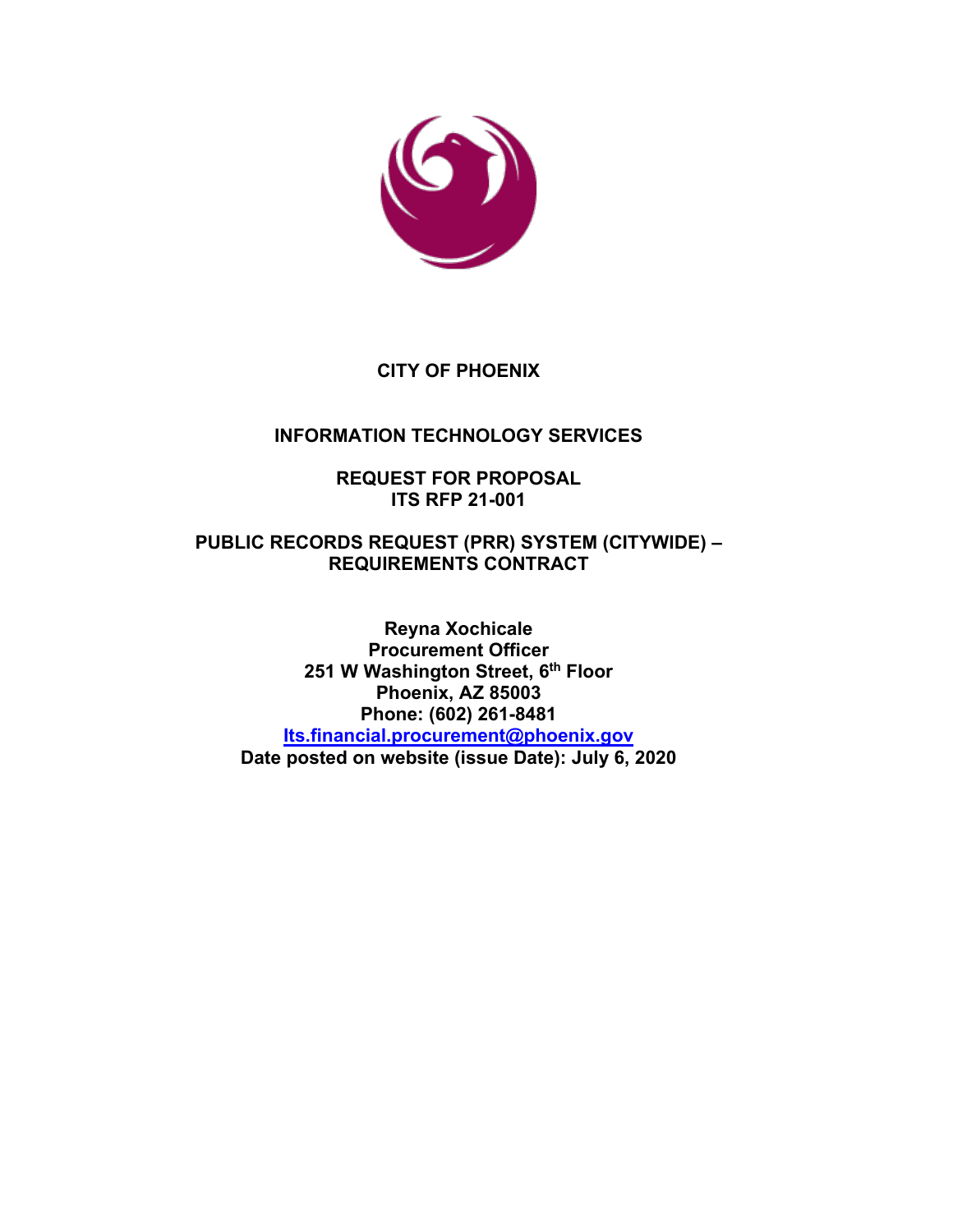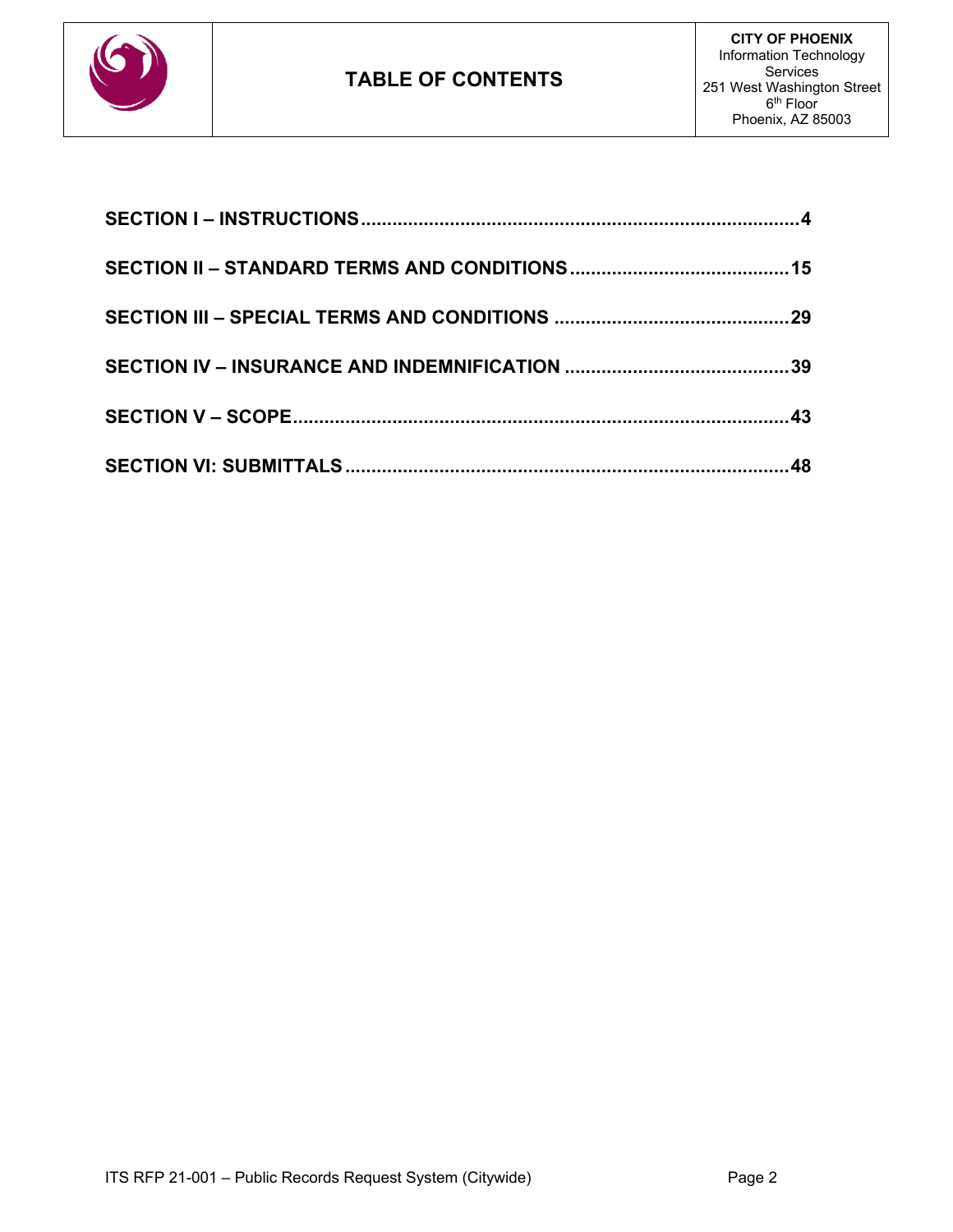

Please read before continuing to the offer document. This list may not include every requirement; the purpose is to assist Offerors, but Offerors are expected to read and comply with the entire solicitation.

## **SOLICITATION RESPONSE CHECK LIST**

Check off each of the following as the necessary action is completed.

- □ All forms have been completed and signed, including Solicitation Disclosure form.
- □ All Submittals are included.
- Reviewed and verified prices offered.
- □ Checked price extensions and totals.
- $\Box$  Included any required drawings or descriptive literature.
- $\Box$  If required, checked and included the amount of the offer surety.
- $\Box$  Reviewed the insurance requirements, if any, to assure compliance.
- $\Box$  Included signed addenda, if any.
- $\square$  Emailed entire proposal to [its.financial.procurement@phoenix.gov](mailto:its.financial.procurement@phoenix.gov)
- $\Box$  Emailed the response in time City must receive offers no later than the date and time indicated in the Schedule of Events or addenda (local Phoenix time).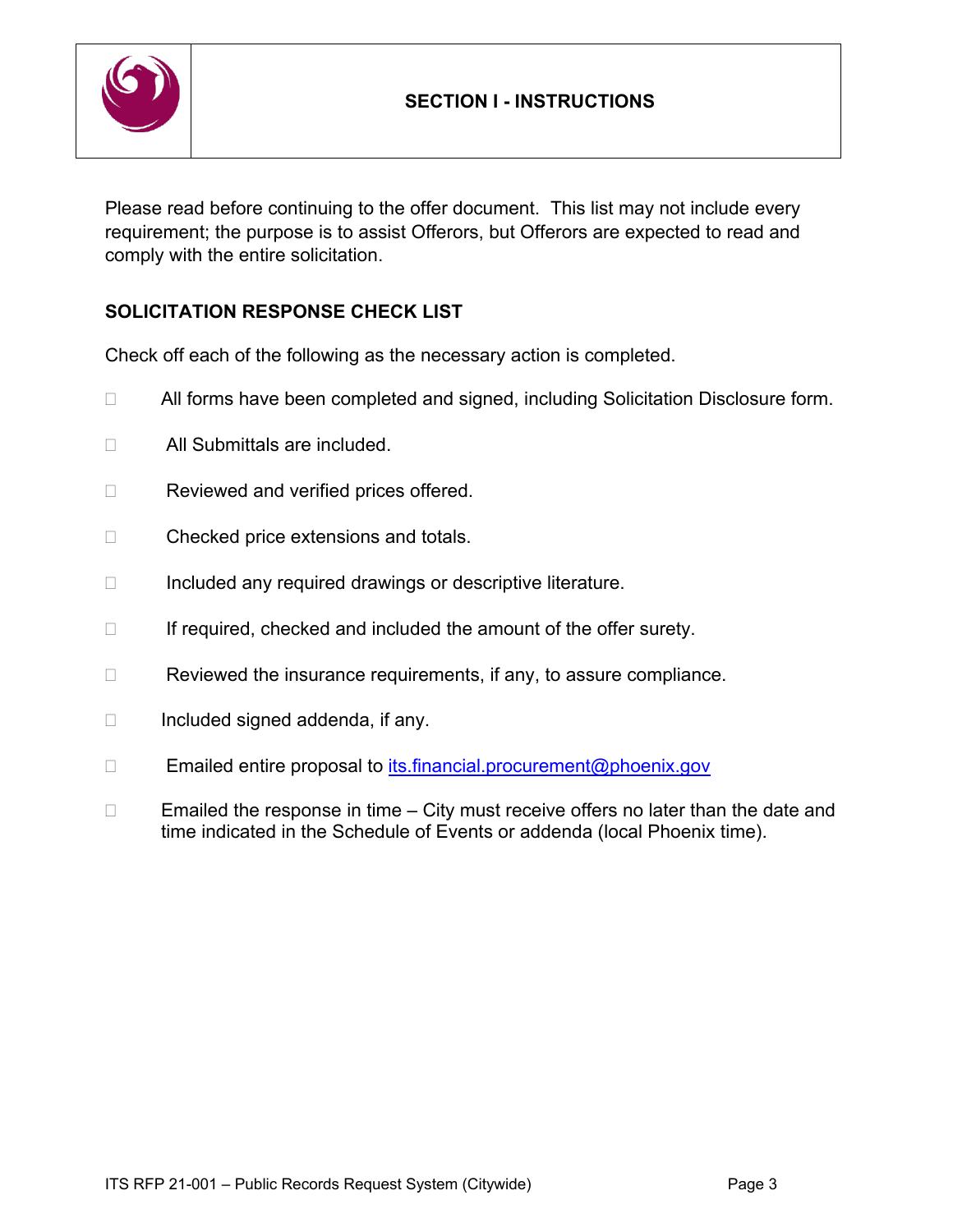

### <span id="page-3-0"></span>**SECTION I – INSTRUCTIONS**

#### **1. DESCRIPTION:**

- **1.1.** The City of Phoenix invites sealed offers for a new public records request processing solution to be used by all departments except Police, Fire and Municipal Court for a five-year period commencing on or about November 1, 2020, in accordance with the specification and provisions contained herein.
- **1.2.** This solicitation is available through Arizona Relay Service 7-1-1. Please call TTY 800-367-8939 for assistance.
- **1.3.** Notwithstanding the foregoing, this Agreement will terminate upon the earliest occurrence of any of the following: reaching the end of the term and any extensions exercised, or termination pursuant to the provisions of this Agreement.
- **2. CITY'S VENDOR SELF-REGISTRATION AND NOTIFICATION:** Offeror must be registered in the City's procurePHX Self-Registration System at <https://www.phoenix.gov/procure> to respond to solicitations and access procurement information. The City may, at its sole discretion, reject any offer from an Offeror who has not registered.

#### **3. SCHEDULE OF EVENTS:**

| <b>ACTIVITY</b>                   | <b>DATE AND TIME</b><br>(All times are local Phoenix time)                          |
|-----------------------------------|-------------------------------------------------------------------------------------|
| <b>Written Inquiries Due Date</b> | July 13, 2020 at 12:00 PM                                                           |
| <b>Offer Due Date</b>             | July 30, 2020 at 2:00 PM                                                            |
| <b>Offer Submittal</b>            | <b>Electronic Submission</b><br>(Refer to Section I, Item 12 - Submission of Offer) |

The City reserves the right to change dates, times, and/or locations as necessary. The City does not always hold a Pre-Offer Conference or Site visit.

#### **4. PREPARATION OF OFFER:**

- **4.1.** All forms provided in the Submittal Section must be completed and submitted with the offer. The signed and completed Solicitation Disclosure form must be included or your offer may be deemed non-responsive.
- **4.2.** It is permissible to copy Submittal forms if necessary. Erasures, interlineations, or other modifications of the offer must be initialed in original ink by the authorized person signing the offer. No offer will be altered, amended or withdrawn after the specified offer due date and time. The City is not responsible for Offeror's errors or omissions.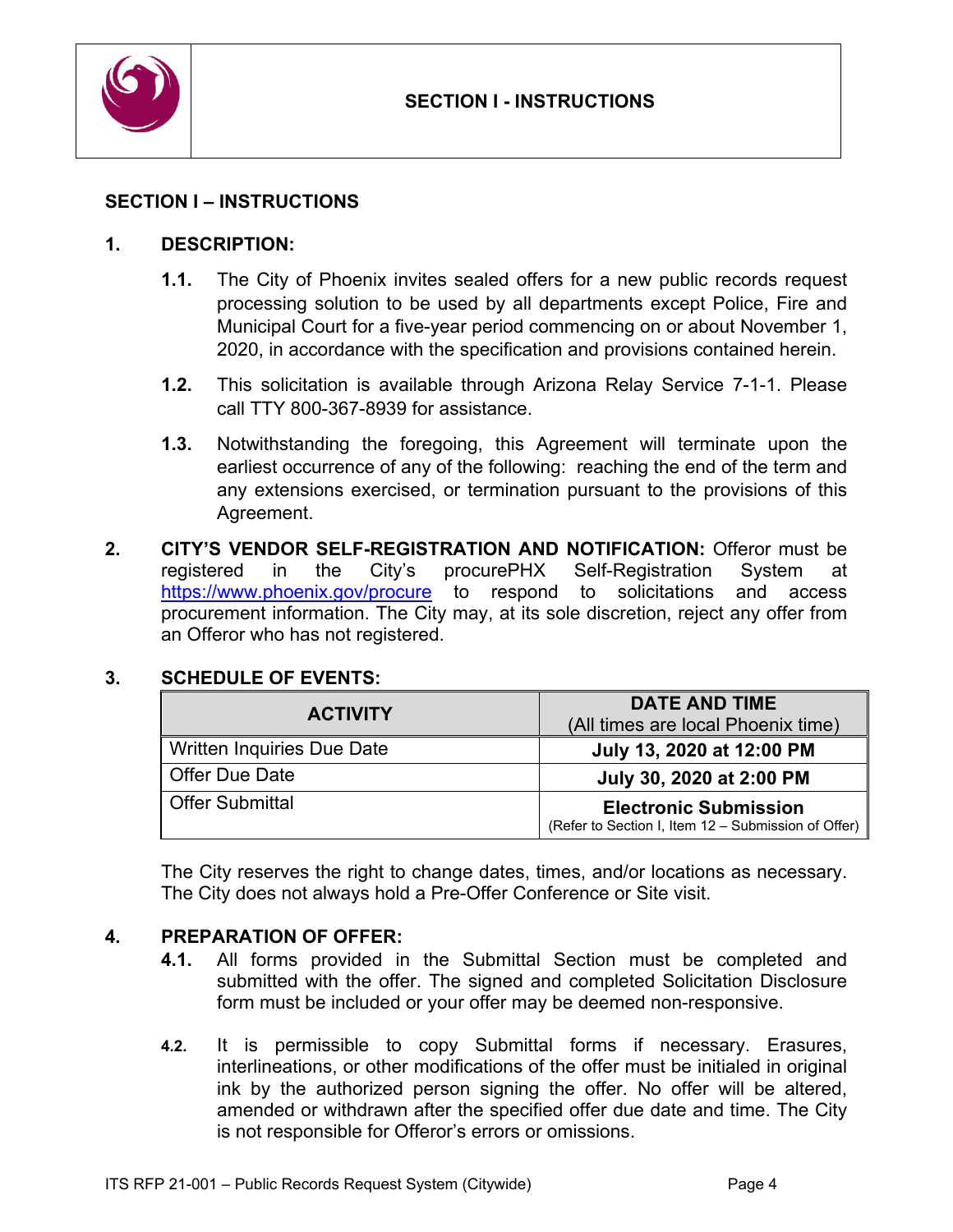

- **4.3.** All time periods stated as a number of days will be calendar days.
- **4.4.** It is the responsibility of all Offerors to examine the entire solicitation and seek clarification of any requirement that may not be clear and to check all responses for accuracy before submitting an offer. Negligence in preparing an offer confers no right of withdrawal after due date and time. Offerors are strongly encouraged to:
	- 4.4.1. Consider applicable laws and/or economic conditions that may affect cost, progress, performance, or furnishing of the products or services.
	- 4.4.2. Study and carefully correlate Offeror's knowledge and observations with the solicitation and other related data.
	- 4.4.3. Promptly notify the City of all conflicts, errors, ambiguities, or discrepancies that Offeror has discovered in or between the solicitation and other related documents.
	- 4.4.4. The City does not reimburse the cost of developing, presenting or providing any response to this solicitation. Offers submitted for consideration should be prepared simply and economically, providing adequate information in a straightforward and concise manner. The Offeror is responsible for all costs incurred in responding to this solicitation. All materials and documents submitted in response to this solicitation become the property of the City and will not be returned.
	- 4.4.5. Offerors are reminded that the specifications stated in the solicitation are the minimum level required and that offers submitted must be for products or services that meet or exceed the minimum level of all features specifically listed in this solicitation. Offers offering less than any minimum specifications or criteria specified are not responsive and should not be submitted.
	- 4.4.6. Offer responses submitted for products considered by the seller to be acceptable alternates to the brand names or manufacturer's catalog references specified herein must be submitted with technical literature and/or detailed product brochures for the City's use to evaluate the products offered. Offers submitted without this product information may be considered as non-responsive and rejected. The City will be the sole judge as to the acceptability of alternate products offered.
	- 4.4.7. Prices will be submitted on a per unit basis by line item, when applicable. In the event of a disparity between the unit price and extended price, the unit price will prevail unless obviously in error.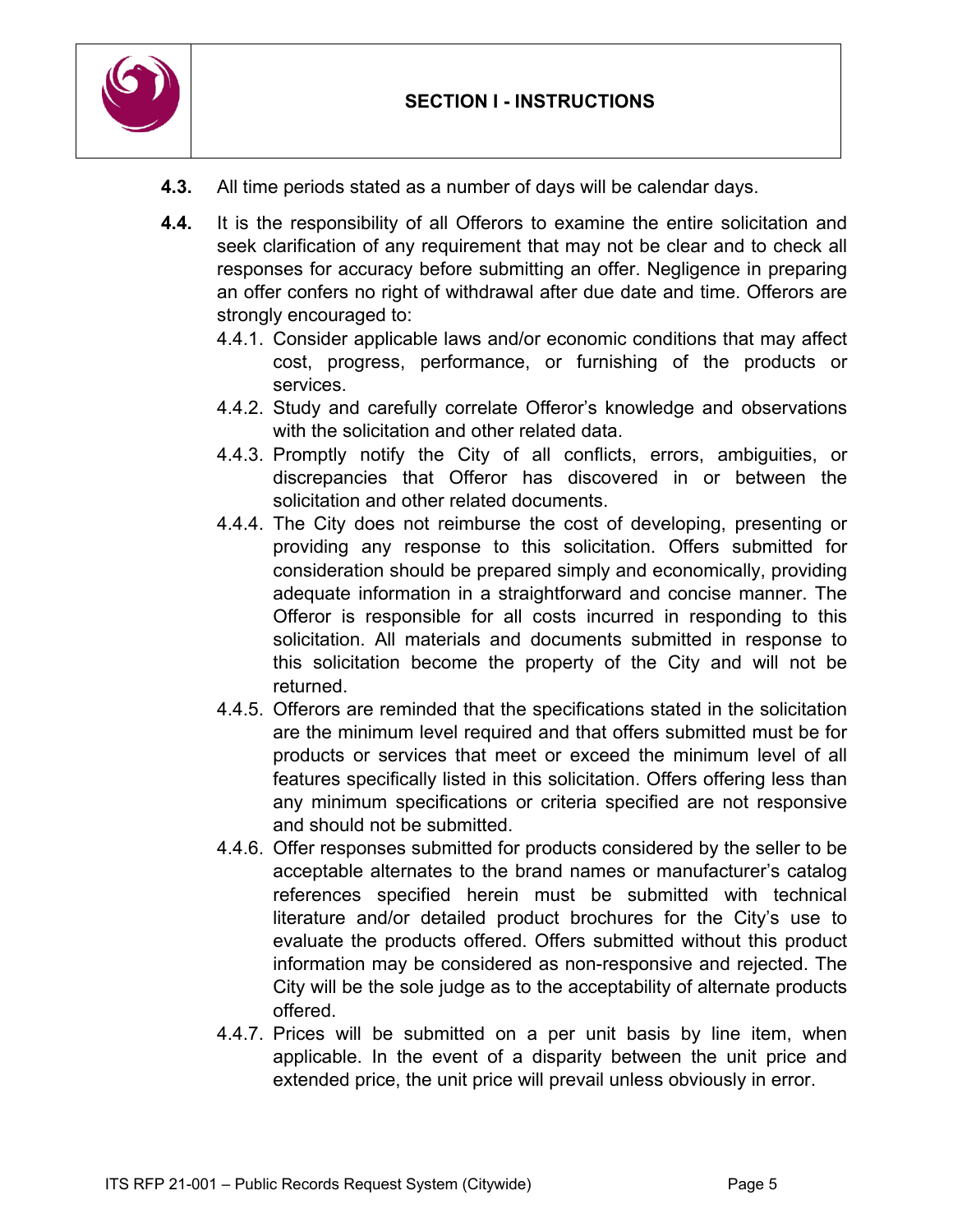

- **5. OBTAINING A COPY OF THE SOLICITATION AND ADDENDA:** Interested Offerors may download the complete solicitation and addenda from [https://solicitations.phoenix.gov/.](https://solicitations.phoenix.gov/) Internet access is available at all public libraries. Any interested offerors without internet access may obtain this solicitation by calling the Procurement Officer or picking up a copy during regular business hours at the City of Phoenix Information Technology Services, 251 West Washington Street,  $6<sup>th</sup>$  Floor, Phoenix, AZ 85003. It is the Offeror's responsibility to check the website throughout the entire solicitation period up to City Council award, read the entire solicitation, and verify all required information is submitted with its offer.
- **6. EXCEPTIONS:** Offeror must not take any exceptions to any terms, conditions or material requirements of this solicitation. Offers submitted with exceptions may be deemed non-responsive and disqualified from further consideration in the City's sole discretion. Offerors must conform to all the requirements specified in the solicitation. The City encourages Offerors to send inquiries to the procurement officer rather than including exceptions in their Offer as explained in Inquiries.
- **7. INQUIRIES:** All questions that arise relating to this solicitation should be directed via email to the Procurement Officer and must be received by the due date indicated in the Schedule of Events. The City will not consider questions received after the deadline.

No informal contact initiated by Offerors on the proposed service will be allowed with members of City's staff from date of distribution of this solicitation until after City Council awards the contract. All questions concerning or issues related to this solicitation must be presented **in writing**.

The Procurement Officer will answer written inquiries in an addendum and publish any addendums on the Procurement Website.

- **8. ADDENDA:** The City of Phoenix will not be responsible for any oral instructions made by any employees or officers of the City of Phoenix regarding this solicitation. Any changes will be in the form of an addendum. The Offeror must acknowledge receipt of any/all addenda by signing and returning the document with the offer submittal, or the Offer may be considered non-responsive.
- **9. BUSINESS IN ARIZONA:** The City will not enter contracts with Offerors (or any company(ies)) not granted authority to transact business, or not in good standing, in the state of Arizona by the Arizona Corporation Commission, unless the offeror asserts a statutory exception prior to entering a contract with the City**.**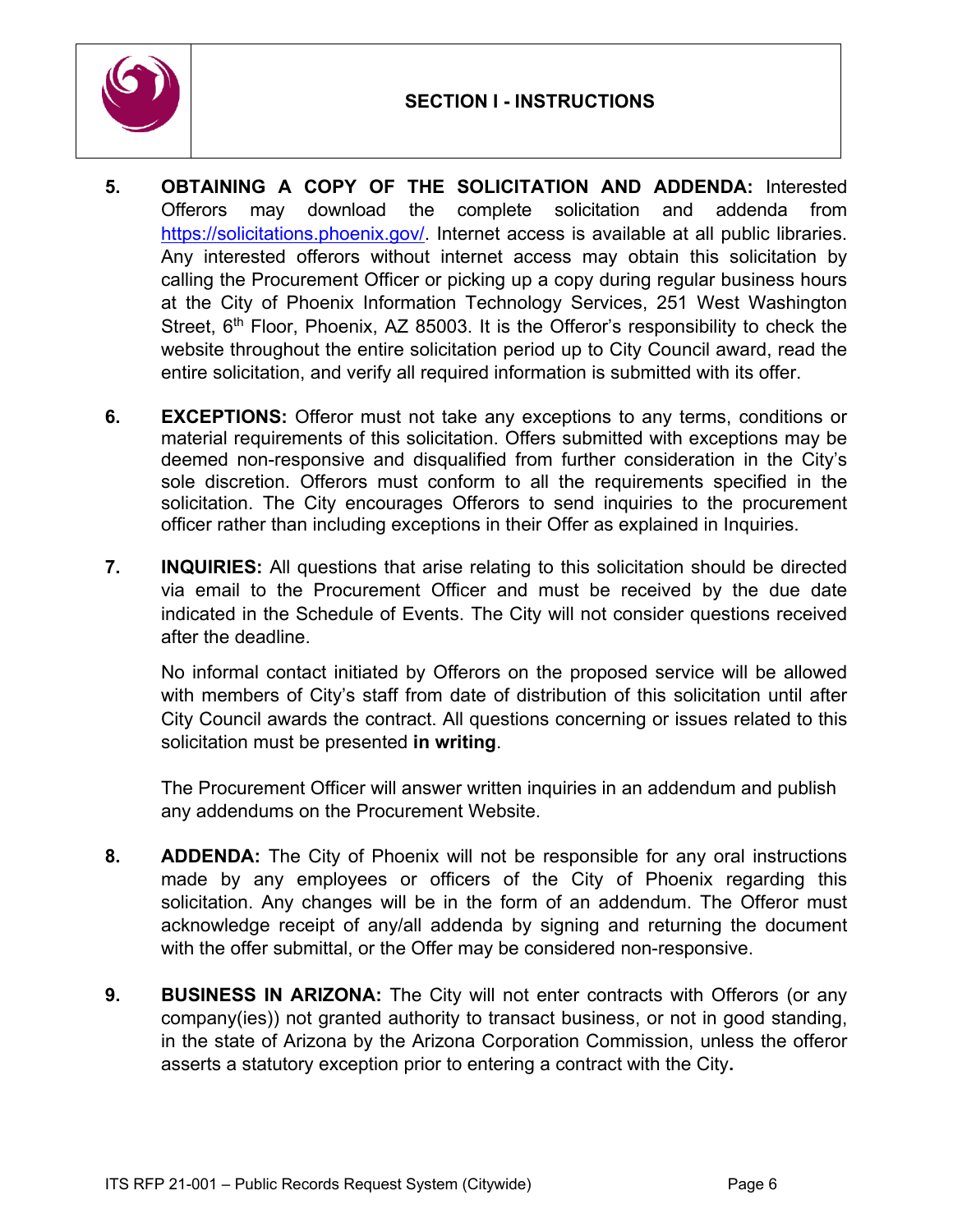

- **10. LICENSES:** If required by law for the operation of the business or work related to this Offer, Offeror must possess all valid certifications and/or licenses as required by federal, state or local laws at the time of submittal.
- **11. CERTIFICATION:** By signature in the offer section of the Offer and Acceptance page(s), Offeror certifies:
	- 11.1. The submission of the offer did not involve collusion or other anticompetitive practices.
	- 11.2. The Offeror must not discriminate against any employee, or applicant for employment in violation of Federal or State Law.
	- 11.3. The Offeror has not given, offered to give, nor intends to give at any time hereafter, any economic opportunity, future employment, gift, loan, gratuity, special discount, trip, favor, or service to a public servant in connection with the submitted offer.
- **12. SUBMISSION OF OFFER:** Offers must be in possession of the Department on or prior to the exact time and date indicated in the Schedule of Events. Late offers will not be considered. The prevailing clock will be the City Department's clock.

Offers must be submitted via email to [its.financial.procurement@phoenix.gov](mailto:its.financial.procurement@phoenix.gov)

- **13. WITHDRAWAL OF OFFER:** At any time prior to the solicitation due date and time, an Offeror (or designated representative) may withdraw the offer by submitting a request in writing and signed by a duly authorized representative.
- **14. OFFER RESULTS:** Offers will be opened on the offer due date, time and location indicated in the Schedule of Events, at which time the name of each Offeror will be read. Offers and other information received in response to the solicitation will be shown only to authorized City personnel having a legitimate interest in them or persons assisting the City in the evaluation. Offers are not available for public inspection until after the City has posted the award recommendation on the City's website.

The City will post the Offeror's name on the preliminary offer tabulation on the City's website,<https://solicitations.phoenix.gov/Awards> within five calendar days of the offer opening. The City will post the information on the preliminary tabulation as it was read during the offer opening. The City makes no guarantee as to the accuracy of any information on the preliminary tabulation. Once the City has evaluated the offers, the City will post an award recommendation on the website. The City will not provide any further notification to unsuccessful Offerors.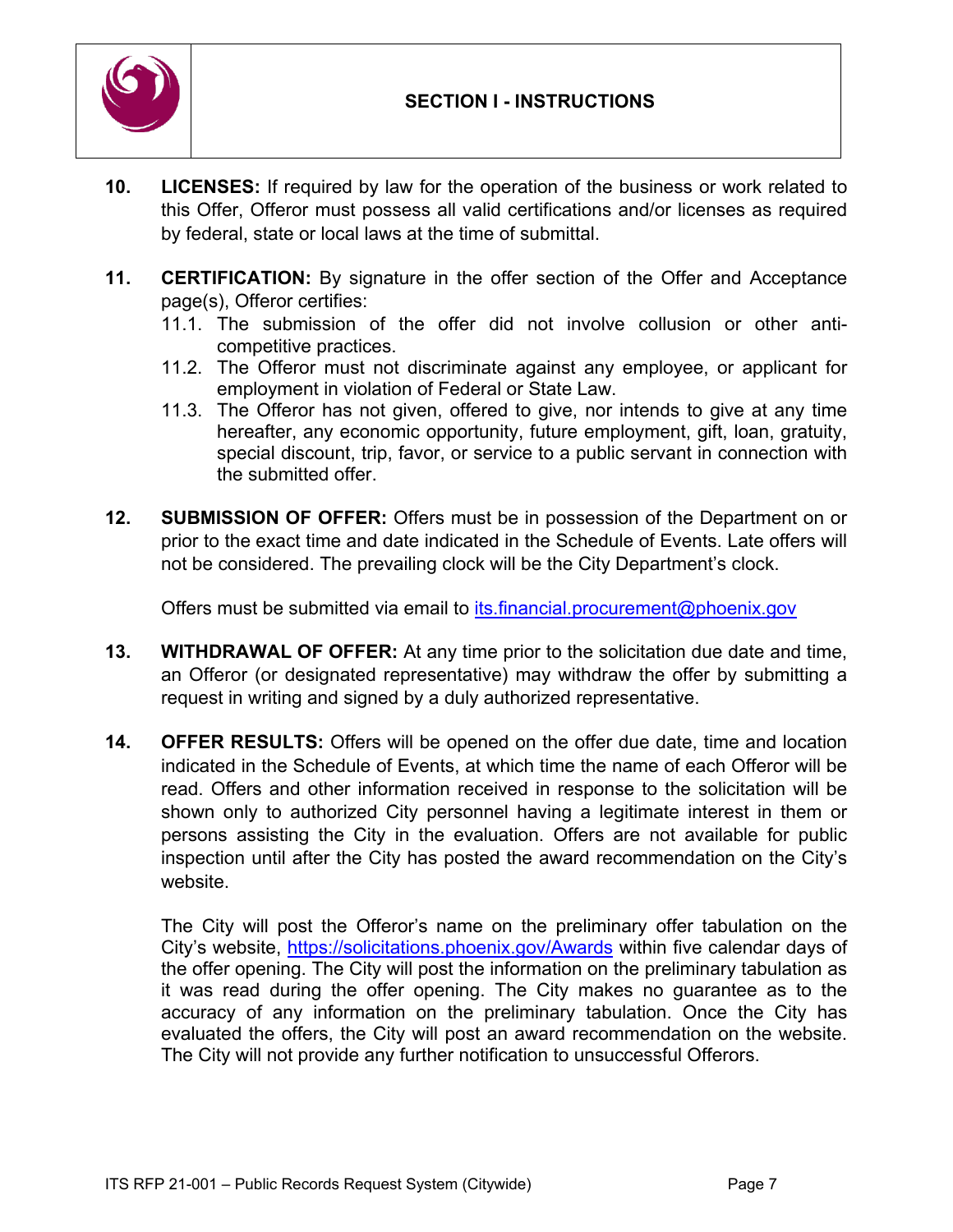

### **15. PRE-AWARD QUALIFICATIONS:**

**15.1.** Offeror must have been in operation a minimum of one (1) year. The Offeror's normal business activity during the past year will have been for providing the goods or services in this solicitation. (This information must be provided in The Submittal section, Years in Business and Customer Reference Listing of this solicitation.)

### **16. AWARD OF CONTRACT:**

- **16.1.** Unless otherwise indicated, award(s) will be made to the most responsive, responsible Offeror(s) who are regularly established in the service, or providing the goods, contained in this solicitation and who have demonstrated the ability to perform in an acceptable manner.
- **16.2** Factors that may be considered by the City include:
	- Technical capability of the Offeror to accomplish the scope of work required in the Solicitation. This may include performance history on past and current government or industrial contracts; and,
	- Demonstrated availability of the necessary manpower (both supervisory and operational personnel) and necessary equipment to accomplish the scope of work in the Solicitation; and,
	- Vendor history of complaints and termination for convenience or cause, litigation or lawsuits.
- **16.3.** Notwithstanding any other provision of this solicitation, the City reserves the right to: (1) waive any immaterial defect or informality; or (2) reject any or all offers or portions thereof; or (3) reissue a solicitation.
- **16.4.** A response to a solicitation is an offer to contract with the City based upon the terms, conditions, and specifications contained in the City's solicitation. Offers do not become contracts until they are executed by the Deputy Finance Director or Department Director. A contract has its inception in the award, eliminating a formal signing of a separate contract. For that reason, all of the terms, conditions and specifications of the procurement contract are contained in the solicitation, and in any addendum or contract amendment.
- **17. CITY'S RIGHT TO DISQUALIFY FOR CONFLICT OF INTEREST:** The City reserves the right to disqualify any Offeror based on any real or apparent conflict of interest that is disclosed by the offer submitted or any other data available to the City. This disqualification is at the sole discretion of the City. Any Offeror submitting an offer herein waives any right to object now or at any future time, before any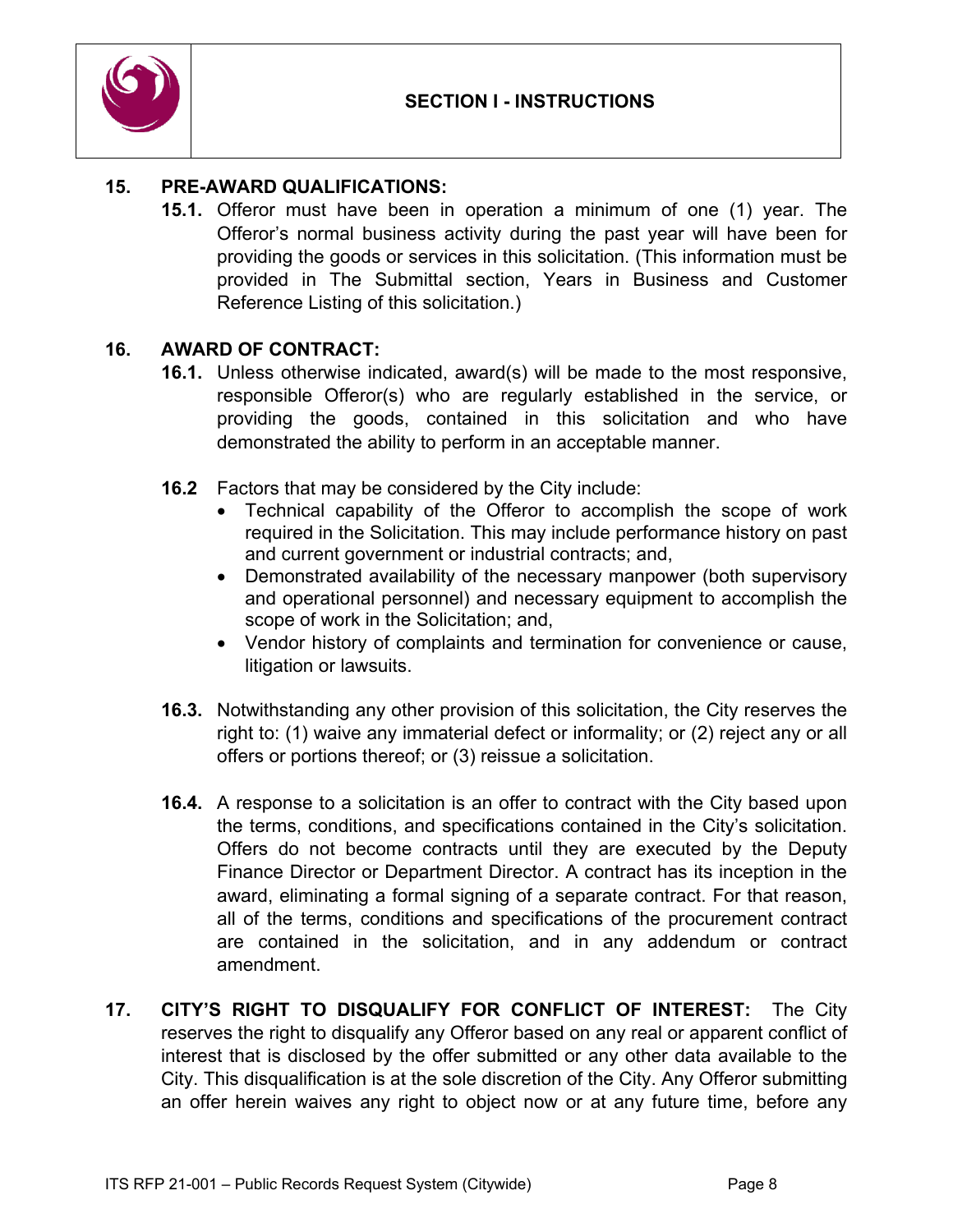

agency or body, including but not limited to, the City Council of the City of Phoenix or any court.

## **18. SOLICITATION TRANSPARENCY POLICY:**

- **18.1.** Commencing on the date and time a solicitation is published, potential or actual offerors or respondents (including their representatives) shall only discuss matters associated with the solicitation with the Mayor, any members of City Council, the City Manager, any Deputy City Manager, or any department director directly associated with the solicitation (including in each case their assigned staff, except for the designated procurement officer) at a public meeting, posted under Arizona Statutes, until the resulting contract(s) are awarded to all offers or responses are rejected and the solicitation is cancelled without any announcement by the Procurement Officer of the City's intent to reissue the same or similar solicitation.
- **18.2.** As long as the solicitation is not discussed, Offerors may continue to conduct business with the City and discuss business that is unrelated to the solicitation.
- **18.3.** Offerors may discuss their offer or the solicitation with the Mayor or one or more members of the Phoenix City Council, provided such meetings are scheduled through the Procurement Officer, and are posted as open meetings with the City Clerk at least 24 hours prior to the scheduled meetings. The City Clerk will be responsible for posting the meetings. The posted notice shall identify the participants and the subject matter, as well as invite the public to participate.
- **18.4.** With respect to the selection of the successful Offerors, the City Manager and/or City Manager's Office will continue the past practice of exerting no undue influence on the process.
- **18.5.** This policy is intended to create a level playing field for all Offerors, assure that contracts are awarded in public, and protect the integrity of the selection process. **OFFERORS THAT VIOLATE THIS POLICY SHALL BE DISQUALIFIED.** After official Notice is received by the City for disqualification, the Offeror may follow the Protest process, unless the Solicitation is cancelled without notice of intent to re-issue.
- **18.6.** "To discuss" means any contact by the Offeror, regardless of whether the City responds to the contact. Offerors that violate this policy shall be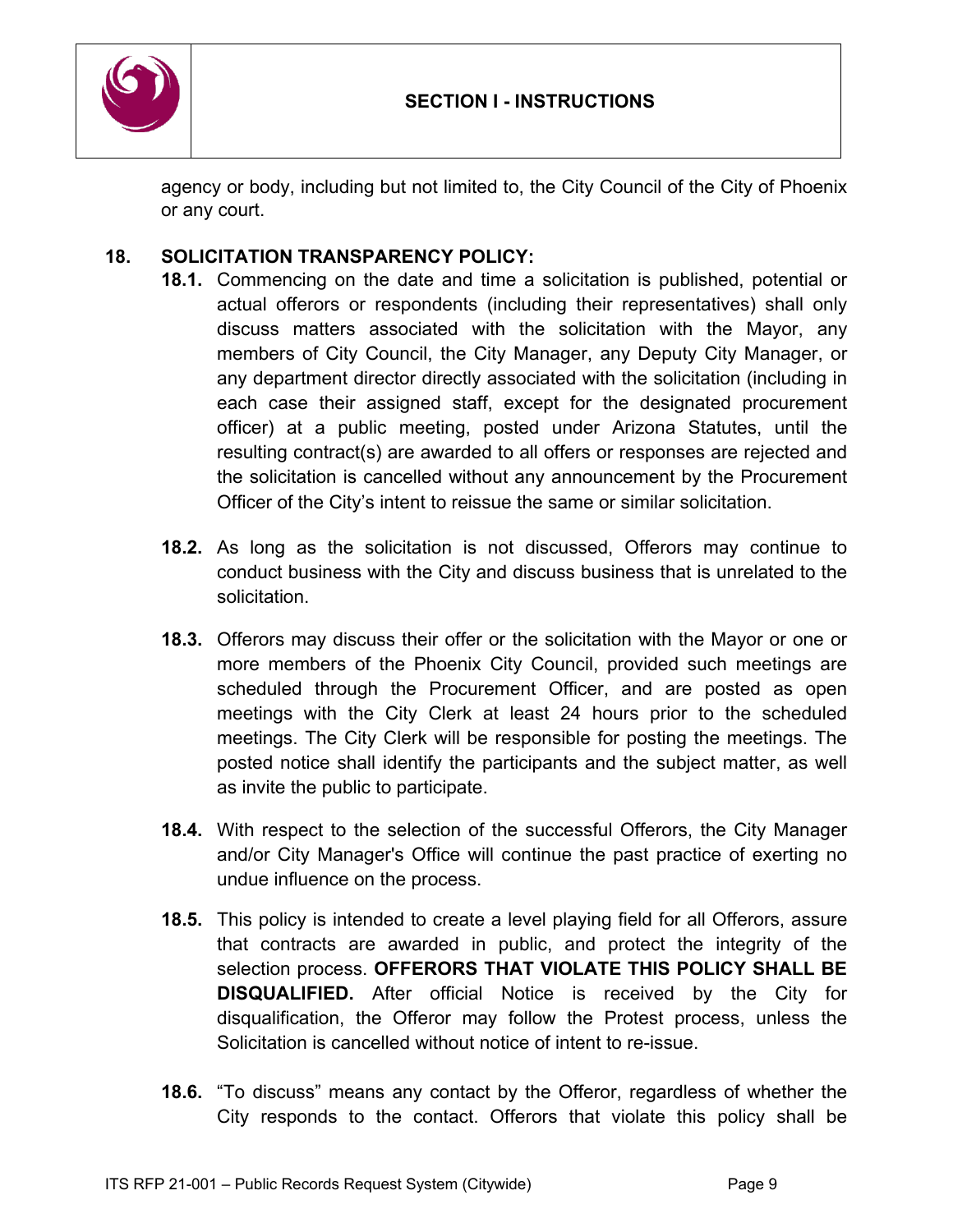



disqualified until the resulting contract(s) are awarded, or all offers or responses are rejected and the solicitation is cancelled without any announcement by the Procurement Officer of the City's intent to reissue the same or a similar solicitation. The City interprets the policy as continuing through a cancellation of a solicitation until Council award of the contract, as long as the City cancels with a statement that the City will rebid the solicitation.

### **19. PROTEST PROCESS**

- **19.1.** Offeror may protest the contents of a solicitation no later than seven days before the solicitation deadline when the protest is based on an apparent alleged mistake, impropriety or defect in the solicitation. Protests filed regarding the solicitation may be addressed by an addendum to the solicitation or denied by the City. If denied, the opening and award will proceed unless the City determines that it is in the City's best interests to set new deadlines, amend the solicitation, cancel or re-bid.
- **19.2.** Therefore, unless otherwise notified by a formal addendum, the Protester must adhere to all solicitation dates and deadlines, including timely filing of an offer, regardless of filing a protest.
- **19.3.** Offeror may protest an adverse determination issued by the City regarding responsibility and responsiveness, within seven days of the date the Offeror was notified of the adverse determination.
- **19.4.** Offeror may protest an award recommendation if the Offeror can establish that it had a substantial chance of being awarded the contract and will be harmed by the recommended award. The City will post recommendations on the City's website to award the contract(s) to an Offeror(s). Offeror must submit award protests within seven days after the posting of the award recommendation, with exceptions only for good cause shown, within the City's full and final discretion.
- **19.5.** All protests will be in writing, filed with the Procurement Officer identified in the solicitation and include the following:
	- 19.5.1. Identification of the solicitation number;
	- 19.5.2. The name, address and telephone number of the protester;
	- 19.5.3. A detailed statement describing the legal and factual grounds for the protest, including copies of relevant documents;
	- 19.5.4. The form of relief requested; and
	- 19.5.5. The signature of the protester or its authorized representative.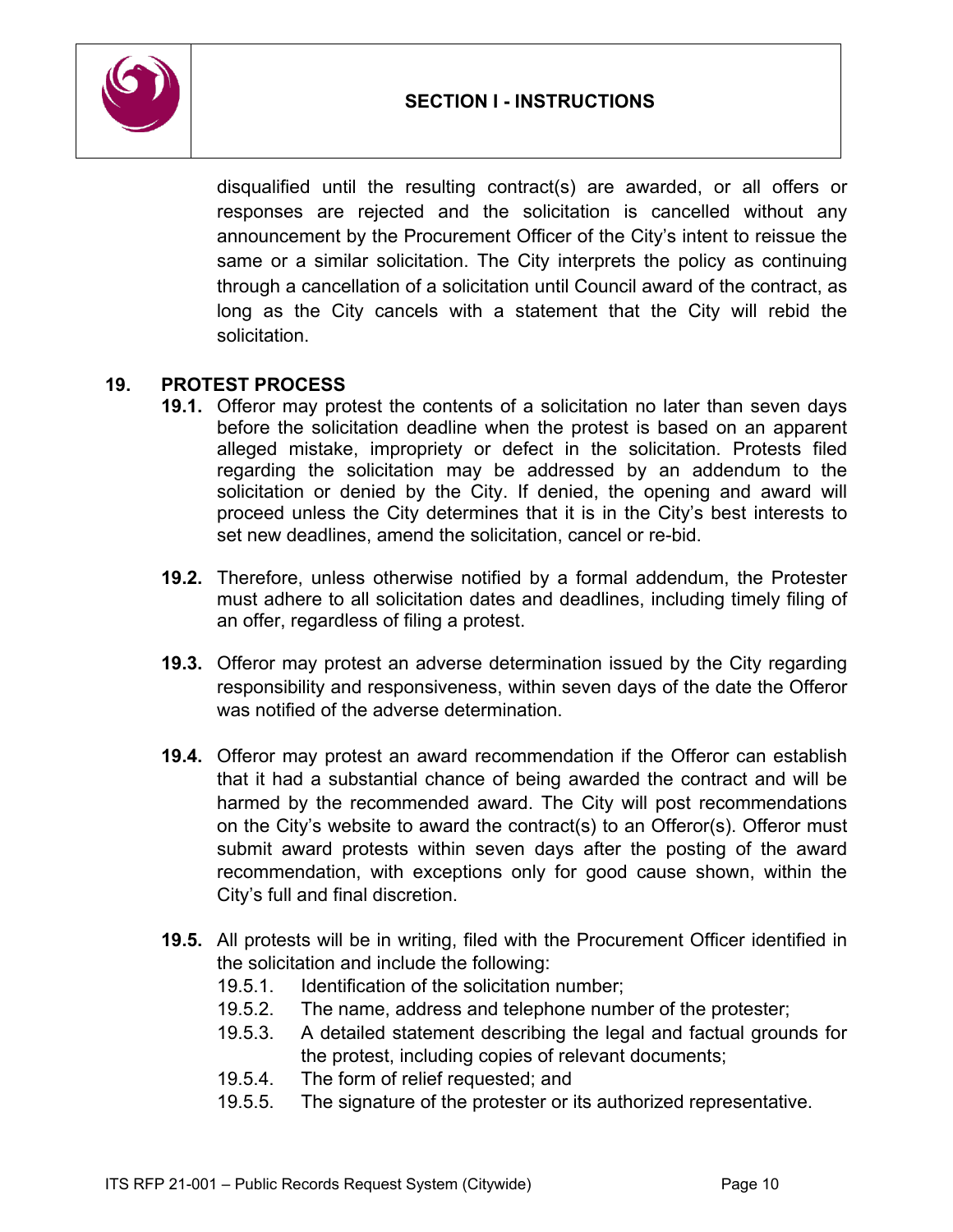

- **19.6.** The Procurement Officer will render a written decision within a reasonable period after the protest is filed. The City will not request City Council authorization to award the contract until the protest process is complete. All protests and appeals must be submitted in accordance with the City's Procurement Code, (Phoenix City Code, Ch. 43), and any protests or appeals not submitted within the time requirements will not be considered. Protests must be filed with the Procurement Officer.
- **20. PUBLIC RECORD:** All Offers submitted in response to this solicitation will become the property of the City and become a matter of public record available for review pursuant to Arizona State law. If an Offeror believes that a specific section of its Offer response is confidential, the Offeror will isolate the pages marked confidential in a specific and clearly labeled section of its Offer response. An Offeror may request specific information contained within its Offer is treated by the Procurement Officer as confidential provided the Offeror clearly labels the information "confidential." To the extent necessary for the evaluation process, information marked as "confidential" will not be treated as confidential. Once the procurement file becomes available for public inspection, the Procurement Officer will not make any information identified by the Offerors as "confidential" available to the public unless necessary to support the evaluation process or if specifically requested in accordance with applicable public records law. When a public records request for such information is received, the Procurement Officer will notify the Offeror in writing of any request to view any portion of its Offer marked "confidential." The Offeror will have the time set forth in the notice to obtain a court order enjoining such disclosure. If the Offeror does not provide the Procurement Officer with a court order enjoining release of the information during the designated time, the Procurement Officer will make the information requested available for inspection.
- **21. LATE OFFERS:** Late Offers must be rejected, except for good cause. If a late Offer is submitted, the Department will document the date and time of the submittal of the late Offer, keep the Offer and notify the Offeror that its Offer was disqualified for being a late Offer.
- **22. RIGHT TO DISQUALIFY:** The City reserves the right to disqualify any Offeror who fails to provide information or data requested or who provides materially inaccurate or misleading information or data. The City further reserves the right to disqualify any Offeror on the basis of any real or apparent conflict of interest that is disclosed by the Offeror submitted or any other data or information available to the City. This disqualification is at the sole discretion of the City. By submission of a solicitation response, the Offeror waives any right to object now or at any future time, before any agency or body including, but not limited to, the City Council of the City or any court as to the exercise by the City of such right to disqualify or as to any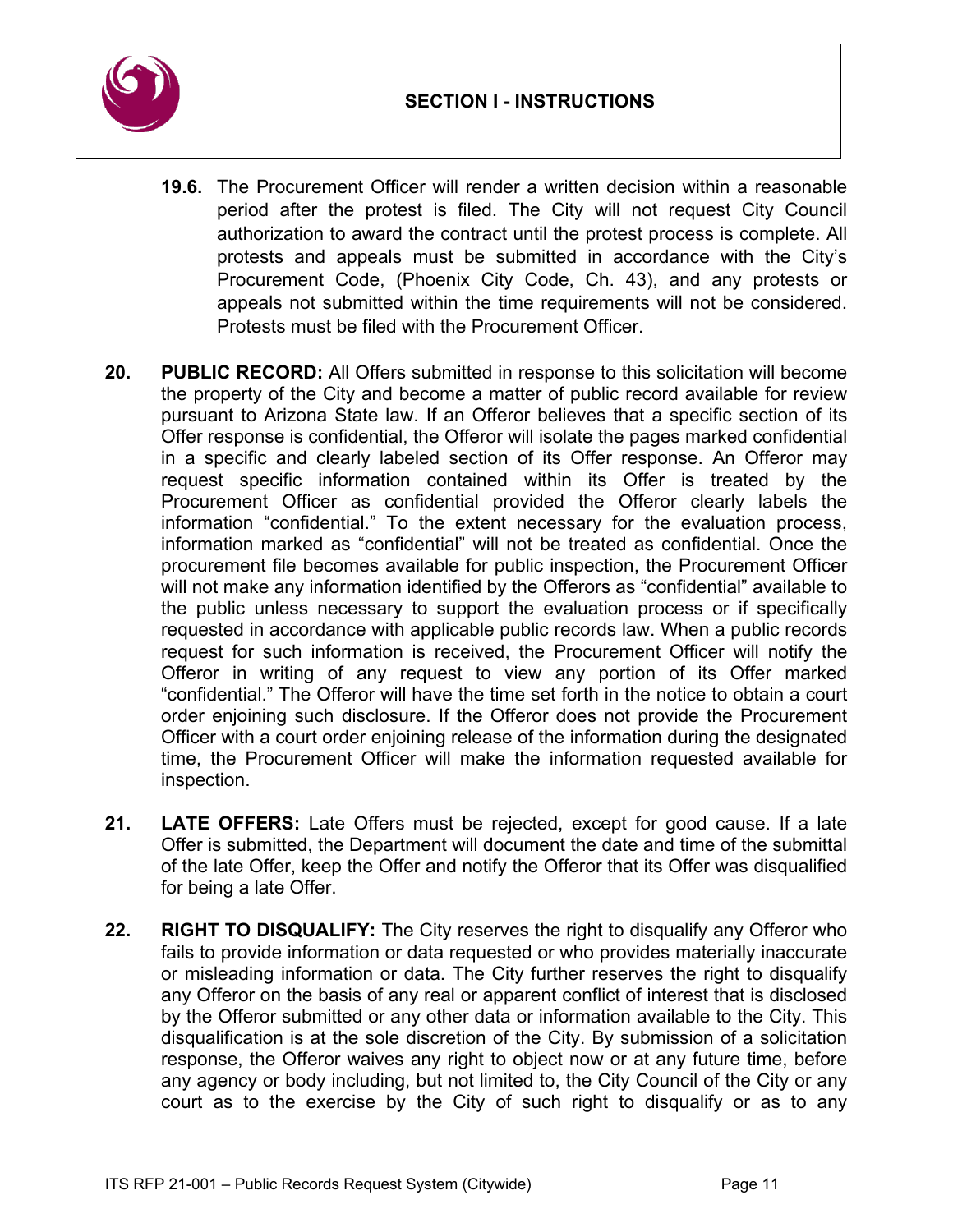

disqualification by reason of real or apparent conflict of interest determined by the City. The City reserves the right to replace the disqualified Offeror.

- **23. CONTRACT AWARD:** The City reserves the right to award a contract by individual line items, by group, all or none, or any other combination most advantageous to the City. The City reserves the right to multiple award.
- **24. EVALUATION OF COMPETITIVE SEALED OFFERS:** Any ties in scoring will be resolved with a best and final price request and the lowest price will prevail.

## **25. DETERMINING RESPONSIVENESS AND RESPONSIBILITY**:

- **25.1.** Offers will be reviewed for documentation of qualifications, completeness, and compliance with the Solicitation requirements. The City reserves sole discretion to determine responsiveness and responsibility.
- **25.2.** Responsiveness: Nonresponsive Offers will not be considered in the evaluation process. The solicitation states criteria that determine responsiveness, and the solicitation includes terms and conditions that if included or excluded from Offers (as the case may be) will render an Offer nonresponsive.
- **25.3.** Exceptions, conditions, reservations, or understandings are presumed to be unacceptable, and an Offer that includes unacceptable exceptions, conditions, reservations, or understandings may be rejected as nonresponsive. Alternatively, the City in its sole discretion may instruct in writing that any Offeror remove the conditions, exceptions, reservations or understandings. If the Offeror fails to do so in writing, the City may determine the Offer to be nonresponsive.
- **25.4.** Responsibility: To obtain true economy, the City must conduct solicitations to minimize the possibility of a subsequent default by the contractor, late deliveries, or other unsatisfactory performance that may result in additional administrative costs. It is important that the Offeror be a responsible contractor. Responsibility includes the Offeror's integrity, skill, capacity, experience, financial ability, and facilities for conducting the work to be performed.
- **25.5.** The Procurement Officer will review each Offer to determine if the Offeror is responsible and responsive. The City's determination as to whether an Offeror is responsible will be based on the information furnished by the Offeror, interviews (if any), and information received from Offeror's references, including information about Offeror's history, terminations for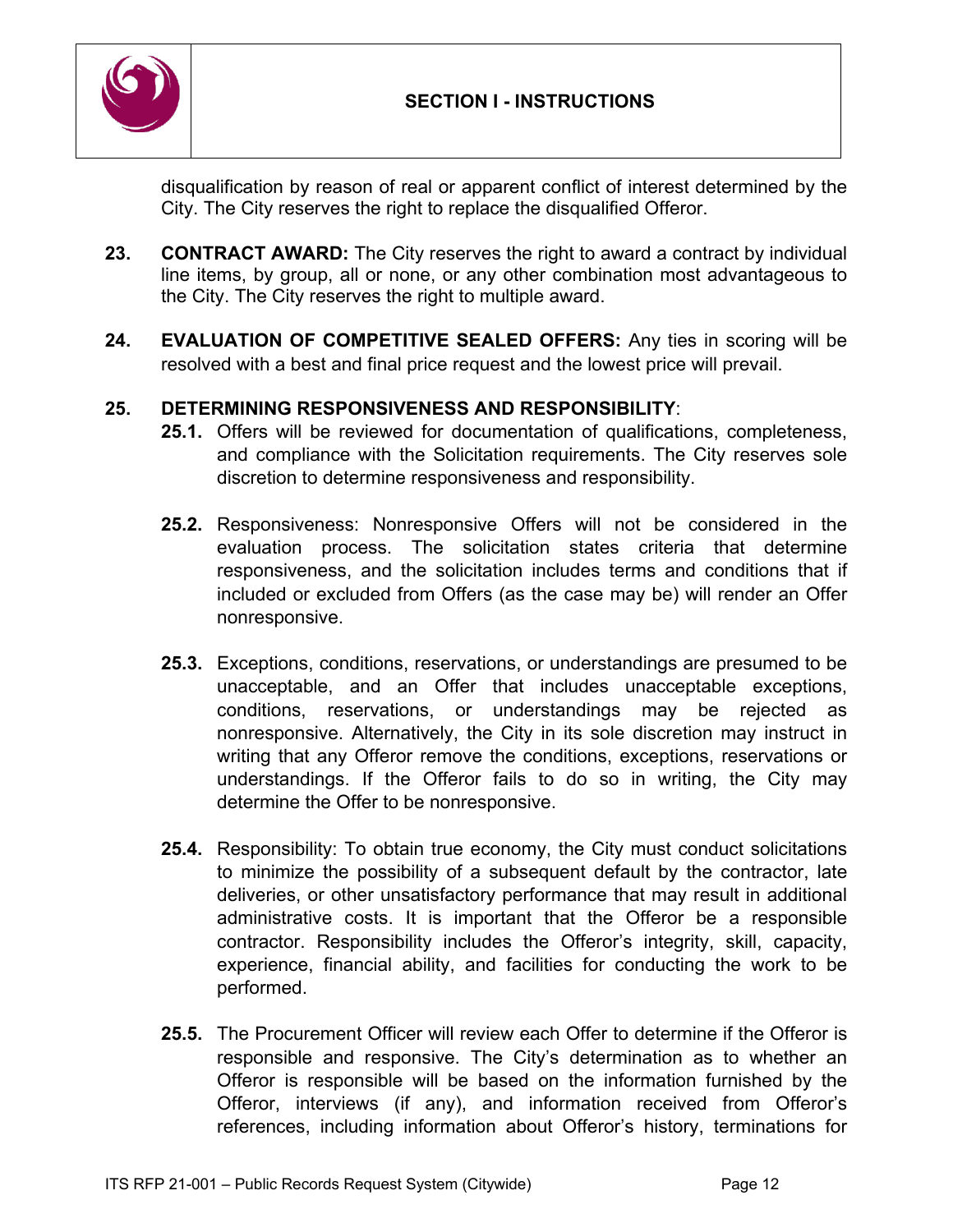

convenience or cause, contract breach lawsuits or notices of claim and any other sources the City deems appropriate. Award of the Contract resulting from the solicitation will not be made until any necessary investigation, which each Offeror agrees to permit by submitting its Offer, is made by the City as it deems necessary. A review of responsibility may occur up to contract award.

- **25.6.** The Offeror's unreasonable failure to promptly supply information about an inquiry with respect to responsibility may be grounds for a determination of non-responsibility with respect to such Offeror.
- **26. DETAILED EVALUATION OF OFFERS AND DETERMINATION OF COMPETITIVE RANGE:** During deliberations, the Evaluation Panel will reach a consensus score for each evaluation criterion except price. The Procurement Officer will score the price, which will be added to the overall consensus score. The overall consensus scores will determine the Offerors' rankings and which Offers are within the Competitive Range, when appropriate.
- **27. OFFERS NOT WITHIN THE COMPETITIVE RANGE:** The City may notify Offerors of Offers that the City determined are not in the Competitive Range.

## **28. DISCUSSIONS WITH OFFERORS IN THE COMPETITIVE RANGE:**

- **28.1.** The City will notify each Offeror whose Offer is in the Competitive Range or made the 'short list' and provide in writing any questions or requests for clarification to the Offeror. Each Offeror so notified may be interviewed by the City and asked to discuss answers to written or oral questions or provide clarifications to any facet of its Offer. The Offerors in the competitive range may be required to provide a demonstration of their product.
- **28.2.** Demonstrations Offerors in the competitive range may be invited to construct a hands-on sample or presentation of their solution at the City of Phoenix. In addition, each finalist may prepare and deliver a presentation of their proposed solution based on the script developed by the evaluation panel. The City may also require a hands-on lab demonstration designed specifically for the evaluation panel. The results of the surveys will be tabulated and delivered to the evaluation team for the final review and solution selection session(s).
- **28.3.** If an Offer in the Competitive Range contains conditions, exceptions, reservations or understandings to or about any Contract or Solicitation Scope requirement, the City may discuss or negotiate the conditions, exceptions, reservations or understandings during these meetings. But the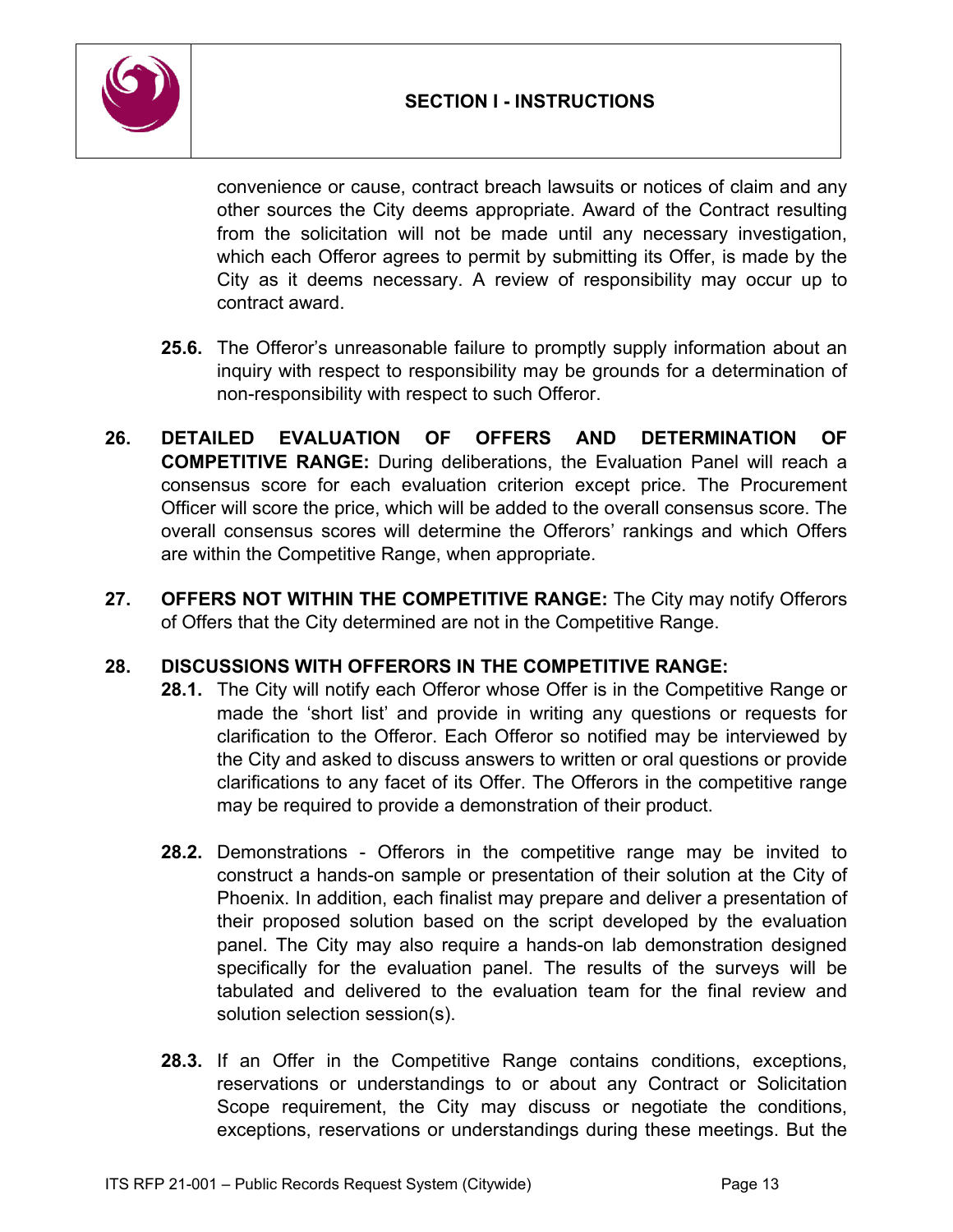

City in its sole discretion may reject any and all conditions, exceptions, reservations and understandings, and the City may instruct any Offeror to remove the conditions, exceptions, reservations or understandings. If the Offeror fails to do so, the City may determine the Offer is nonresponsive, and the City may revoke its determination that the Offer is in the Competitive Range.

**28.4.** To the fullest extent permitted by law, the City will not provide any information, financial or otherwise, to any Offeror about other Offers received in response to this solicitation. During discussions with Offerors in the Competitive Range, the City will not give Offerors specific prices or specific financial requirements that Offerors must meet to qualify for further consideration. The City may state that proposed prices are too high with respect to the marketplace or otherwise unacceptable. Offerors will not be told of their relative rankings before Contract award.

## **29. BEST AND FINAL OFFERS (BAFO):**

- **29.1.** A BAFO is an option available for negotiations. Each Offeror in the Competitive Range, which is determined in the City's sole discretion, may be afforded the opportunity to amend its Offer and make one BAFO.
- **29.2.** If an Offeror's BAFO modifies its initial Offer, the modifications must be identified in the BAFO. The City will evaluate BAFOs based on the same requirements and criteria applicable to initial Offers. The City will adjust appropriately the initial scores for criteria that have been affected by Offer modifications made by a BAFO. Based on the criteria defined in the solicitation as weighted, the City will then perform final scoring and prepare final rankings.
- **29.3.** The Evaluation Panel will recommend the Offer that is the best value and most advantageous to the City based on the evaluation criteria.
- **29.4.** The City reserves the right to make an award to an Offeror whose Offer is the highest rated, best value, and most advantageous to the City based on the evaluation criteria, without conducting written or oral discussions with any Offeror, without negotiations, and without soliciting BAFOs.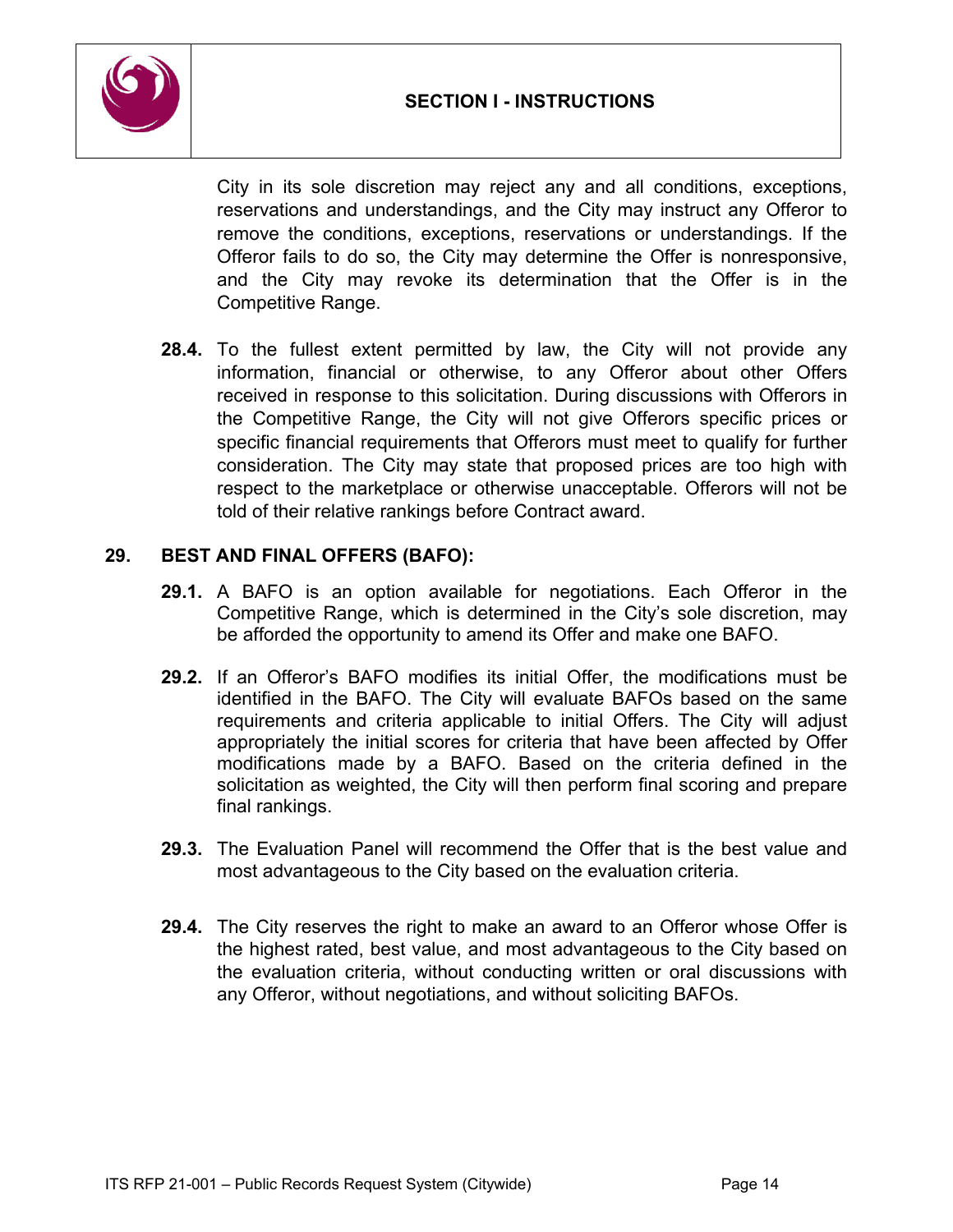

### <span id="page-14-0"></span>**SECTION II – STANDARD TERMS AND CONDITIONS**

#### **1. DEFINITION OF KEY WORDS USED IN THE SOLICITATION:**

- **Shall, Will, Must** Indicates a mandatory requirement. Failure to meet these mandatory requirements may result in the rejection of Offer as non-responsive.
- **Should Indicates** something that is recommended but not mandatory. If the Contractor fails to provide recommended information, the City may, at its sole option, ask the Offeror to provide the information or evaluate the offer without the information.

**May Indicates something that is not mandatory but permissible.** 

For purposes of this solicitation, the following definitions will apply:

| "A.R.S." | <b>Arizona Revised Statute</b> |
|----------|--------------------------------|
|          |                                |

- "Buyer" or Procurement Officer" City of Phoenix staff person responsible for the solicitation. The City employee or employees who have specifically been designated to act as a contact person or persons to the Contractor, and responsible for monitoring and overseeing the Contractor's performance under this contract.
- "City" The City of Phoenix
- "Contractor" The individual, partnership, or corporation who, as a result of the competitive process, is awarded a contract by the City of Phoenix.
- "Contract" or "Agreement" The legal agreement executed between the City of Phoenix, AZ and the Offeror.
- "Days" Means calendar days unless otherwise specified.
- "Deputy Finance Director" or "Department Director" The contracting authority for the City of Phoenix, AZ, authorized to sign contracts and amendments thereto on behalf of the City of Phoenix, AZ.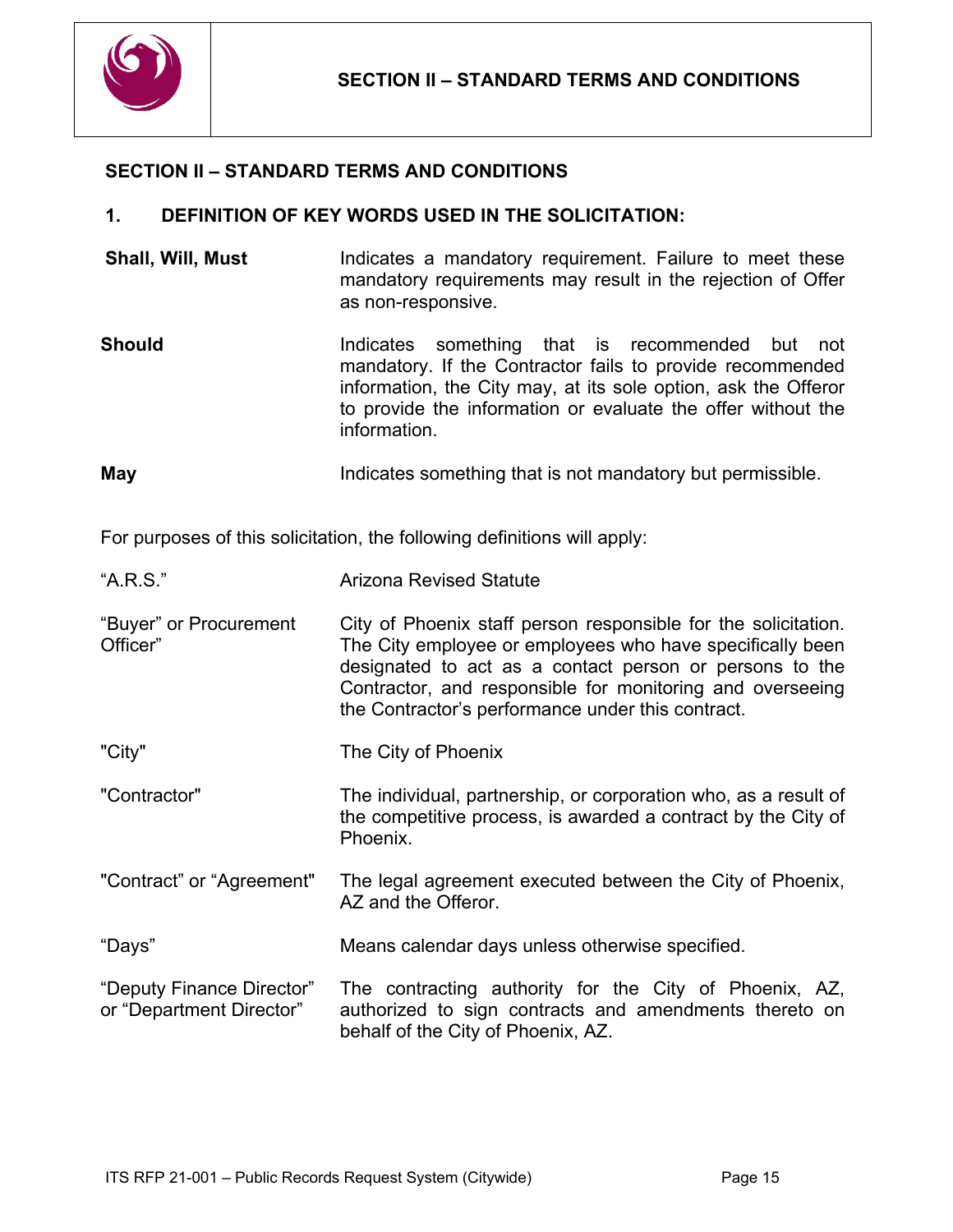

| "Employer"           | Any individual or type of organization that transacts business<br>in this state, that has a license issued by an agency in this<br>state and employs one or more employees in this state.<br>Employer includes this state, any political subdivision of this<br>state and self-employed persons. In the case of an<br>independent Contractor, employer means the independent<br>contractor and does not mean the person or organization<br>that uses contract labor. (A.R.S. 23-211). |
|----------------------|---------------------------------------------------------------------------------------------------------------------------------------------------------------------------------------------------------------------------------------------------------------------------------------------------------------------------------------------------------------------------------------------------------------------------------------------------------------------------------------|
| "Good Cause"         | Substantial grounds or evidence based upon facts not in<br>dispute, as determined by the Procurement Officer, that the<br>failure by an aggrieved party, an Offeror, or a respondent to<br>submit a timely Offer, response, protest, or appeal was beyond<br>its control due to misinformation relayed in writing by a City<br>employee.                                                                                                                                              |
| "Offer"              | Means a response from a supplier, Offeror or service<br>provider to a solicitation request that, if awarded, binds the<br>supplier, Offeror or service provider to perform in accordance<br>with the contract. Same as bid, proposal, quotation or tender.                                                                                                                                                                                                                            |
| "Offeror"            | Any Vendor, Seller or Supplier submitting a competitive offer<br>in response to a solicitation from the City. Same as Bidder or<br>Proposer.                                                                                                                                                                                                                                                                                                                                          |
| "Solicitation"       | Means an Invitation for Bid (IFB), Request for Proposal<br>(RFP), Request for Quotations (RFQ), Request for<br>Qualifications (RFQu) and request for sealed Offers or any<br>other type of formal procurement which the City makes<br>public through advertising, mailings, or some other method<br>of communication. It is the process by which the City seeks<br>information, proposals, bids, Offers or quotes from suppliers.                                                     |
| "Suppliers"          | Firms, entities or individuals furnishing goods or services to<br>the City.                                                                                                                                                                                                                                                                                                                                                                                                           |
| "Vendor" or "Seller" | A seller of goods or services.                                                                                                                                                                                                                                                                                                                                                                                                                                                        |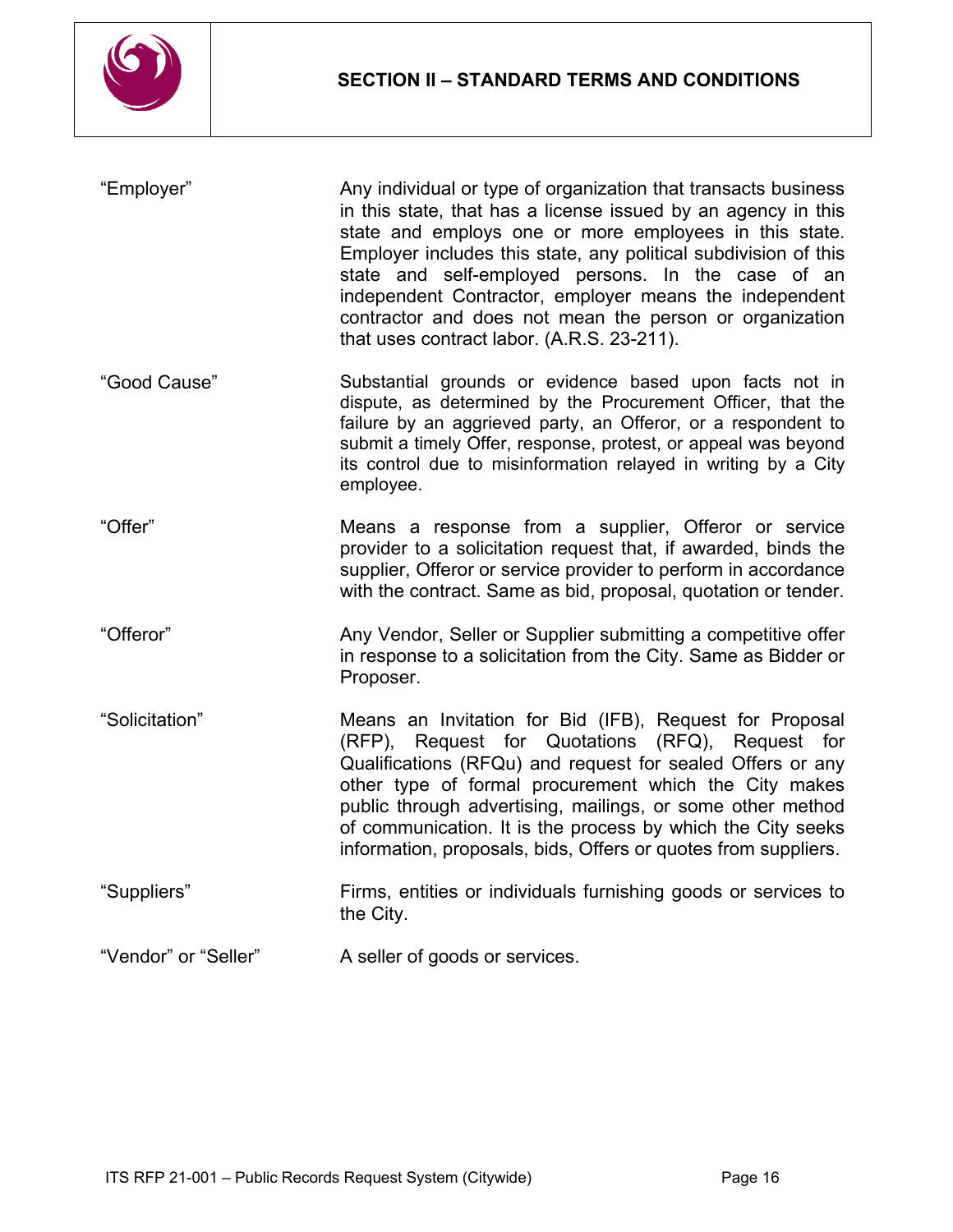

## **2. CONTRACT INTERPRETATION:**

- **2.1. APPLICABLE LAW:** This Contract will be governed by the law of the State of Arizona, and suits pertaining to this Contract will be brought only in Federal or State courts in Maricopa County, State of Arizona.
- **2.2. CONTRACT ORDER OF PRECEDENCE:** In the event of a conflict in the provisions of the Contract, as accepted by the City and as they may be amended, the following will prevail in the order set forth below:
	- 2.1. Special terms and conditions<br>2.2. Standard terms and condition
	- Standard terms and conditions
	- 2.3. Amendments
	- 2.4. Statement or scope of work
	- 2.5. Specifications
	- 2.6. Attachments
	- 2.7. Submittals
	- 2.8. Exhibits
	- 2.9. Instructions to Offerors
	- 2.10. Other documents referenced or included in the Invitation for Offer
- **2.3. ORGANIZATION - EMPLOYMENT DISCLAIMER:** The Agreement resulting hereunder is not intended to constitute, create, give rise to or otherwise recognize a joint venture agreement or relationship, partnership or formal business organization of any kind, and the rights and obligations of the parties will be only those expressly set forth in the agreement. The parties agree that no persons supplied by the Contractor in the performance of Contractor's obligations under the agreement are considered to be City's employees and that no rights of City civil service, retirement or personnel rules accrue to such persons. The Contractor will have total responsibility for all salaries, wage bonuses, retirement, withholdings, workmen's compensation, occupational disease compensation, unemployment compensation, other employee benefits and all taxes and premiums appurtenant thereto concerning such persons, and will save and hold the City harmless with respect thereto.
- **2.4. SEVERABILITY:** The provisions of this Contract are severable to the extent that any provision or application held to be invalid will not affect any other provision or application of the contract which may remain in effect without the invalid provision or application.
- **2.5. NON-WAIVER OF LIABILITY:** The City of Phoenix as a public entity supported by tax monies, in execution of its public trust, cannot agree to waive any lawful or legitimate right to recover monies lawfully due it. Therefore, any Contractor agrees that it will not insist upon or demand any statement whereby the City agrees to limit in advance or waive any right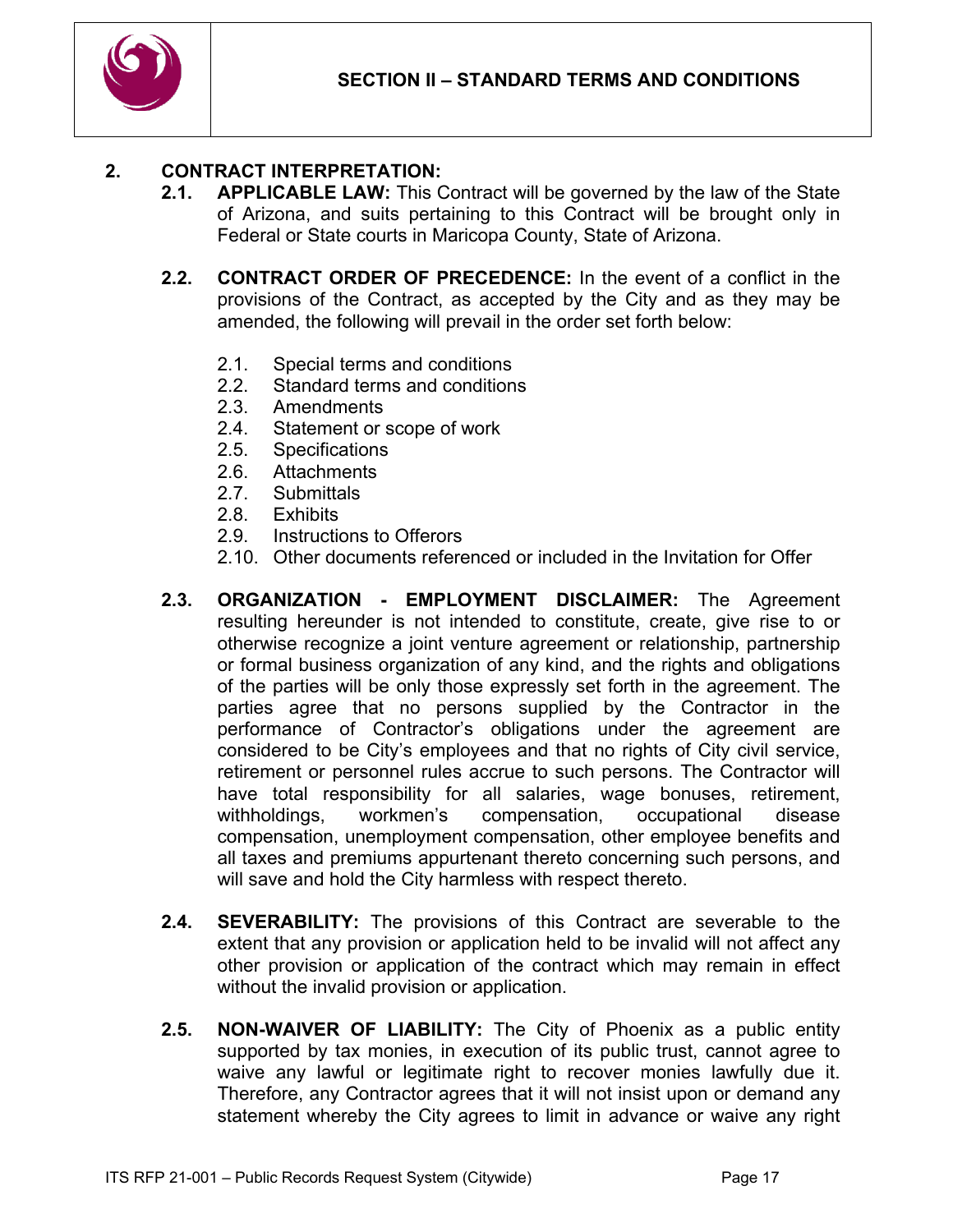

the City might have to recover actual lawful damages in any court of law under applicable Arizona law.

**2.6. PAROL EVIDENCE:** This Agreement is intended by the parties as a final expression of their agreement and is intended also as a complete and exclusive statement of the terms of this agreement. No course of prior dealings between the parties and no usage in the trade will be relevant to supplement or explain any term used in this Contract. Acceptance or acquiescence in a course of performance rendered under this contract will not be relevant to determine the meaning of this Contract even though the accepting or acquiescing party has knowledge of the nature of the performance and opportunity to object.

### **3. CONTRACT ADMINISTRATION AND OPERATION:**

- **3.1. RECORDS:** All books, accounts, reports, files and other records relating to the contract will be subject at all reasonable times to inspection and audit by the City for three years after completion of the contract. Such records will be produced at a City of Phoenix office as designated by the City.
- **3.2. DISCRIMINATION PROHIBITED:** Contractor agrees to abide by the provisions of the Phoenix City Code Chapter 18, Article V as amended.

Any Contractor, in performing under this contract, will not discriminate against any worker, employee or applicant, or any member of the public, because of race, color, religion, sex, national origin, age or disability nor otherwise commit an unfair employment practice. The supplier and/or lessee will take action to ensure that applicants are employed, and employees are dealt with during employment without regard to their race, color, religion, sex, or national origin, age or disability and adhere to a policy to pay equal compensation to men and women who perform jobs that require substantially equal skill, effort and responsibility, and that are performed within the same establishment under similar working conditions. Such action will include but not be limited to the following: Employment, promotion, demotion or transfer, recruitment or recruitment advertising, layoff or termination; rates of pay or other forms of compensation; and selection for training; including apprenticeship. The supplier further agrees that this clause will be incorporated in all subcontracts with all labor organizations furnishing skilled, unskilled and union labor, or who may perform any such labor or services in connection with this contract. Contractor further agrees that this clause will be incorporated in all subcontracts, job- Contractor agreements or subleases of this agreement entered into by supplier/lessee.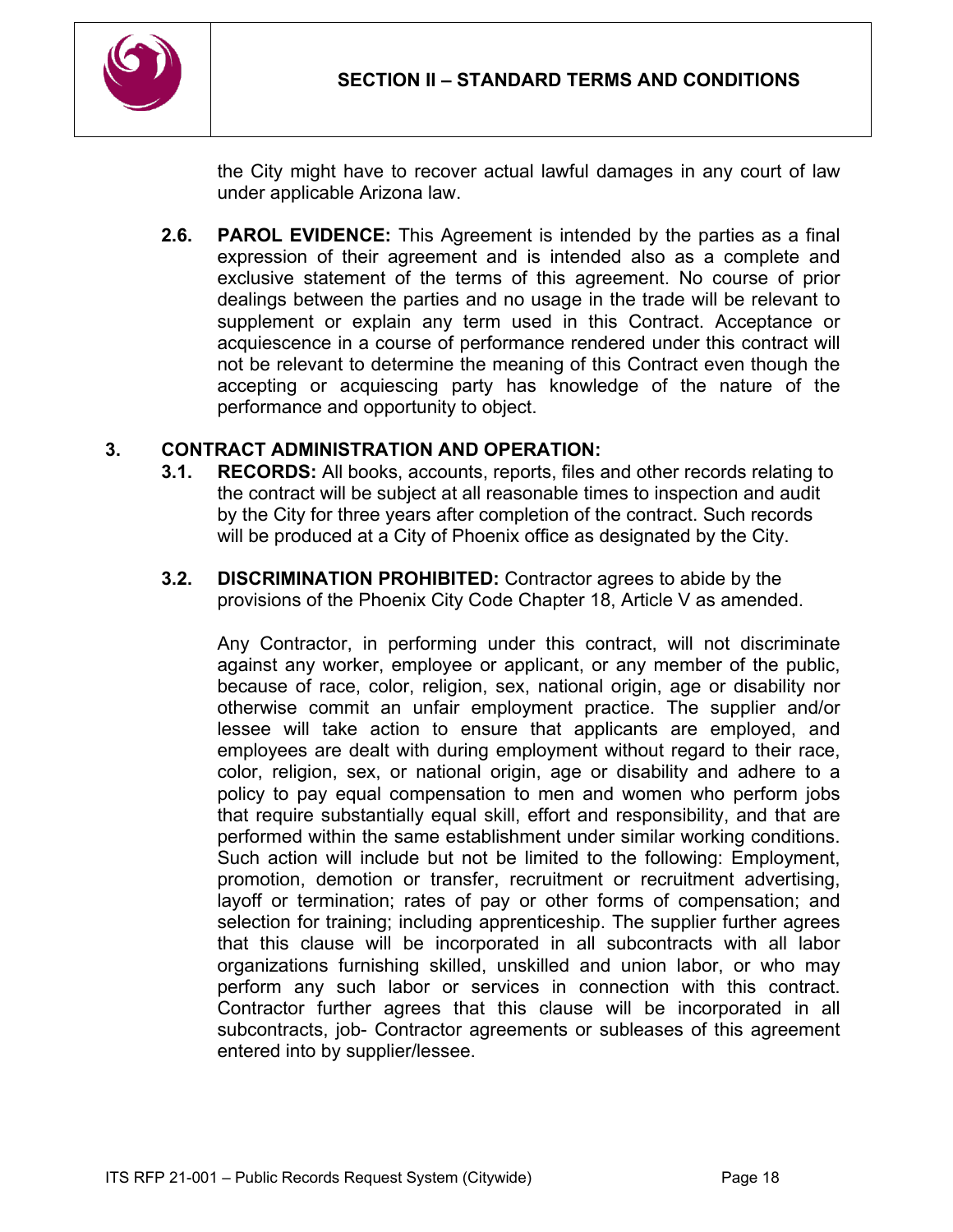

- **3.3. EQUAL EMPLOYMENT OPPORTUNITY AND PAY:** In order to do business with the City, Contractor must comply with Phoenix City Code, 1969, Chapter 18, Article V, as amended, Equal Employment Opportunity Requirements. Contractor will direct any questions in regard to these requirements to the Equal Opportunity Department, (602) 262-6790.
	- 3.3.1. **For a Contractor with 35 employees or fewer:** Contractor in performing under this Agreement will not discriminate against any worker, employee or applicant, or any member of the public, because of race, color, religion, sex, national origin, age, or disability, nor otherwise commit an unfair employment practice. The Contractor will ensure that applicants are employed, and employees are dealt with during employment without regard to their race, color, religion, sex, national origin, age, or disability. Such action will include but not be limited to the following: employment, promotion, demotion or transfer, recruitment or recruitment advertising, layoff or termination; rates of pay or other forms of compensation; and selection for training; including apprenticeship. The Contractor further agrees that this clause will be incorporated in all subcontracts related to this Agreement that involve furnishing skilled, unskilled and union labor, or who may perform any such labor or services in connection with this Agreement. Contractor further agrees that this clause will be incorporated in all subcontracts, Contractor agreements or subleases of this agreement entered into by supplier/lessee.
	- 3.3.2. **For a Contractor with more than 35 employees:** Contractor in performing under this Agreement will not discriminate against any worker, employee or applicant, or any member of the public, because of race, color, religion, sex, national origin, age, or disability, nor otherwise commit an unfair employment practice. The Contractor will ensure that applicants are employed, and employees are dealt with during employment without regard to their race, color, religion, sex, national origin, age, or disability, and will adhere to a policy to pay equal compensation to men and women who perform jobs that require substantially equal skill, effort, and responsibility, and that are performed within the same establishment under similar working conditions. Such action will include but not be limited to the following: employment, promotion, demotion or transfer, recruitment or recruitment advertising, layoff or termination; rates of pay or other forms of compensation; and selection for training; including apprenticeship. The Contractor further agrees that this clause will be incorporated in all subcontracts with all labor organizations furnishing skilled, unskilled and union labor, or who may perform any such labor or services in connection with this contract. Contractor further agrees that this clause will be incorporated in all subcontracts, job- Contractor agreements or subleases of this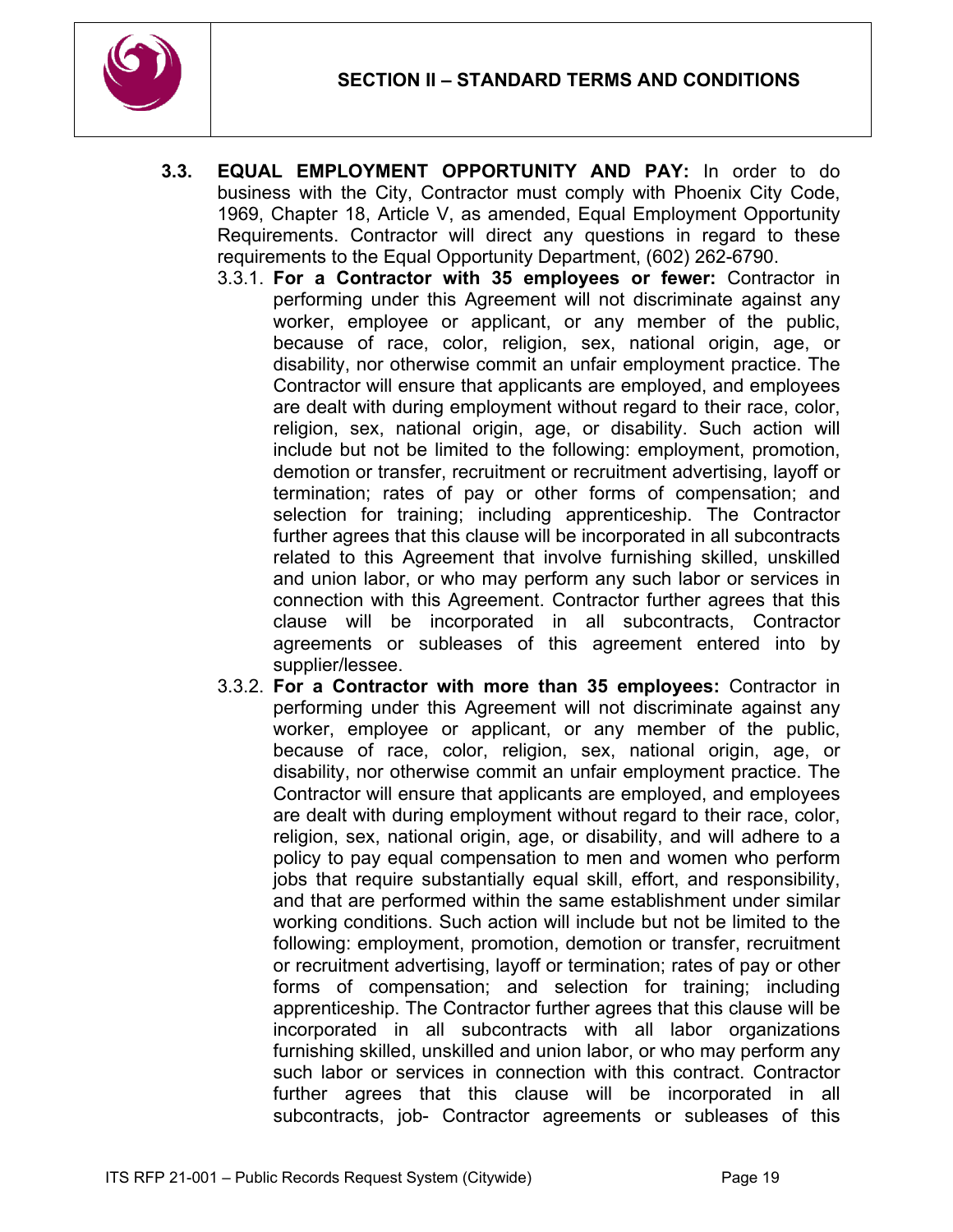

Agreement entered into by supplier/lessee. The Contractor further agrees not to discriminate against any worker, employee or applicant, or any member of the public, because of sexual orientation or gender identity or expression and will ensure that applicants are employed, and employees are dealt with during employment without regard to their sexual orientation or gender identity or expression.

- 3.3.3. Documentation: Suppliers and lessees may be required to provide additional documentation to the Equal Opportunity Department affirming that a nondiscriminatory policy is being utilized.
- 3.3.4. Monitoring: The Equal Opportunity Department shall monitor the employment policies and practices of suppliers and lessees subject to this article as deemed necessary. The Equal Opportunity Department is authorized to conduct on-site compliance reviews of selected firms, which may include an audit of personnel and payroll records, if necessary.
- **3.4. LEGAL WORKER REQUIREMENTS:** The City of Phoenix is prohibited by A.R.S. § 41-4401 from awarding a contract to any Contractor who fails, or whose subcontractors fail, to comply with A.R.S. § 23-214(A). Therefore, Contractor agrees that:
	- 3.4.1. Contractor and each subcontractor it uses warrants their compliance with all federal immigration laws and regulations that relate to their employees and their compliance with A.R.S. § 23-214, subsection A.
	- 3.4.2. A breach of a warranty under paragraph 1 will be deemed a material breach of the contract that is subject to penalties up to and including termination of the contract.
	- 3.4.3. The City of Phoenix retains the legal right to inspect the papers of any Contractor or subcontractor employee who works on the contract to ensure that the Contractor or subcontractor is complying with the warranty under paragraph 1**.**
- **3.5. HEALTH, ENVIRONMENTAL AND SAFETY REQUIREMENTS:** The Contractor's products, services and facilities will be in full compliance with all applicable Federal, State and local health, environmental and safety laws, regulations, standards, codes and ordinances, regardless of whether or not they are referred to by the City.

At the request of City representatives, the Contractor will provide the City:

3.5.1. Environmental, safety and health regulatory compliance documents (written safety programs, training records, permits, etc.) applicable to services provided by the Contractor in this contract.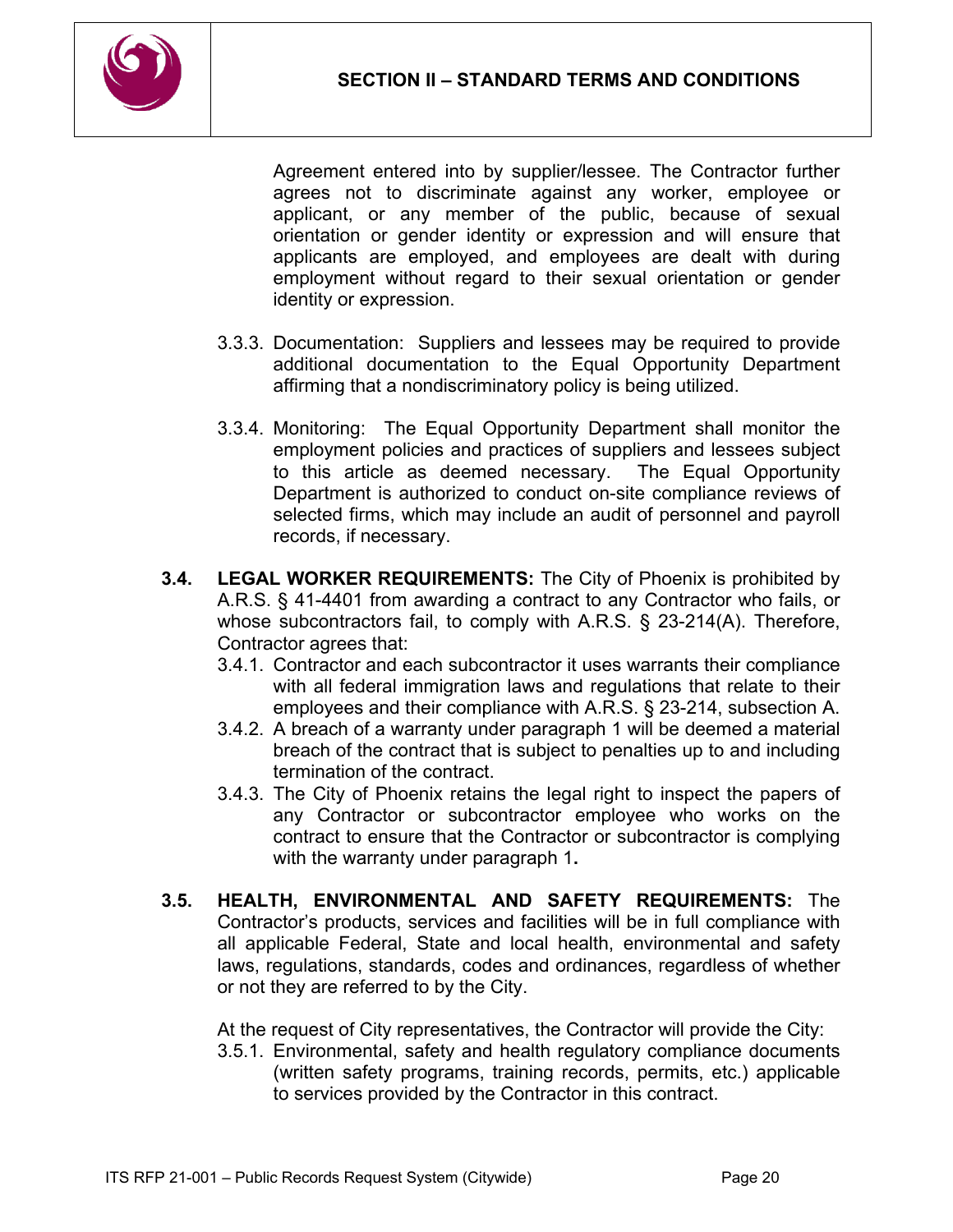

3.5.2. A list of all federal, state, or local (EPA, OSHA, Maricopa County, etc.) citations or notice of violations issued against their firm or their subcontractors including dates, reasons, dispositions and resolutions.

The City will have the right, but not the obligation to inspect the facilities, transportation vehicles or vessels, containers and disposal facilities provided by the Contractor or subcontractor. The City will also have the right to inspect operations conducted by the Contractor or subcontractor in the performance of this agreement. The City further reserves the right to make unannounced inspections of the Contractor's facilities (during normal business hours).

- **3.6. COMPLIANCE WITH LAWS:** Contractor agrees to fully observe and comply with all applicable Federal, State and local laws, regulations, standards, codes and ordinances when performing under this Contract regardless of whether they are being referred to by the City. Contractor agrees to permit City inspection of Contractor's business records, including personnel records to verify any such compliance. Because the Contractor will be acting as an independent Contractor, the City assumes no responsibility for the Contractor's acts.
- **3.7. LAWFUL PRESENCE REQUIREMENT:** Pursuant to A.R.S. §§ 1-501 and 502, the City of Phoenix is prohibited from awarding a contract to any natural person who cannot establish that he or she is lawfully present in the United States. In order to establish lawful presence, this person must produce qualifying identification and sign a City-provided affidavit affirming that the identification provided is genuine. This requirement will be imposed at the time of contract award. In the event the prevailing responder is unable to satisfy this requirement, the City will offer the award to the nexthighest scoring responder. The law does not apply to fictitious entities such as corporations, partnerships and limited liability companies.
- **3.8. CONTINUATION DURING DISPUTES:** Contractor agrees that notwithstanding the existence of any dispute between the parties, insofar as is possible, under the terms of the contract, the Contractor will continue to perform the obligations required of Contractor during the continuation of any such dispute unless enjoined or prohibited by an Arizona Court of competent jurisdiction.
- **3.9. EMERGENCY PURCHASES:** The City reserves the right to purchase from other sources those items which are required on an emergency basis and cannot be supplied immediately from stock by the Contractor.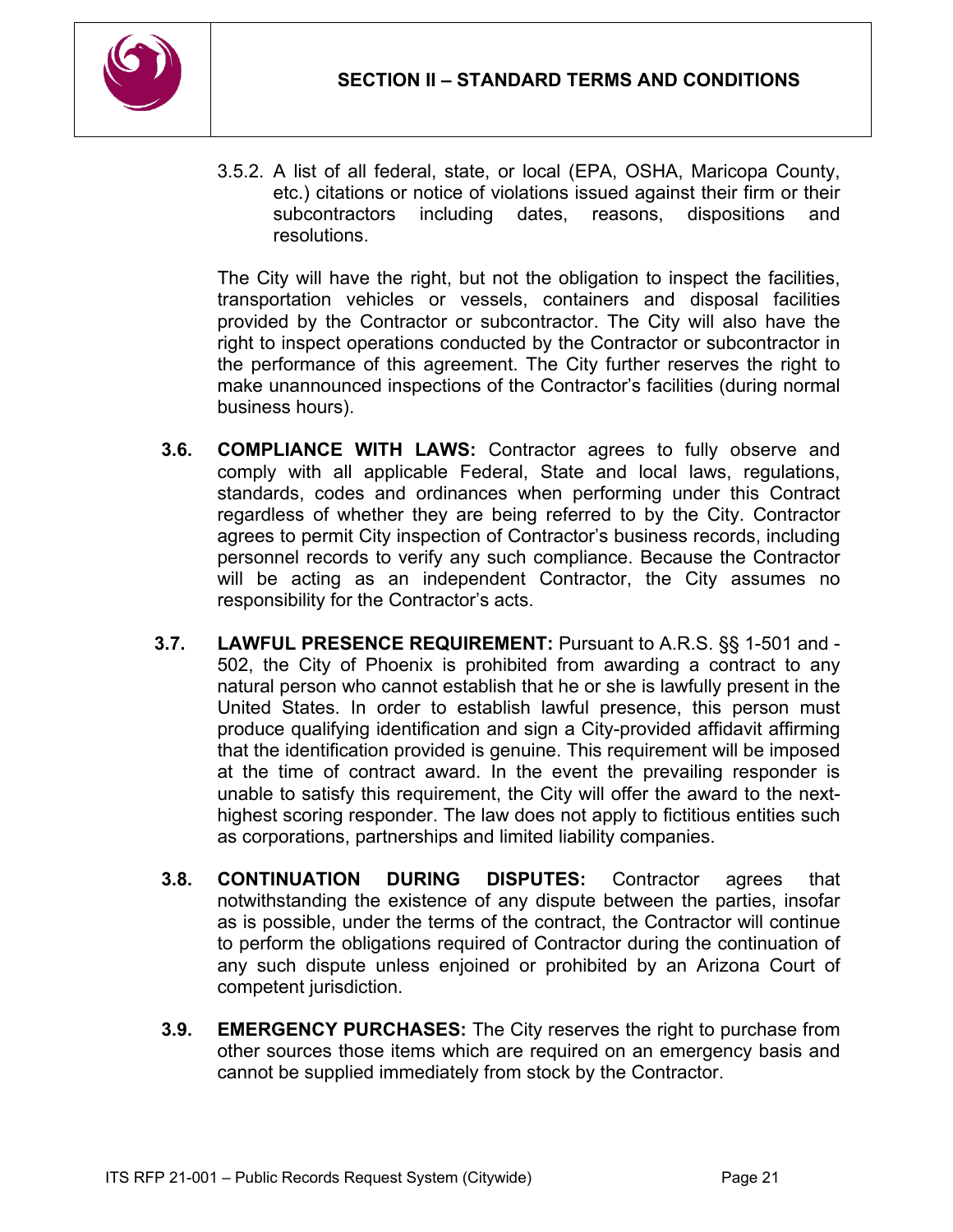

### **4. COSTS AND PAYMENTS:**

- **4.1. GENERAL:** Any prompt payment terms offered must be clearly noted by the Contractor on all invoices submitted to the City for the payment of goods or services received. The City will make every effort to process payment for the purchase of material or services within thirty to forty-five calendar days after receipt of a correct invoice, unless a good faith dispute exists to any obligation to pay all or a portion of the account. Payment terms are specified in the Offer.
- **4.2. PAYMENT DEDUCTION OFFSET PROVISION:** Contractor acknowledges that the City Charter requires that no payment be made to any Contractor as long as there is an outstanding obligation due to the City. Contractor agrees that any obligation it owes to the City will be offset against any payment due to the Contractor from the City.
- **4.3. LATE SUBMISSION OF CLAIM BY CONTRACTOR:** The City will not honor any invoices or claims which are tendered one year after the last item of the account accrued.
- **4.4. DISCOUNTS:** Payment discounts will be computed from the date of receiving acceptable products, materials and/or services or correct invoice, whichever is later to the date payment is mailed.
- **4.5. NO ADVANCE PAYMENTS:** Advance payments are not authorized. Payment will be made only for actual services or commodities that have been received.
- **4.6. FUND APPROPRIATION CONTINGENCY:** The Vendor recognizes that any agreement entered into will commence upon the day first provided and continue in full force and effect until termination in accordance with its provisions. The Vendor and the City herein recognize that the continuation of any contract after the close of any given fiscal year of the City, which ends on June 30th of each year, will be subject to the approval of the budget of the City providing for or covering such contract item as an expenditure therein. The City does not represent that said budget item will be actually adopted, said determination being the determination of the City Council at the time of the adoption of the budget.
- **4.7. MAXIMUM PRICES:** The City will not be invoiced at prices higher than those stated in any contract resulting from this Offer. Contractor certifies, by signing this Offer that the prices offered are no higher than the lowest price the Contractor charges other buyers for similar quantities under similar conditions, as applicable and shown by quotes for like services and goods. Contractor further agrees that any reductions in the price of the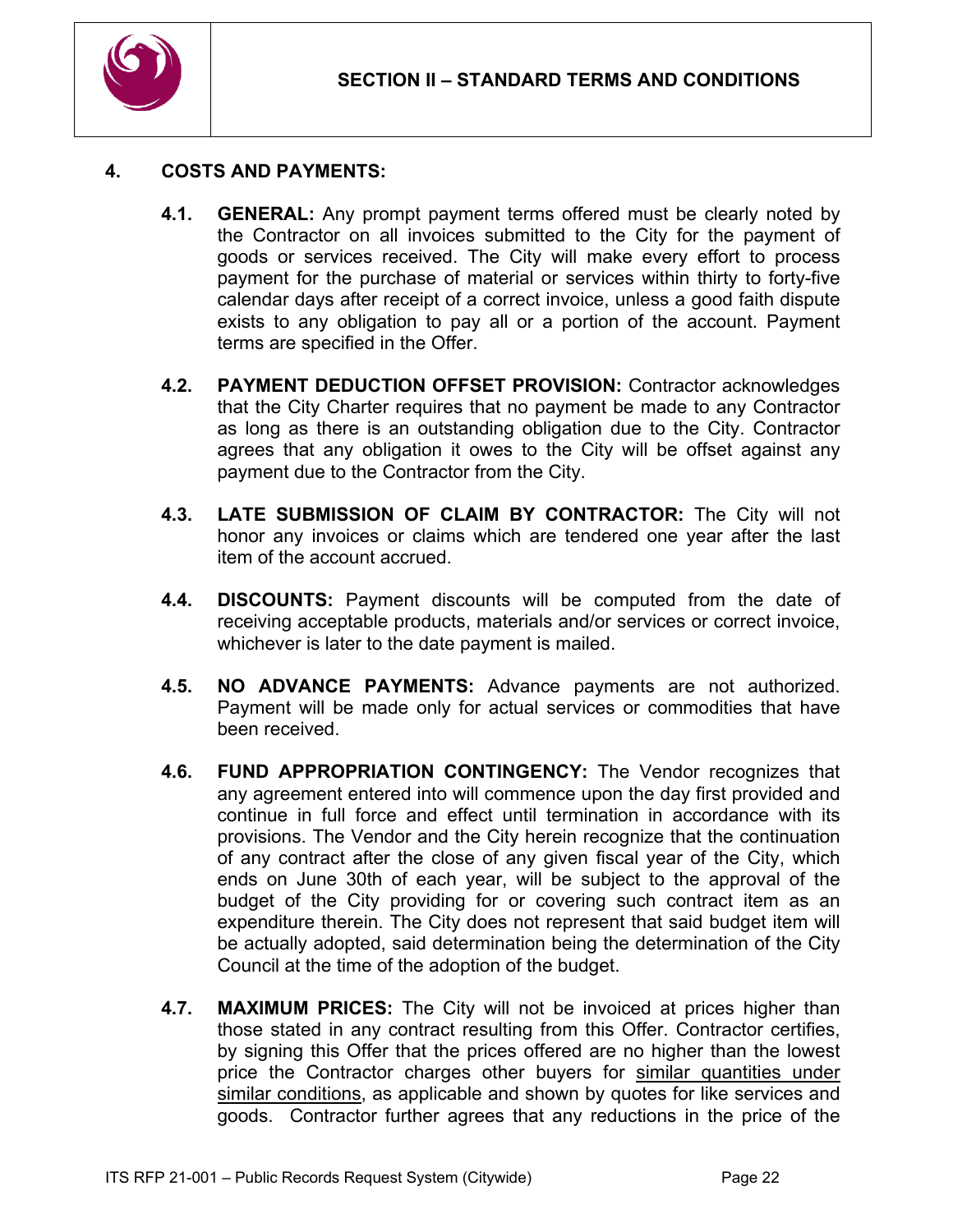

goods or services covered by this Offer and occurring after award will apply to such undelivered balance. The Contractor will promptly notify the City of such price reductions.

## **5. CONTRACT CHANGES:**

- **5.1. CONTRACT AMENDMENTS:** Contracts will be modified only by a written contract amendment signed by persons duly authorized to enter into contracts on behalf of the Contractor. No verbal agreement or conversation with any officer, agent, or employee of the City either before or after execution of the contract, will affect or modify any of the terms or obligations contained or to be contained in the contract. Any such verbal agreements or conversation will be considered as unofficial information and in no way binding upon the City or the Contractor. All agreements will be in writing and contract changes will be by written amendment signed by both parties.
- **5.2. ASSIGNMENT – DELEGATION:** No right or interest in this contract nor monies due hereunder will be assigned in whole or in part without written permission of the City, and no delegation of any duty of Contractor will be made without prior written permission of the City, which may be withheld for good cause. Any assignment or delegation made in violation of this section will be void.
- **5.3. NON-EXCLUSIVE CONTRACT:** Any contract resulting from this solicitation will be awarded with the understanding and agreement that it is for the sole convenience of the City. The City reserves the right to obtain like goods or services from another source when necessary.

## **6. RISK OF LOSS AND LIABILITY:**

- **6.1. TITLE AND RISK OF LOSS:** The title and risk of loss of material or service will not pass to the City until the City actually receives the material or service at the point of delivery; and such loss, injury, or destruction will not release seller from any obligation hereunder.
- **6.2. ACCEPTANCE:** All material or service is subject to final inspection and acceptance by the City. Material or service failing to conform to the specifications of this contract will be held at Contractor's risk and may be returned to the Contractor. If so returned, all costs are the responsibility of the Contractor. Noncompliance will conform to the cancellation clause set forth in this document.
- **6.3. FORCE MAJEURE:** Except for payment of sums due, neither party will be liable to the other nor deemed in default under this contract if and to the extent that such party's performance of this contract is prevented by reason of force majeure. The term "force majeure" means an occurrence that is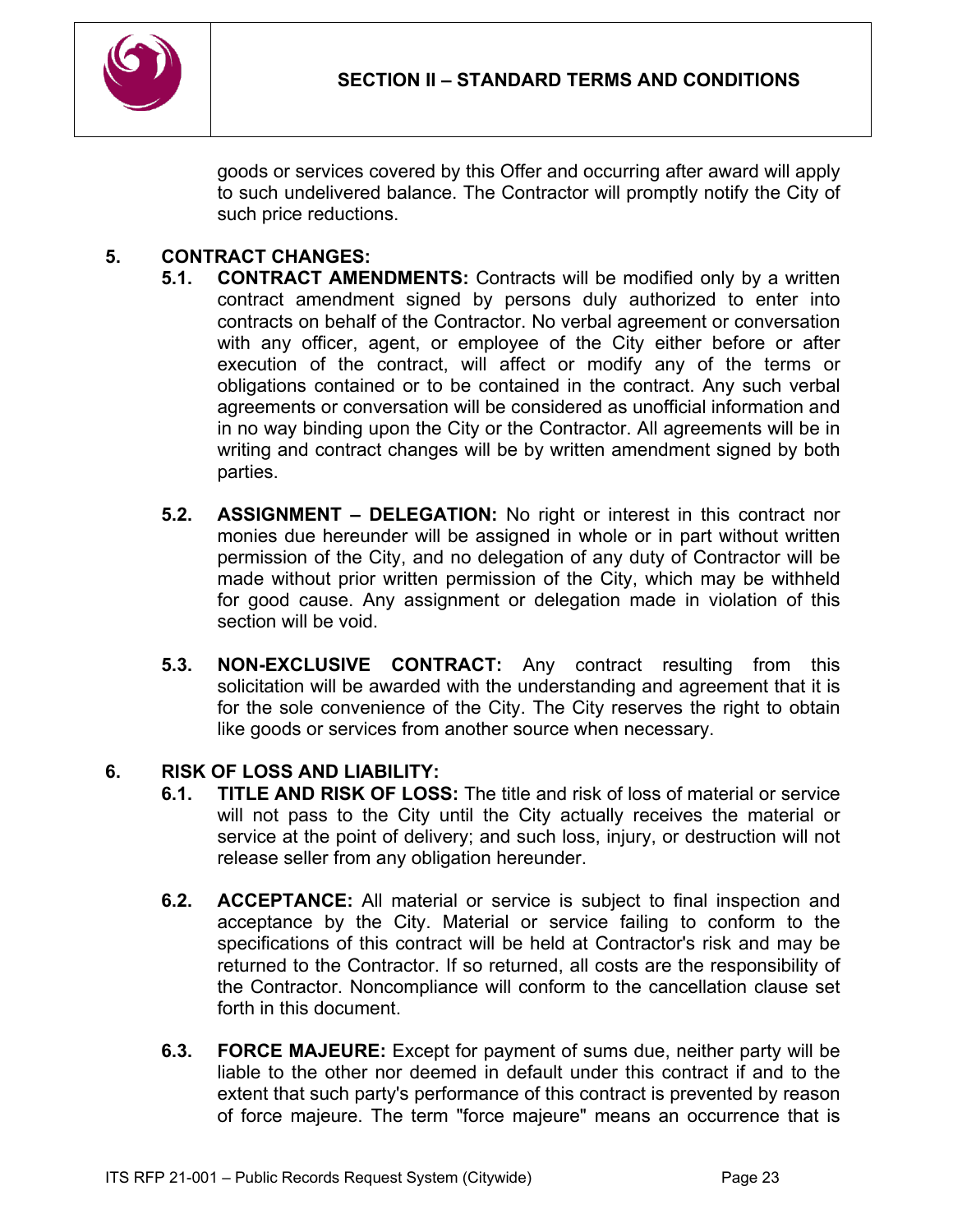

beyond the control of the party affected and occurs without its fault or negligence. Force majeure will not include late performance by a subcontractor unless the delay arises out of a force majeure occurrence in accordance with this force majeure term and condition.

If either party is delayed at any time in the progress of the work by force majeure, the delayed party will notify the other party in writing of such delay, as soon as is practical, of the commencement thereof and will specify the causes of such delay in such notice. Such notice will be handdelivered or mailed certified-return receipt and will make a specific reference to this provision, thereby invoking its provisions. The delayed party will cause such delay to cease as soon as practicable and will notify the other party in writing when it has done so. The time of completion will be extended by contract modification for a period of time equal to the time that results or effects of such delay prevent the delayed party from performing in accordance with this contract.

- **6.4. LOSS OF MATERIALS:** The City does not assume any responsibility, at any time, for the protection of or for loss of materials, from the time that the contract operations have commenced until the final acceptance of the work by the City.
- **6.5. CONTRACT PERFORMANCE:** Contractor will furnish all necessary labor, tools, equipment, and supplies to perform the required services at the City facilities designated, unless otherwise specifically addressed in the scope, or elsewhere in this Agreement. The City's authorized representative will decide all questions which may arise as to the quality and acceptability of any work performed under the contract. If, in the opinion of the City's authorized representative, performance becomes unsatisfactory, the City will notify the Contractor.

The Contractor will have 30 days from that time to correct any specific instances of unsatisfactory performance, unless a different amount of time is specified in the agreement. In the event the unsatisfactory performance is not corrected within the time specified, the City will have the immediate right to complete the work to its satisfaction and will deduct the cost to cover from any balances due or to become due the Contractor. Repeated incidences of unsatisfactory performance may result in cancellation of the agreement for default.

**6.6. DAMAGE TO CITY PROPERTY:** Contractor will perform all work so that no damage to the building or grounds results. Contractor will repair any damage caused to the satisfaction of the City at no cost to the City.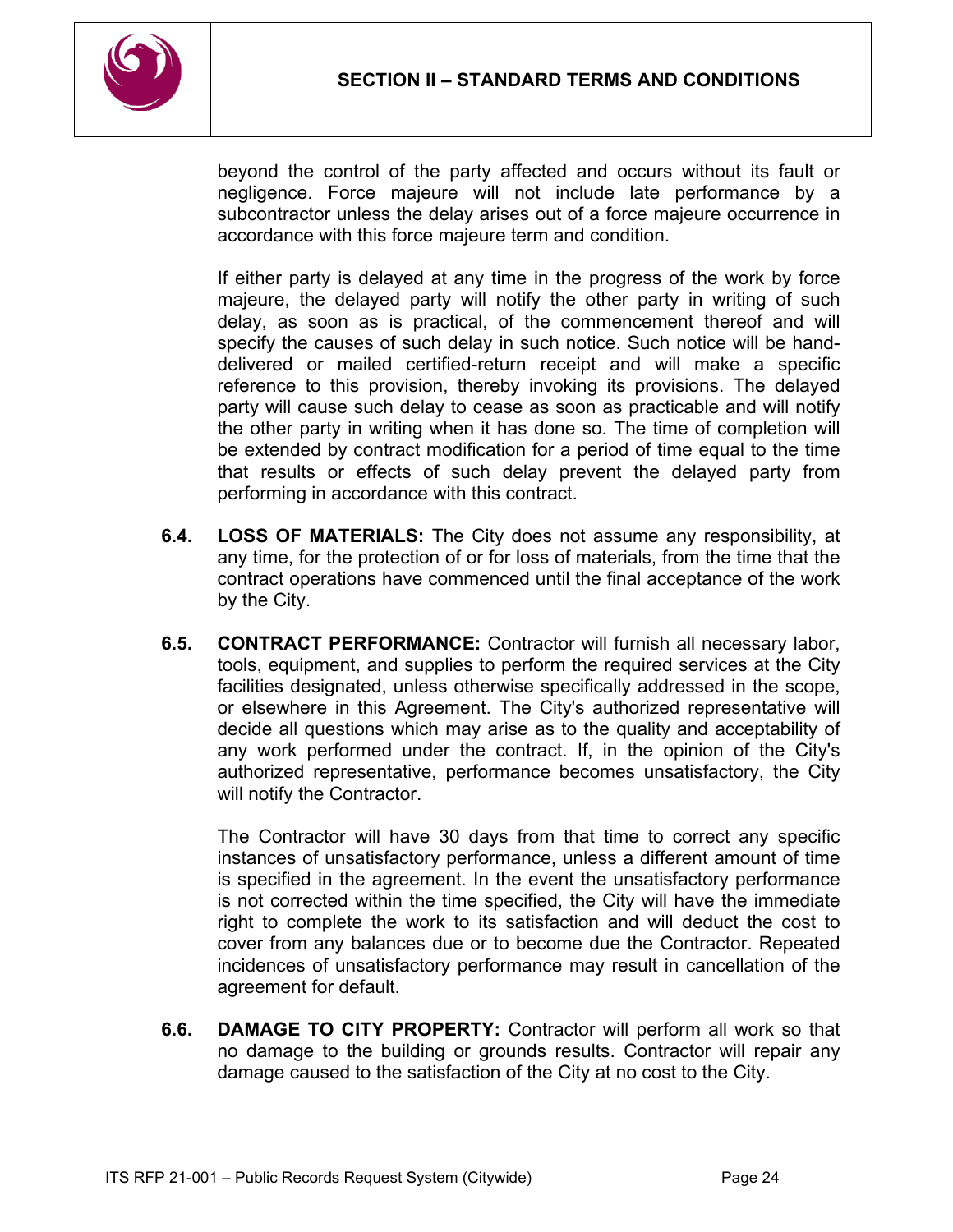

Contractor will take care to avoid damage to adjacent finished materials that are to remain. If finished materials are damaged, Contractor will repair and finish to match existing material as approved by the City at Contractor's expense.

## **7. CITY'S CONTRACTUAL RIGHTS:**

- **7.1.** Whenever one party to this contract in good faith has reason to question the other party's intent to perform, the former party may demand that the other party give a written assurance of this intent to perform. In the event that a demand is made and no written assurance is given within five days, the demanding party may treat this failure as an anticipatory repudiation of this contract.
- **7.2. NON-EXCLUSIVE REMEDIES:** The rights and remedies of the City under this Contract are non-exclusive.
- **7.3. DEFAULT IN ONE INSTALLMENT TO CONSTITUTE BREACH:** Each installment or lot of the agreement is dependent on every other installment or lot and a delivery of non-conforming goods or a default of any nature under one installment or lot will impair the value of the whole agreement and constitutes a total breach of the agreement as a whole.
- **7.4. ON TIME DELIVERY:** Because the City is providing services which involve health, safety and welfare of the general public, delivery time is of the essence. Delivery must be made in accordance with the delivery schedule promised by the Contractor.
- **7.5. DEFAULT:** In case of default by the Contractor, the City may, by written notice, cancel this contract and repurchase from another source and may recover the excess costs by (1) deduction from an unpaid balance due; (2) collection against the Offer and/or performance bond, or (3) a combination of the aforementioned remedies or other remedies as provided by law.
- **7.6. COVENANT AGAINST CONTINGENT FEES:** Seller warrants that no person or selling agent has been employed or retained to solicit or secure this contract upon an agreement or understanding for a commission, percentage, brokerage, or contingent fee, excepting bona fide employers or bona fide established commercial or selling agencies maintained by the seller for the purpose of securing business. For breach or violation of this warranty, the City will have the right to annul the contract without liability or in its discretion to deduct from the contract price a consideration, or otherwise recover the full amount of such commission, brokerage or contingent fee.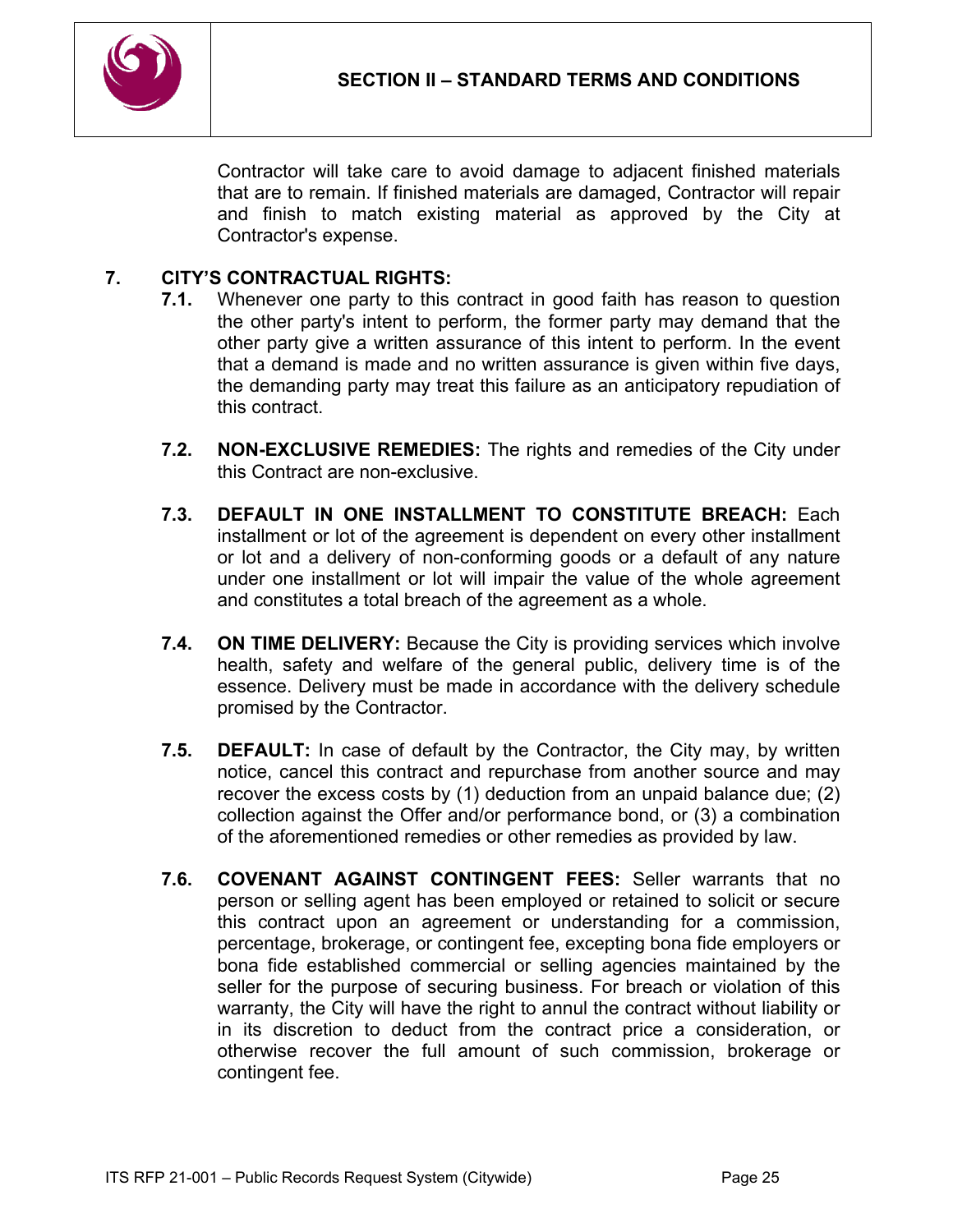

- **7.7. COST JUSTIFICATION:** In the event only one response is received, the City may require that the Contractor submit a cost proposal in sufficient detail for the City to perform a cost/price analysis to determine if the Offer price is fair and reasonable.
- **7.8. WORK PRODUCT, EQUIPMENT AND MATERIALS:** All work product, equipment, or materials created or purchased under this contract belongs to the City and must be delivered to the City at City's request upon termination of this contract. Contractor agrees that all materials prepared under this contract are "works for hire" within the meaning of the copyright laws of the United States and assigns to City all rights and interests Contractor may have in the materials it prepares under this contract, including any right to derivative use of the material.

## **8. CONTRACT TERMINATION:**

**8.1. GRATUITIES:** The City may, by written notice to the Contractor, cancel this contract if it is found that gratuities, in the form of entertainment, gifts or otherwise, were offered or given by the Contractor or any agent or representative of the Contractor, to any officer or employee of the City making any determinations with respect to the performing of such contract. In the event this contract is canceled by the City pursuant to this provision, the City will be entitled, in addition to any other rights and remedies, to recover or withhold from the Contractor the amount of the gratuity.

#### **8.2. CONDITIONS AND CAUSES FOR TERMINATION:**

- 8.2.1 This contract may be terminated at any time by mutual written consent, or by the City, with or without cause, upon giving thirty-day written notice to Contractor. The City at its convenience, by written notice, may terminate this contract, in whole or in part. If this contract is terminated, the City will be liable only for payment under the payment provisions of this contract for services rendered and accepted material received by the City before the effective date of termination. Title to all materials, work-in-process and completed but undeliverable goods, will pass to the City after costs are claimed and allowed. The Seller will submit detailed cost claims in an acceptable manner and will permit the City to examine such books and records as may be necessary in order to verify the reasonableness of any claims.
- 8.2.2 The City reserves the right to cancel the whole or any part of this contract due to failure of Contractor to carry out any term, promise, or condition of the contract. The City will issue a written notice of default to Contractor for acting or failing to act as in any of the following: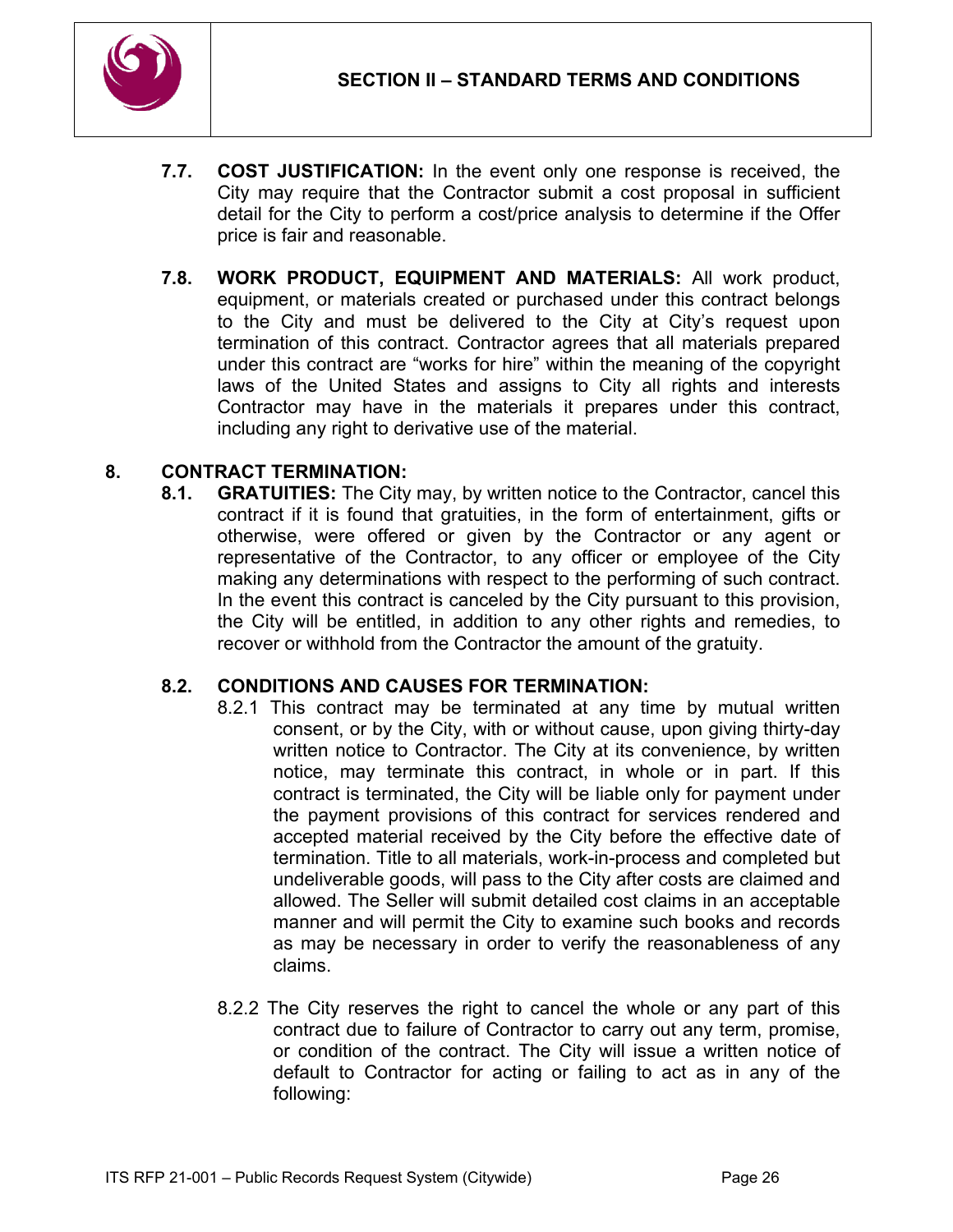

- In the opinion of the City, Contractor provides personnel who do not meet the requirements of the contract;
- In the opinion of the City, Contractor fails to perform adequately the stipulations, conditions or services/specifications required in this contract;
- In the opinion of the City, Contractor attempts to impose on the City personnel or materials, products or workmanship, which is of an unacceptable quality;
- Contractor fails to furnish the required service and/or product within the time stipulated in the contract;
- In the opinion of the City, Contractor fails to make progress in the performance of the requirements of the contract and/or fails to give the City a positive indication that Contractor will or can perform to the requirements of the contract.
- **8.3. CONTRACT CANCELLATION:** All parties acknowledge that this contract is subject to cancellation by the City of Phoenix pursuant to the provision of Section 38-511, Arizona Revised Statutes.
- **9. STATE AND LOCAL TRANSACTION PRIVILEGE TAXES:** In accordance with applicable state and local law, transaction privilege taxes may be applicable to this transaction. The state and local transaction privilege (sales) tax burden is on the person who is conducting business in Arizona and the City of Phoenix. The legal liability to remit the tax is on the person conducting business in Arizona. Any failure by the Contractor to collect applicable taxes from the City will not relieve the Contractor from its obligation to remit taxes. It is the responsibility of the prospective bidder to determine any applicable taxes. The City will look at the price or offer submitted and will not deduct, add or alter pricing based on speculation or application of any taxes, nor will the City provide advice or guidance. If you have questions regarding your tax liability, please seek advice from a tax professional prior to submitting your bid. You may also find information at https://www.phoenix.gov/finance/plt or https://www.azdor.gov/Business.aspx. Once your bid is submitted, the Offer is valid for the time specified in this Solicitation, regardless of mistake or omission of tax liability. If the City finds over payment of a project due to tax consideration that was not due, the Contractor will be liable to the City for that amount, and by contracting with the City agrees to remit any overpayments back to the City for miscalculations on taxes included in a bid price.
- **10. TAX INDEMNIFICATION:** Contractor will, and require the same of all subcontractors, pay all federal, state and local taxes applicable to its operation and any persons employed by the Contractor. Contractor will, and require the same of all subcontractors, hold the City harmless from any responsibility for taxes, damages and interest, if applicable, contributions required under federal,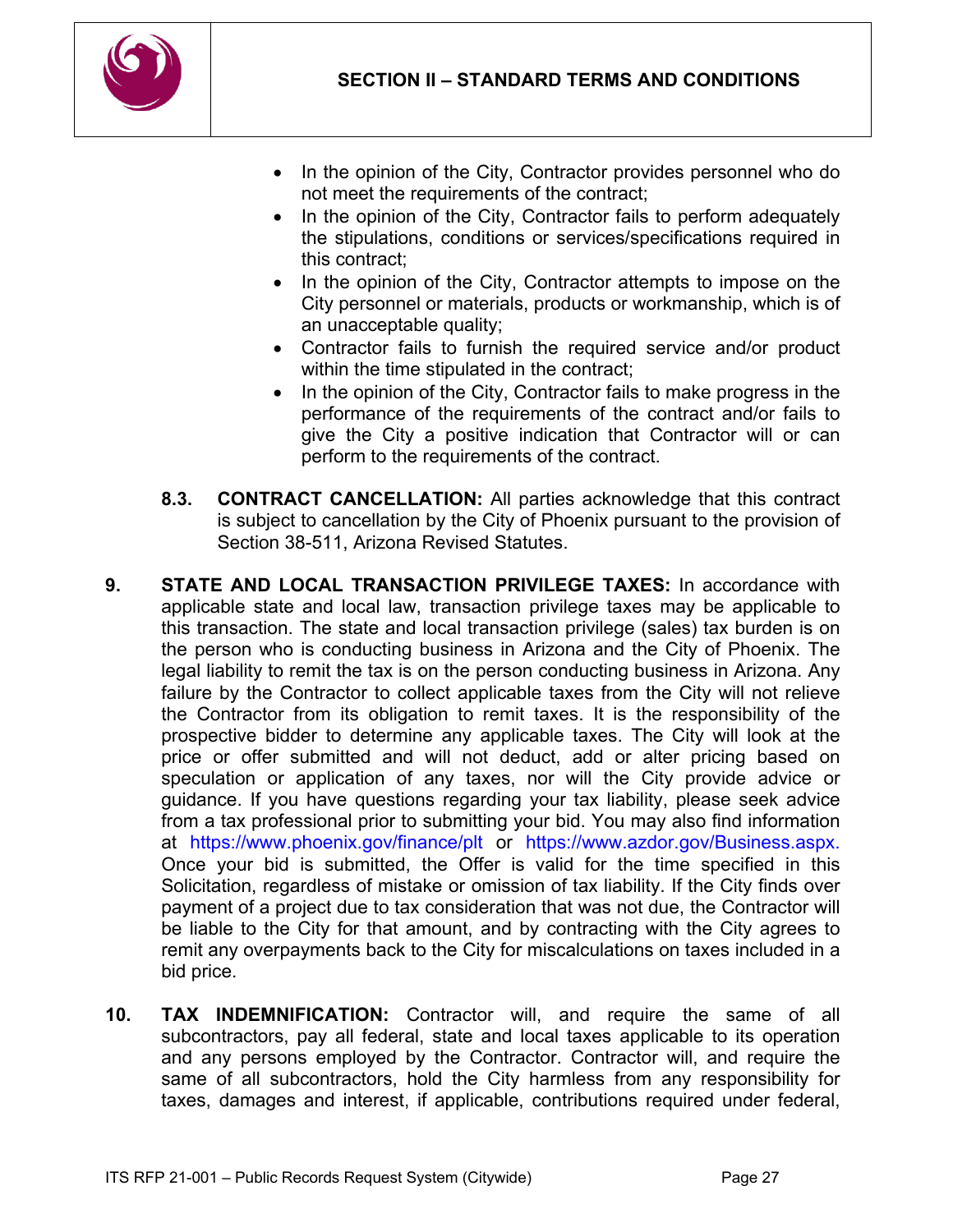

and/or state and local laws and regulations and any other costs including transaction privilege taxes, unemployment compensation insurance, Social Security and Worker's Compensation.

**11. TAX RESPONSIBILITY QUALIFICATION:** Contractor may be required to establish, to the satisfaction of City, that any and all fees and taxes due to the City or the State of Arizona for any License or Transaction Privilege taxes, Use taxes or similar excise taxes, are currently paid (except for matters under legal protest). Contractor agrees to a waiver of the confidentiality provisions contained in the City Finance Code and any similar confidentiality provisions contained in Arizona statutes relative to State Transaction Privilege Taxes or Use Taxes. Contractor agrees to provide written authorization to the City Finance Department and to the Arizona State Department of Revenue to release tax information relative to Arizona Transaction Privilege Taxes or Arizona Use Taxes in order to assist the Department in evaluating Contractor's qualifications for and compliance with contract for duration of the term of contract.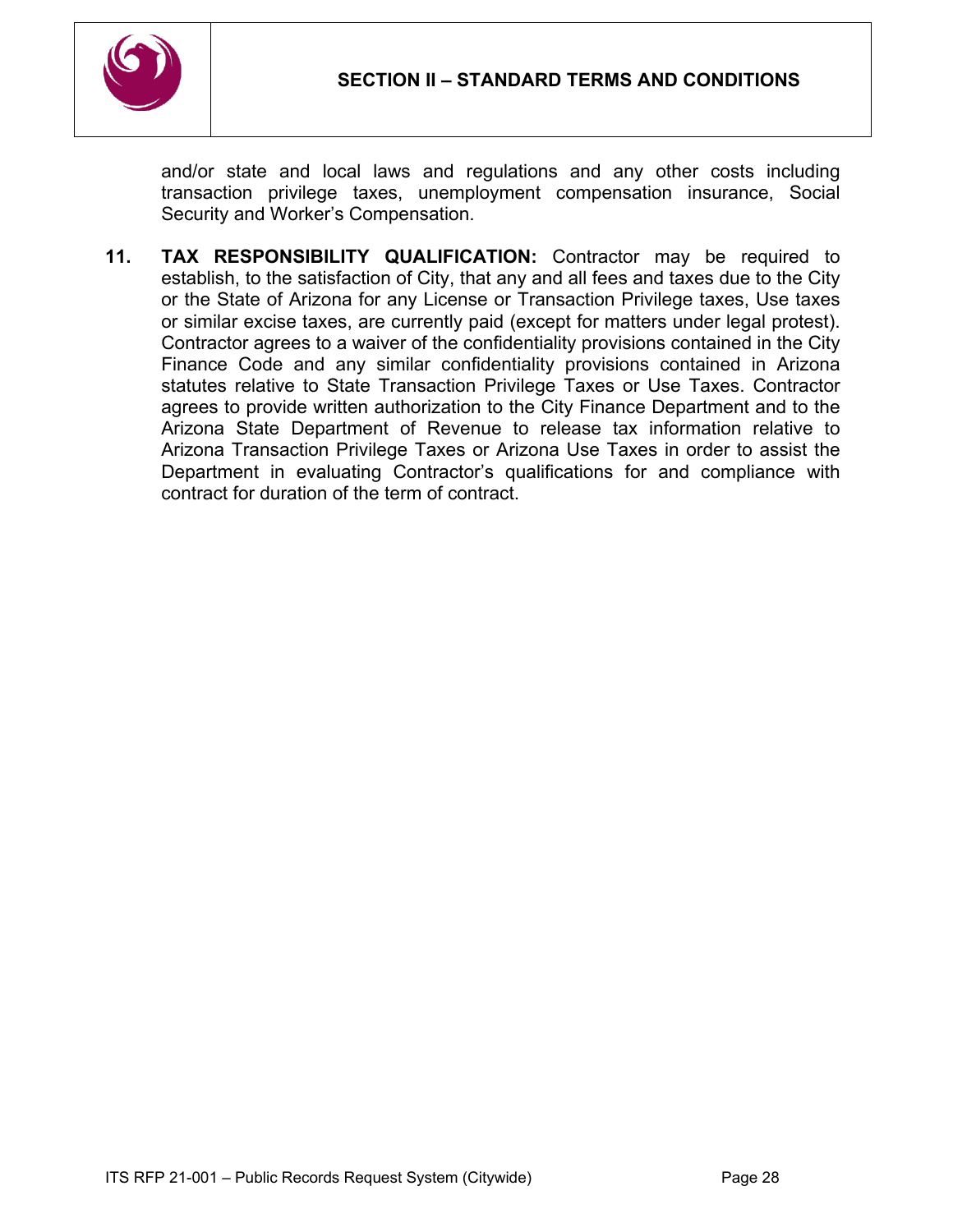

### <span id="page-28-0"></span>**SECTION III – SPECIAL TERMS AND CONDITIONS**

- **1. TERM OF THE CONTRACT:** The term of this Contract will commence on or about November 1, 2020, and shall expire five (5) years thereafter.
- **2. PRICE**: All prices offered will be firm and fixed for the term of the contract.
- **3. METHOD OF ORDERING:** Contractor shall deliver items and/or services only upon receipt of a written purchase order. All Contractor invoices and packing/delivery tickets must include the City of Phoenix purchase order number.
- **4. METHOD OF INVOICING:** Invoice must be emailed in .pdf format to [invoices@phoenix.gov](mailto:invoices@phoenix.gov) and must include the following:
	- City purchase order number or shopping cart number,
	- Items listed individually by the written description and part number.
	- Unit price, extended and totaled.
	- Quantity ordered, back ordered, and shipped.
	- Applicable tax
	- Invoice number and date.
	- Delivery address.
	- Payment terms.
	- FOB terms.
	- Remit to address
- **5. METHOD OF PAYMENT:** Payment to be made from Contractor's invoice, and a copy of the signed delivery/service ticket submitted to cover items received and accepted during the billing period.
- **6. PARTIAL PAYMENTS:** Partial payments are authorized on individual purchase orders. Payment will be made for actual goods and services received and accepted by the City.
- **7. SUPPLIER PROFILE CHANGES:** It is the responsibility of the Contractor to promptly update their profile in procurePHX at [www.phoenix.gov/procure.](http://www.phoenix.gov/procure) Contractor's legal identify has changed, the Procurement Officer must be notified immediately. Failure to do so may result in non-payment of invoices and contract termination.
- **8. ESTIMATED QUANTITIES OR DOLLAR AMOUNTS:** Quantities and dollar amounts listed are the City's best estimate and do not obligate the City to order or accept more than City's actual requirements during the period of this agreement, as determined by actual needs and availability or appropriated funds. It is expressly understood and agreed that the resulting contract is to supply the City with its complete actual requirement for the contract period.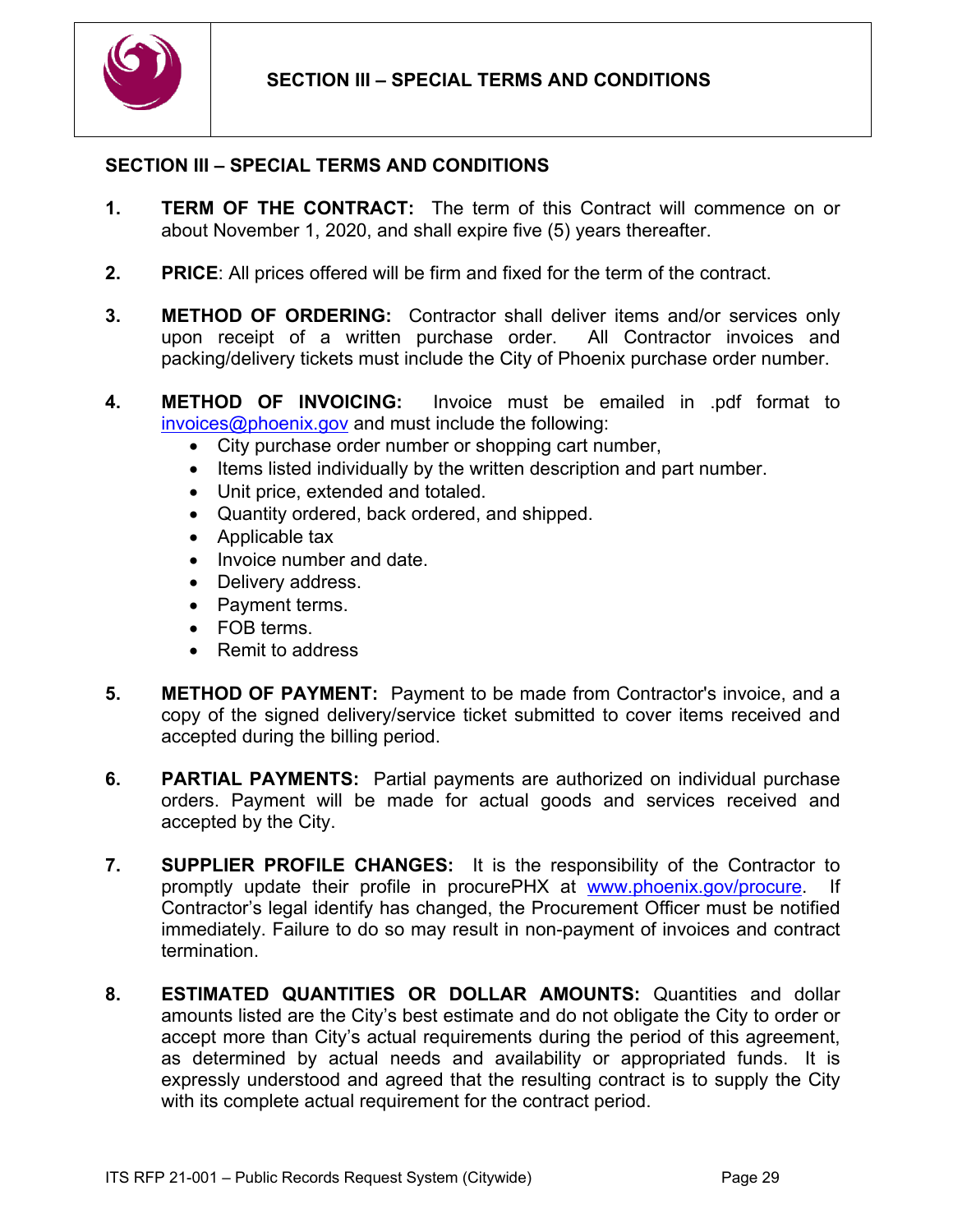

- **9. AUTHORIZED CHANGES:** The City reserves the right at any time to make changes in any one or more of the following, as long as there is not a conflict with the Scope or Proposal: (a) specifications; (b) methods of shipment or packing; (c) place of delivery; (d) time of delivery; and/or (e) quantities. If the change causes an increase or decrease in the cost of or the time required for performance, an equitable adjustment may be made in the price or delivery schedule, or both. Any claim for adjustment shall be deemed waived unless asserted in writing within 30 days from the receipt of the change. Price increases or extensions of delivery time shall not be binding on the City unless evidenced in writing and approved by the Deputy Finance Director or Department Director prior to the institution of the change.
- **10. SUSPENSIONS OF WORK:** The Procurement Officer and the project manager reserves the right to suspend work wholly or in part if deemed necessary for the best interest of the City. This suspension will be without compensation to the Contractor, other than to adjust the contract completion/delivery requirements.
- **11. HOURS OF WORK:** All work under this contract shall be coordinated with the City's project manager. Any changes to the established schedule must have prior written approval by the City's project manager
- **12. POST AWARD CONFERENCE:** A post-award conference will be held by the Procurement Officer or project manager prior to commencement of any work on the project. The purpose of this conference is to discuss critical elements of the work schedule and operational problems and procedures.
- **13. PERFORMANCE INTERFERENCE:** Contractor will notify the City's department contact immediately of any occurrence and/or condition that interferes with the full performance of the contract, and confirm it in writing within 24 hours.

Department Contact: Kristen Merser Phone: (602) 262-7177 Email: prr@phoenix.gov

**14. COOPERATIVE AGREEMENT:** In addition to the City and with approval of the Contractor, this contract may be extended for use by other municipalities and government agencies in the State of Arizona.

A current listing of eligible entities may be found at www.mesaaz.gov/business/purchasing/save Any such usage by other entities must be in accordance with the ordinance, charter and/or procurement rules and regulations of the respective entity. Orders placed by other agencies and payment thereof will be the sole responsibility of that entity. The City shall not be responsible for any disputes arising out of transactions made by other entities who utilize this solicitation.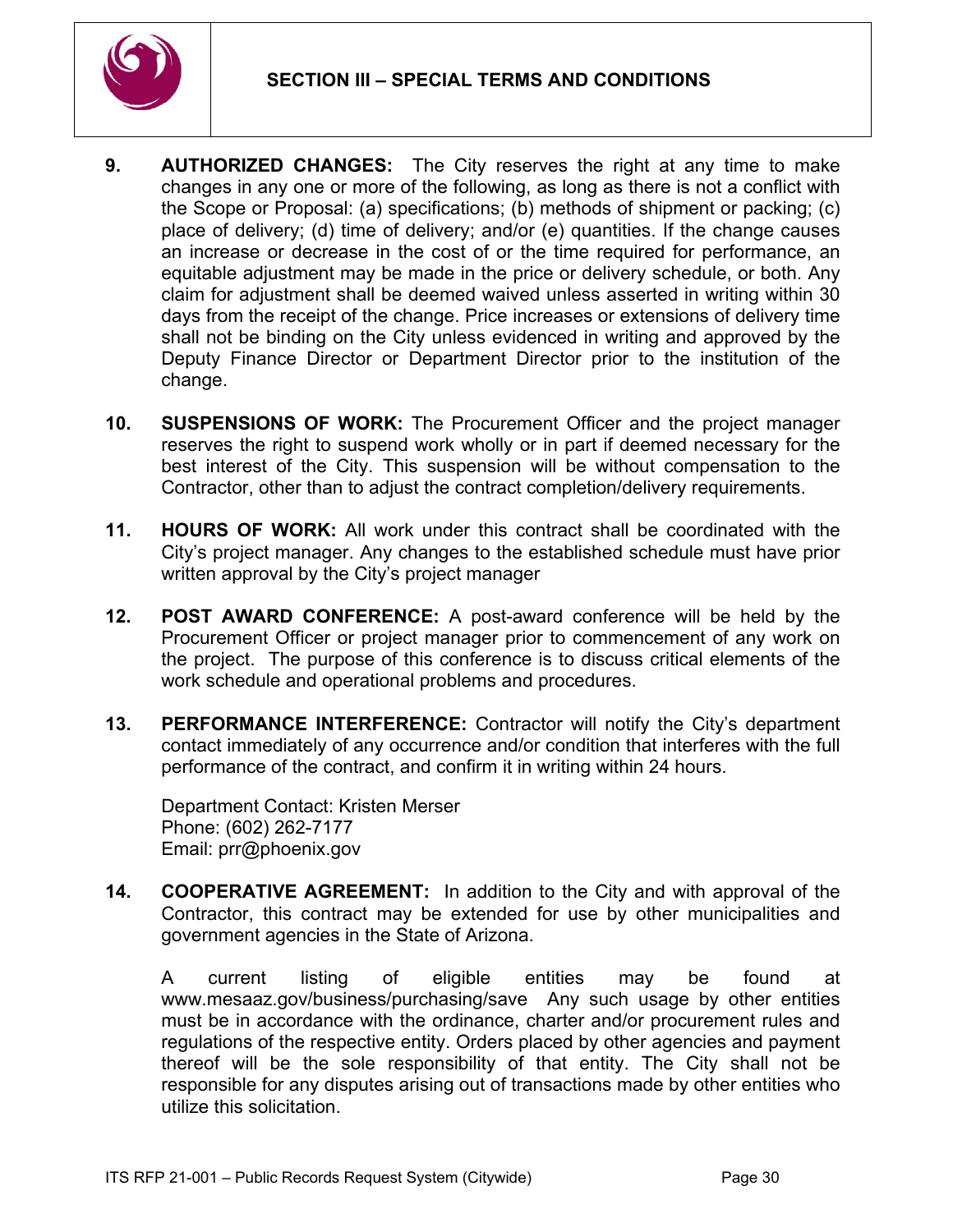

- **15. ADVERTISING:** Except as required by law, Contractor shall not publish, release, disclose or announce to any member of the public, press, official body, or any other third party any information or documents concerning this Agreement, the Technology Assets, or any part thereof without the prior written consent of the City. The name of any City site on which services are performed by the Contractor pursuant to this Agreement shall not be used in any advertising or other promotional context by Contractor without the prior written consent of the City.
- **16. EXCLUSIVE POSSESSION**: All services, information, computer program elements, reports, and other deliverables which may be created under this contract are the sole property of the City of Phoenix and will not be used by the Contractor or any other person except with prior written permission by the City.
- **17. STRICT PERFORMANCE:** Either party's failure to insist on strict performance of any term or condition of the Contract will not be deemed a waiver of that term or condition even if the party accepting or acquiescing in the nonconforming performance knows of the nature of the performance and fails to object to it; except where enforcement of this provision would be in conflict with the scope or proposal.
- **18. LICENSES AND PERMITS:** Contractor will keep current Federal, State, and local licenses and permits required for the operation of the business conducted by the Contractor as applicable to this contract.
- **19. DEMONSTRATION:** The City may, in its discretion, require a demonstration of the products or services offered as part of the evaluation process. The demonstration shall be provided by the Contractor at no cost to the City for the period deemed sufficient to properly evaluate the product or service. The exact time, conditions, and terms of the evaluation shall be established at the time a demonstration is requested.
- **20. COMMUNICATION IN ENGLISH:** It is mandatory that the Contractor's lead person assigned to any City facility can speak, read, and write in English to effectively communicate with City staff.
- **21. TRANSITION OF CONTRACT:** Contractor will, without limitation, provide important information to a successor Contractor and the City to ensure continuity of service at the required level of proficiency and agrees to provide to the City all files, supplies, data, records, and any other properties or materials of the City, which the City owns or has rights to pursuant to this contract and which are in the possession of Contractor. The provisions of this section will survive the expiration or termination of this contract.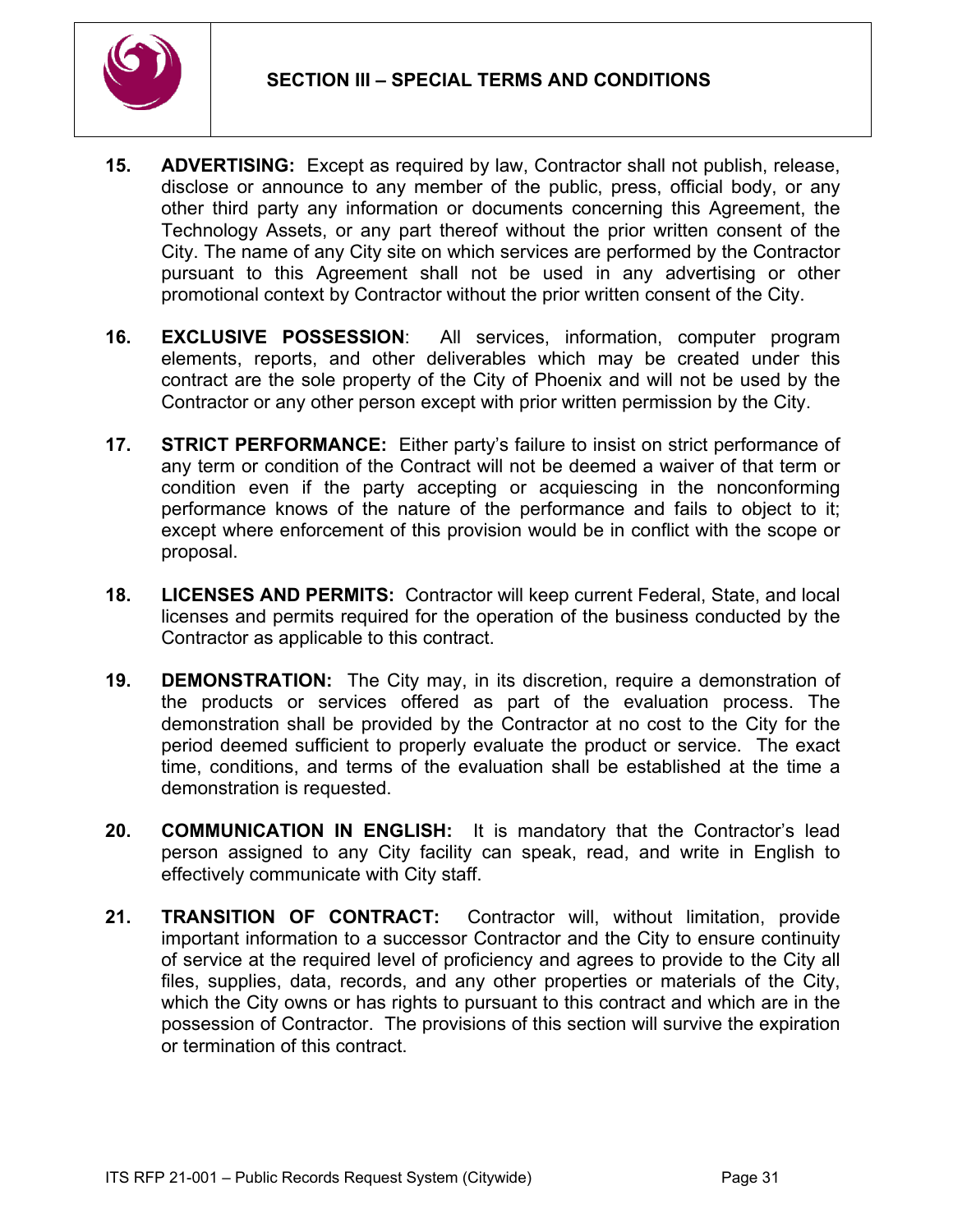

- **22. TYPES OF WORK SUPERVISION:** The Contractor will provide on–site supervision and appropriate training to assure competent performance of the work and the Contractor or authorized agent will make sufficient daily routine inspections to insure the work is performed as required by this contract.
- **23. BACKGROUND SCREENING:** Contractor agrees that all Contractor and subcontractors' workers (collectively "Contract Worker(s))" pursuant to this Agreement will be subject to background and security checks and screening (collectively "Background Screening") at Contractor's sole cost and expense, unless otherwise provided for in the scope of work. Contractor's background screening will comply with all applicable laws, rules and regulations. Contractor further agrees that the background screening is necessary to preserve and protect the public health, safety and welfare. The City requires a completed Contract Worker Badge/Key/Intrusion Detection Responsibilities Agreement for each Contract Worker who requires a badge or key.
	- **23.1 Background Screening Risk Level**: The City has established two levels of risk: Standard and Maximum risk. If the scope of work changes, the City may amend the level of risk, which could require the Contractor to incur additional contract costs to obtain background screens or badges.
	- **23.2 Terms of This Section Applicable to all Contractor's Contracts and Subcontracts:** Contractor will include Contract Worker background screening in all contracts and subcontracts for services furnished under this agreement.
	- **23.3 Materiality of Background Screening Requirements; Indemnity:** The background screening requirements are material to City's entry into this agreement and any breach of these provisions will be deemed a material breach of this contract. In addition to the indemnity provisions set forth in this agreement, Contractor will defend, indemnify and hold harmless the City for all claims arising out of this background screening section including, but not limited to, the disqualifications of a Contract Worker by Contractor. The background screening requirements are the minimum requirements for the Agreement. The City in no way warrants that these minimum requirements are sufficient to protect Contractor from any liabilities that may arise out of the Contractor's services under this Agreement or Contractor's failure to comply with this section. Therefore, Contractor and its Contract Workers will take any reasonable, prudent and necessary measures to preserve and protect public health, safety and welfare when providing services under this Agreement.
	- **23.4 Continuing Duty; Audit:** Contractor's obligations and requirements will continue throughout the entire term of this Agreement. Contractor will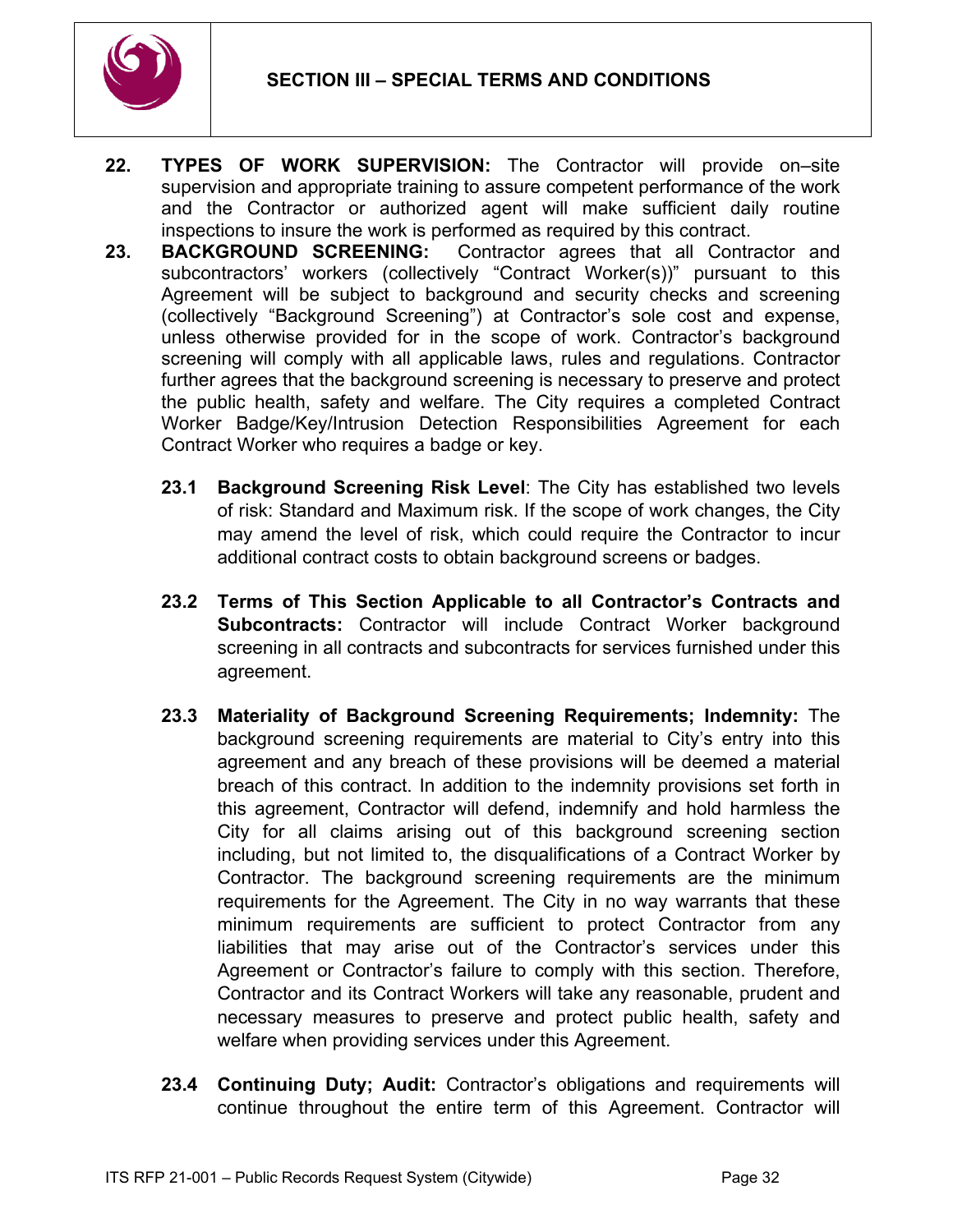

maintain all records and documents related to all background screenings and the City reserves the right to audit Contractor's records.

### **24. BACKGROUND SCREENING – MAXIMUM RISK:**

- **24.1.** The current risk level and background screening required is **MAXIMUM RISK.**
- **24.2. Maximum Risk Level:** A maximum risk background screening will be performed every five years when the Contract Worker's work assignment will:
	- work directly with vulverable adults or children, (under age 18); or
	- any responsibility for the receipt of payment of City funds or control of inventories, assets, or records that are at risk of misappropriation; or
	- unescorted access to:
		- o City data centers, money rooms, high-valve equipment rooms; or
		- o Unescorted access to private residences; or
		- o access to critical infrastructure sites/facilities; or
		- o direct or remote access to Criminal Justice Information Systems (CJIS) infrastructure.
- **24.3. Requirements:** The background screening for maximum risk level will include a background check for real identity/legal name and will include felony and misdemeanor records from any county in the United States, the State of Arizona, plus any other jurisdiction where the Contractor worker has lived at any time in the preceding seven years from the Contract Worker's proposed date of hire. In addition, Maximum screening levels may require additional checks as included herein, depending on the scope of work, and may be amended if the scope of work changes.
- **24.4. Contractor Certification; City Approval of Maximum Risk Background Screening:** Unless otherwise provided for in the Scope of Work, Contractor will be responsible for:
	- determining whether Contract Worker(s) are disqualified from performing work for the City for maximum risk level background checks; and,
	- submitting pass/fail results to the City for approval; and,
	- reviewing the results of the background check every three to five years, dependent on scope; and,
	- to engage in whatever due diligence is necessary to make the decision on whether to disqualify a Contract Worker; and,
	- Submitting the list of qualified Contract Workers to the contracting department; and,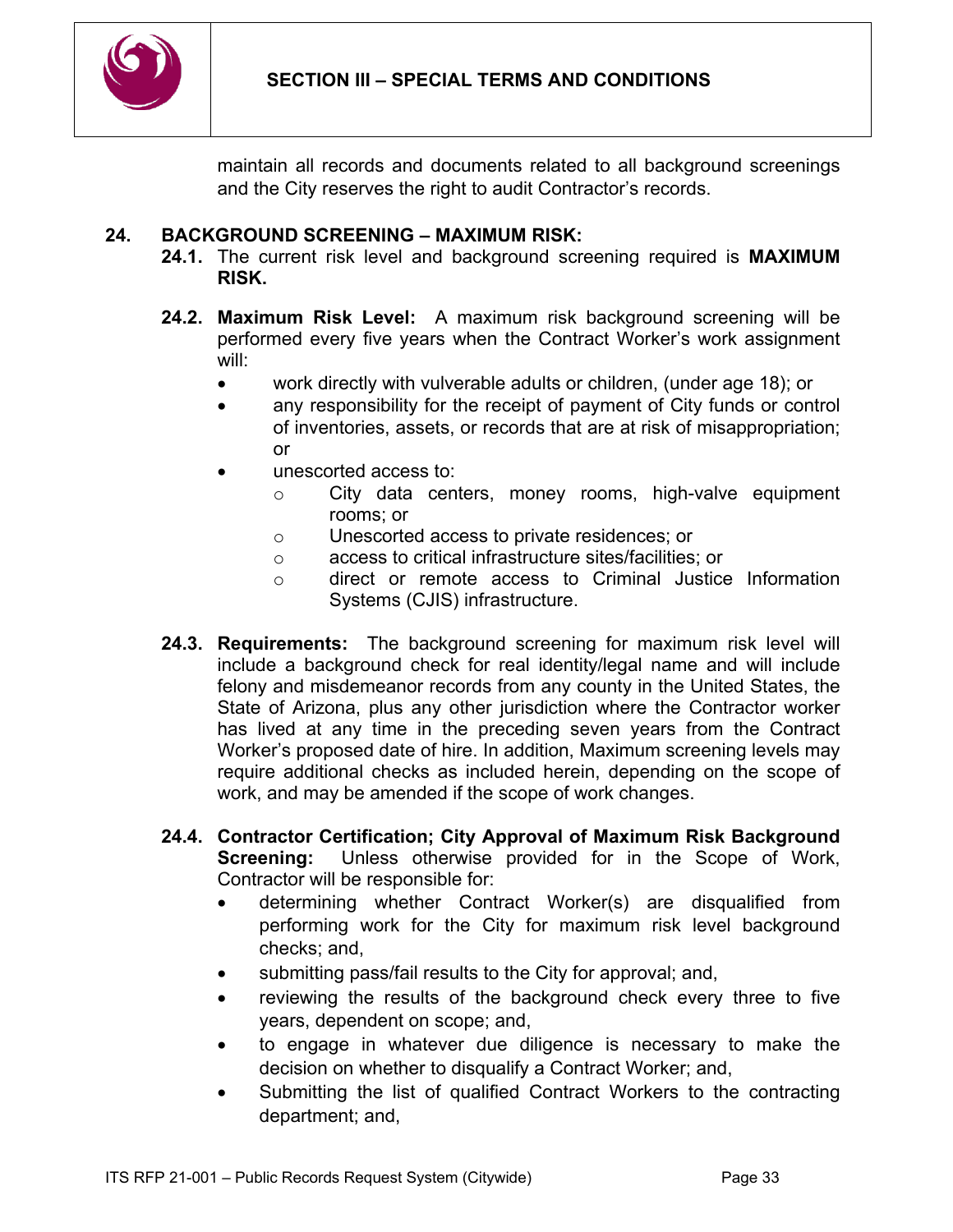

- If, upon review of the background information, the City will advise the Contractor if it believes a Contract Worker should be disqualified. The Contractor will evaluate the Contract Worker and if the Contractor believes that there are extenuating circumstances that suggest that the person should not be disqualified, the Contractor will discuss those circumstances with the contracting department. The contracting department decision on disqualification of a Contract Worker is final.
- For sole proprietors, the Contractor must comply with the background check for himself and any business partners, or members or employees who will assist on the contract and for whom the requirements of the Agreement apply.
- By executing this agreement, Contractor certifies and warrants that Contractor has read the background screening requirements and criteria in this section, and that all background screening information furnished to the City is accurate and current.
- The City final documented decision will be an "approve" or "deny" for identified Contract Workers.
- The City will not keep records related to background checks once they are confirmed. Information to verify the results will be returned to the Contractor, or any contracted agency that assists with review, after the City's completed review.
- By executing this agreement, Contractor further certifies and warrants that Contractor has satisfied all such background screening requirements for the maximum risk background screening, and verified legal worker status, as required.
- Contract Workers will not apply for the appropriate City of Phoenix identification and access badge or keys until Contractor has received the City's written acceptance of Contract Worker's maximum risk background screening. The City may, in its sole discretion, accept or reject any or all the Contract Workers proposed by Contractor for performing work under this Agreement. A Contract Worker rejected for work at a maximum risk level under this agreement will not be proposed to perform work under other city contracts or engagements without city's prior written approval.
- **25. CONFIDENTIALITY AND DATA SECURITY:** All data, regardless of form, including originals, images and reproductions, prepared by, obtained by, or transmitted to Contractor in connection with this Agreement is confidential, proprietary information owned by the City. Except as specifically provided in this Agreement, the Contractor shall not disclose data generated in the performance of the service to any third person without the prior written consent of the City Manager or his/her designee.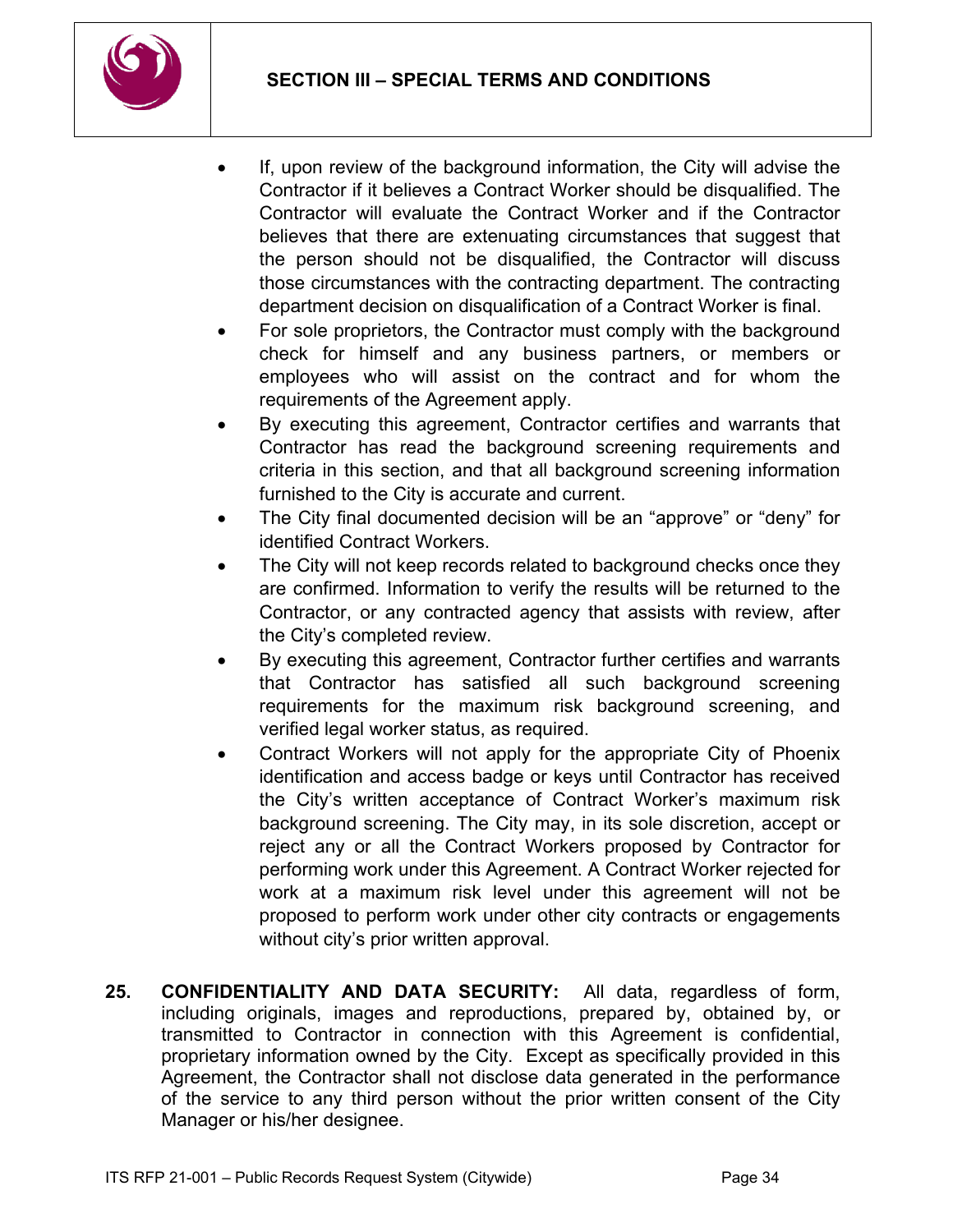

Personal identifying information, financial account information, protected health information, or restricted City information, whether electronic format or hard copy, must be secured and protected at all times to avoid unauthorized access. At a minimum, Contractor must encrypt and/or password-protect electronic files. This includes data saved to laptop computers, computerized devices, handheld devices, networking devices, removable storage devices, or other electronic media, as well as data in transit, such as during email or file transfer.

When personal identifying information, financial account information, protected health information, or restricted City information, regardless of its format, is no longer necessary, the information must be redacted or destroyed through appropriate and secure methods that ensure the information cannot be viewed, accessed, or reconstructed. Contractor must properly dispose of such information by taking reasonable measures to protect against unauthorized access to or use of the information in connection with its disposal.

This includes implementing and monitoring compliance with policies and procedures that require the redaction, destruction, erasure, or other disposal of paper documents and electronic media containing personal identifying information, financial account information, protected health information, or restricted City information so that these types of information cannot practicably be read or reconstructed. Contractor will provide the City with its information security policies and procedures regarding the redaction, destruction, erasure, or other disposal of documents and information.

In the event that data collected or obtained by the Contractor in connection with this Agreement is suspected to have been compromised, Contractor shall notify the contracting City department immediately. Contractor agrees to reimburse the City for any costs incurred by the City to investigate and respond to potential breaches of this data, including, where applicable, the cost of notifying individuals who may be impacted by the breach, attorneys' fees, and for any monetary damages or penalties the City is assessed. In case of a breach or critical breach of the City's information, it will be the City, not the Contractor that will inform any and all individuals affected by any such breach. Only upon prior written consent of the City, or at the specific direction of the City, will the Contractor notify individuals affected by a breach or critical breach of the City's information.

Contractor agrees that the City may assess or test the security of any applications, web services, or computerized systems created or provided by the Contractor that process, store, or transmit City information. If the City finds vulnerabilities that are rated medium or more critical by the Common Vulnerability Scoring System (CVSS) in these applications, web services, or computerized systems, the Contractor agrees to remediate the vulnerability at no cost to the City and within an agreed-upon timeframe not to exceed 90 days. To clarify, the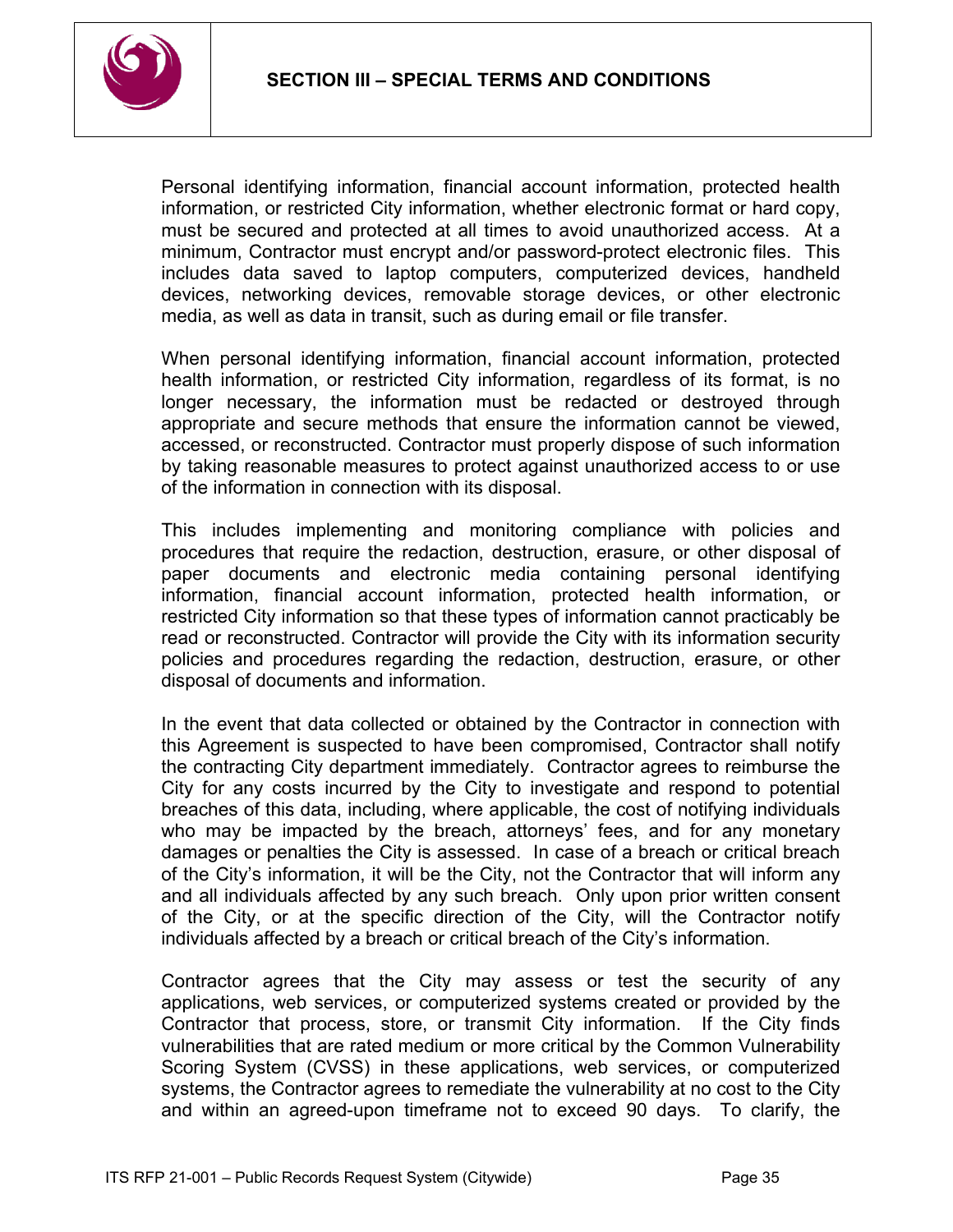

Contractor must remediate found vulnerabilities in computerized systems they provide; Contractor is *not* liable for remediating any vulnerability found in the City's network or computing infrastructure used to support the applications, web services, or systems created or provided by the Contractor.

Contractor agrees to abide by all current applicable legal and industry data security and privacy requirements. These include, but are not limited to, Arizona Revised Statutes §44-7501 — Notification of breach of security system; Arizona Revised Statutes §44-7601 — Discarding and disposing of records containing personal identifying information; Health Insurance Portability and Accountability Act of 1996 (HIPAA) Privacy and Security Rules; Health Information Technology for Economic and Clinical Health (HITECH) Act, and Payment Card Industry Data Security Standards.

Contractor agrees to demonstrate that they have adequate controls and safeguards when they host or process personal identifying information, financial account information, protected health information, or restricted City information. This may be accomplished through a third-party audit utilizing a widely recognized auditing standard, such as Statement on Standards for Attestation Engagements (SSAE) No. 16, or through earning industry certification, such as ISO/IEC 27001.

By signing and entering this Agreement the Contractor specifically acknowledges that it is responsible for the security of cardholder data that Contractor possesses or otherwise stores, processes or transmits on behalf of the City. Additionally, as a requirement of this contract you must provide to the City a copy of your written Notice to customers that you are responsible for the security of cardholder data that you obtain and otherwise store, process or transmit.

Contractor agrees to comply with all City information security and technology policies, standards, and procedures when accessing City networks and computerized systems whether onsite or remotely.

Contractor agrees that the requirements of this Section shall be incorporated into all subcontractor agreements entered into by the Contractor. It is further agreed that a violation of this Section shall be deemed to cause irreparable harm that justifies injunctive relief in court. A violation of this Section may result in immediate termination of this Agreement without notice. The obligations of Contractor under this Section shall survive the termination of this Agreement.

**26. INTELLECTUAL PROPERTY RIGHTS:** Contractor grants to City a nonexclusive, non-transferable (except to a wholly-owned subsidiary of the City), and royaltyfree right and license to install, use, and maintain the software, application(s), or similar technology to be provided to the City pursuant to this agreement (collectively, the "Deliverables") for the City's internal or business purposes. The City shall further have the right to reproduce the Deliverables to the extent reasonably necessary for such purposes. The City shall not, without the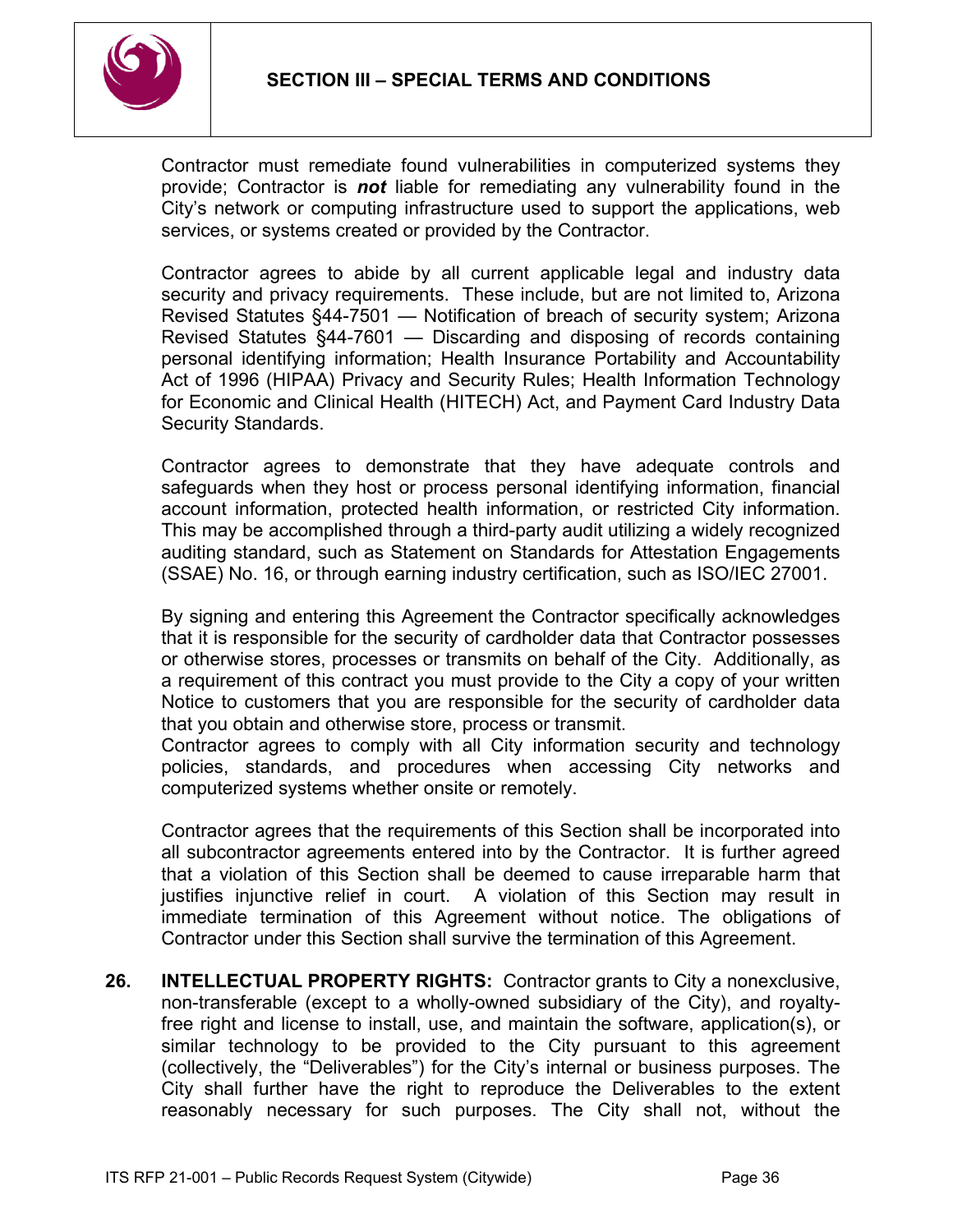

Consultant's prior written consent, transfer or sub-license its foregoing license rights (except to a wholly-owned subsidiary of the City) or reverse engineer, decompile, or otherwise attempt to derive source code from the Deliverables.

- **27. WARRANTIES:** Contractor warrants the hardware, software, application(s), or other technology assets provided to the City pursuant to this contract (collectively, the "Technology Assets"), for a period of one year starting with the date of final acceptance (the "Warranty Period"), to be substantially free of any condition which would make the Technology Assets fail to perform in material accordance with the requirements set forth in this Agreement, including any statement-of-work or scope-of-work document (each such condition to be considered an "Error"). Contractor specifically warrants that all software Technology Assets shall be free of any condition which could make them fail to perform in material accordance with this agreement (each such condition to also be considered an "Error") for a period of nine months after actual installation of the software. If the City reports to Contractor any errors in the system during the Warranty Period, then Contractor shall, at its expense, use reasonable commercial efforts to modify, replace, or otherwise remedy the faulty hardware, software, electrical component or other Technology Assets as quickly as reasonably practicable. Where possible, both parties shall attempt to resolve Errors through telephone instruction, issuance of updated documentation, corrective code, or hardware replacement or modification.
- **28. STANDARDS AND PRACTICES:** Technology Assets shall conform to the generally accepted standards and practices of the trade or industry involved. All work shall be executed by personnel skilled in their respective lines of work.
- **29. QUALIFICATIONS:** Contractor represents that it is fully experienced and properly qualified; is in compliance with all applicable license requirements; and, is equipped, organized, and financed to provide and/or perform the goods and/or services purchased by the City pursuant to this agreement.

## **30. INTELLECTUAL PROPERTY WARRANTIES:** Contractor warrants that:

- (a) The Technology Assets will be free of the rightful claim of any third party for or by way of infringement or misappropriation of patent, copyright, trade secret, trademark or other rights arising under the laws of the United States;
- (b) No act or omission of Contractor will result in a third party holding any other claim that interferes with the City's enjoyment or use of the Technology Assets;
- (c) Contractor owns or possesses all right(s), titles(s) and license(s) necessary to perform its obligations hereunder; and
- (d) As of the effective date and throughout the term of this Agreement, Contractor has not conveyed and will not convey any rights or licenses to any third party regarding the Technology Assets, except to the extent the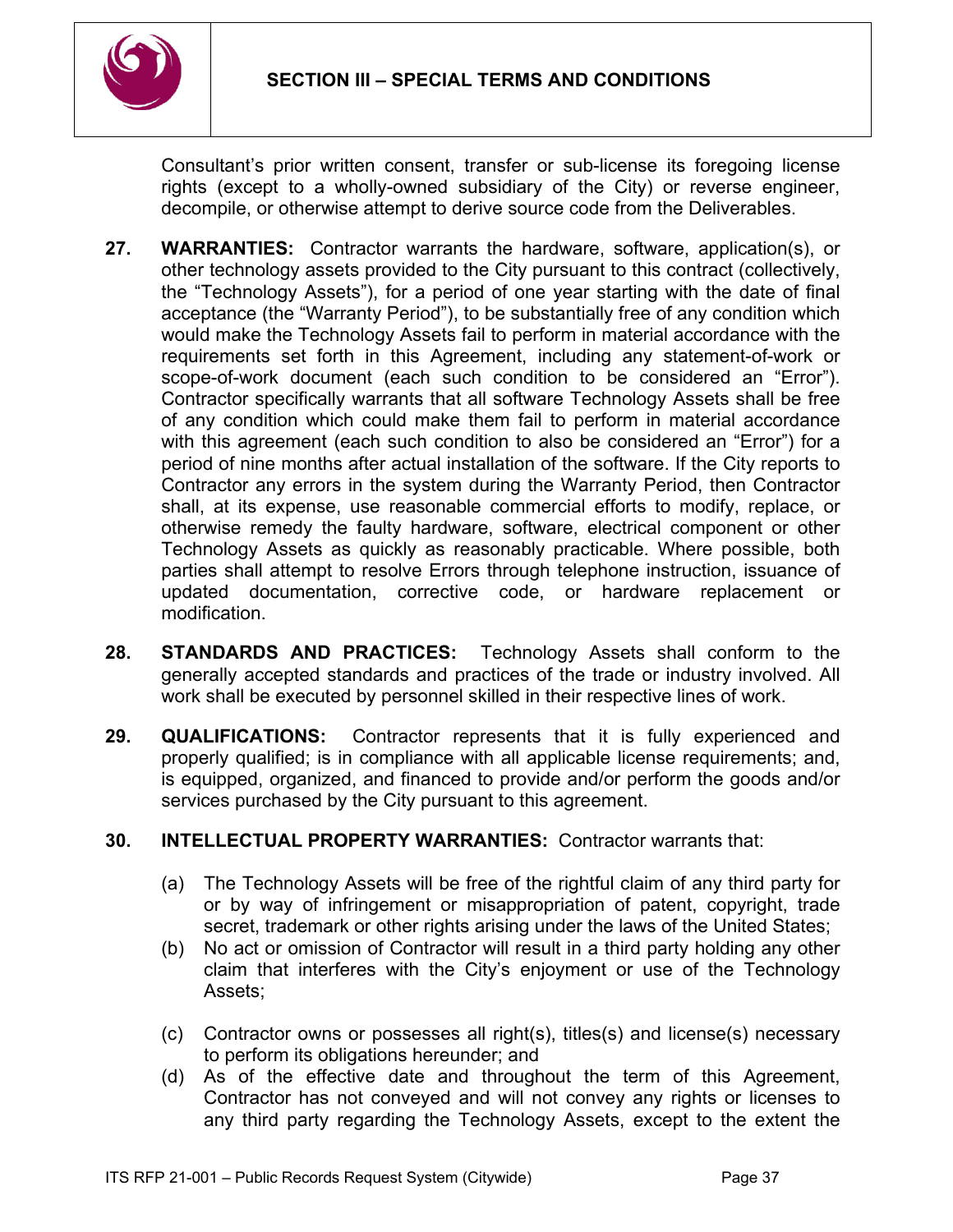

Technology Assets consist of commercial-off-the-shelf or similar software product(s).

**31. INDEMNIFICATION – PATENT, COPYRIGHT, AND TRADEMARK:** In addition to any other indemnification required by this Agreement, Contractor agrees to defend, at its own expense, and to indemnify and hold harmless the City and its officers, agents, and employees from and against all judgments, claims, damages, suits, liabilities, settlements, costs and demands, including reasonable attorneys' fees, suffered or incurred by the City as a result of any claim that the Technology Assets infringe the patents, copyrights, or other intellectual property rights of third parties, provided that Contractor is notified in writing of such claim. The City will reasonably cooperate with Contractor, at Contractor's expense, to facilitate the settlement or defense of such claim. Without limiting in any way the Contractor obligations set forth herein, if, as a result of any claim of infringement with respect to the Technology Assets, the City is enjoined from using the Technology Assets, or if Contractor reasonably believes that the Technology Assets are likely to become the subject of a claim of infringement, Contractor may, at Contractor's option and expense, (1) procure the right for the City to continue to use the Technology Assets, or (2) replace or modify the Technology Assets so as to make them non-infringing and of equal or superior functionality and capability for the purpose(s) for which the Technology Assets were provided.

The Contractor's obligation to indemnify, defend, and hold harmless the City pursuant to this subsection shall be reduced to the extent the applicable infringement is caused or alleged to be caused by the alteration or modification of the Technology Assets by the City (including its employees and contractors other than the Contractor and its subcontractors) other than in connection with the ordinary or expected use of the Technology Assets.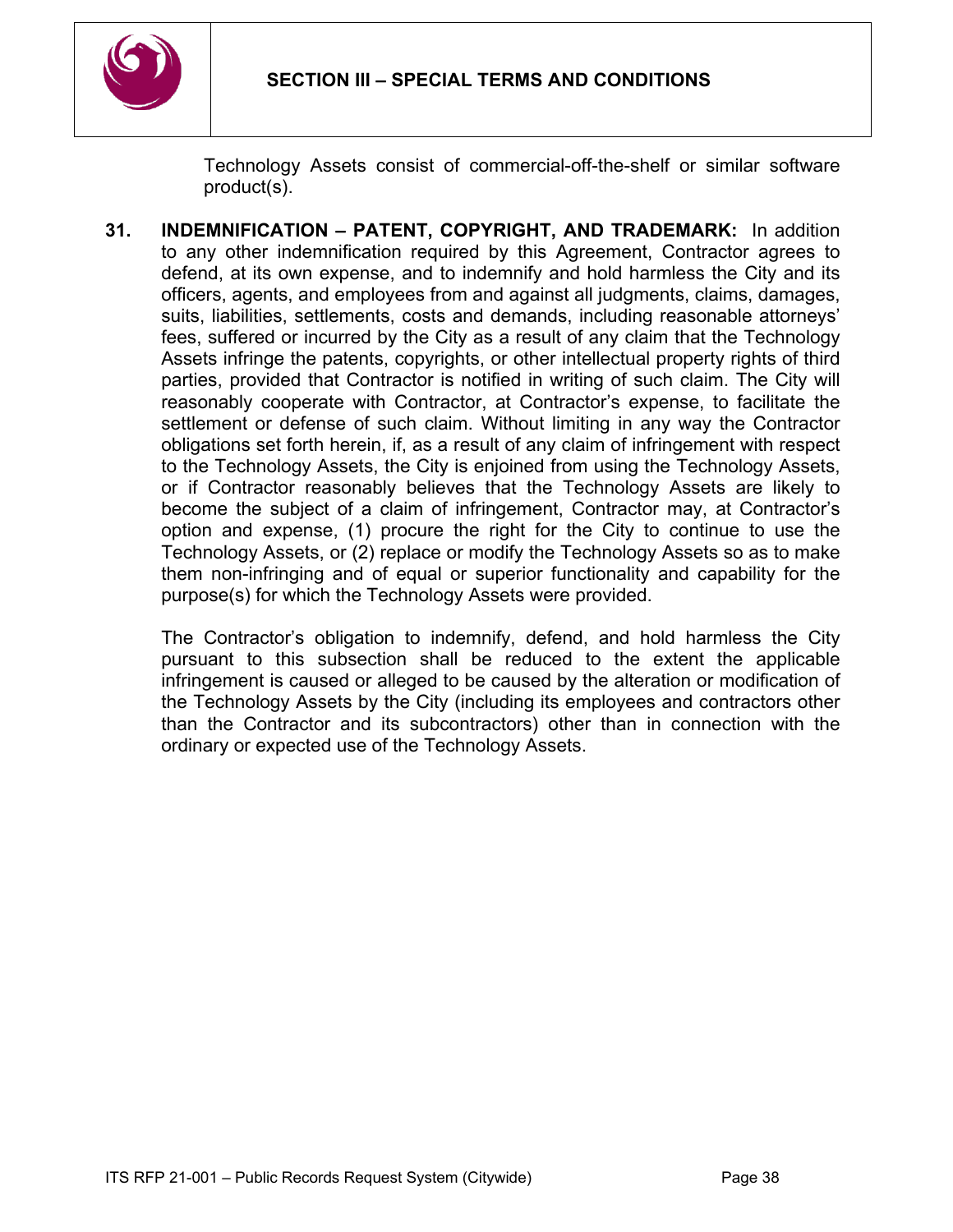

### <span id="page-38-0"></span>**SECTION IV – INSURANCE AND INDEMNIFICATION**

### **1. INDEMNIFICATION CLAUSE:**

Contractor (Indemnitor) must indemnify, defend, save and hold harmless the City of Phoenix and its officers, officials, agents, and employees ( "Indemnitee") from and against any and all claims, actions, liabilities, damages, losses, or expenses (including court costs, attorneys' fees, and costs of claim processing, investigation and litigation) ( "Claims") caused, or alleged to be caused, in whole or in part, by the wrongful, negligent or willful acts, or errors or omissions of Contractor or any of its owners, officers, directors, agents, employees or subcontractors in connection with this Contract. This indemnity includes any Claims arising out of or recovered under the Workers' Compensation Law or arising out of the failure of Contractor to conform to any federal, state or local law, statute, ordinance, rule, regulation or court decree. Contractor must indemnify Indemnitee from and against any and all Claims, except those arising solely from Indemnitee's own negligent or willful acts or omissions. Contractor will be responsible for primary loss investigation, defense and judgment costs where this indemnification applies. In consideration of the award of this contract, Contractor waives all rights of subrogation Indemnitee for losses arising from the work performed by the Contractor for the City. The obligations of Contractor under this provision survive the termination or expiration of this Contract.

#### **2. INSURANCE REQUIREMENTS:**

Contractor and subcontractors must procure insurance against claims that may arise from or relate to performance of the work hereunder by Contractor and its agents, representatives, employees and subconsultants. Contractor and subcontractors must maintain that insurance until all of their obligations have been discharged, including any warranty periods under this Contract.

These insurance requirements are minimum requirements for this Contract and in no way limit the indemnity covenants contained in this Contract. The City in no way warrants that the minimum limits stated in this section are sufficient to protect the Contractor from liabilities that might arise out of the performance of the work under this contract by the Contractor, its agents, representatives, employees or subcontractors and Contractor is free to purchase additional insurance as may be determined necessary.

**2.1. MINIMUM SCOPE AND LIMITS OF INSURANCE**: Contractor must provide coverage with limits of liability not less than those stated below. An excess liability policy or umbrella liability policy may be used to meet the minimum liability requirements provided that the coverage is written on a "following form" basis.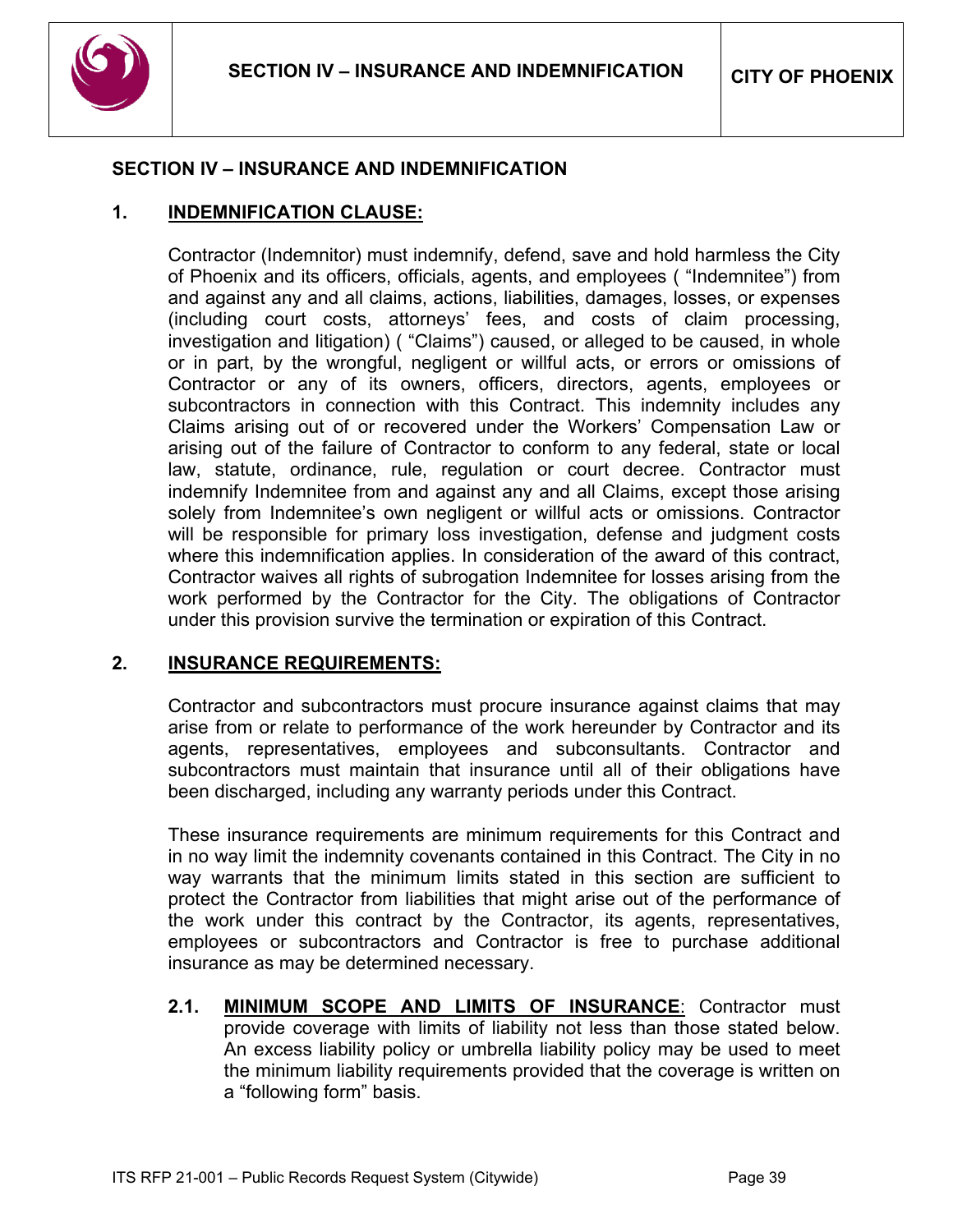

### **2.1.1. Commercial General Liability – Occurrence Form**

• Policy must include bodily injury, property damage and broad form contractual liability coverage.

| General Aggregate                         | \$2,000,000 |
|-------------------------------------------|-------------|
| Products – Completed Operations Aggregate | \$1,000,000 |
| Personal and Advertising Injury           | \$1,000,000 |
| Each Occurrence                           | \$1,000,000 |

The policy must be endorsed to include the following additional insured language: "The City of Phoenix is named as an additional insured with respect to liability arising out of the activities performed by, or on behalf of the Contractor."

### **2.1.2. Worker's Compensation and Employers' Liability**

| <b>Workers' Compensation</b> | Statutory |
|------------------------------|-----------|
| <b>Employers' Liability</b>  |           |
| Each Accident                | \$100,000 |
| Disease - Each Employee      | \$100,000 |
| Disease - Policy Limit       | \$500,000 |

- Policy must contain a waiver of subrogation against the City of Phoenix.
- This requirement does not apply when a contractor or subcontractor is exempt under A.R.S. §23-902(E), **AND** when such contractor or subcontractor executes the appropriate sole proprietor waiver form.

#### **2.1.3. Technology Errors and Omissions Liability**

The policy must cover errors and omissions or negligent acts in the delivery of products, services, and/or licensed programs for those services as defined in the Scope of Services of this contract.

| Each Claim       | \$1,000,000 |
|------------------|-------------|
| Annual Aggregate | \$1,000,000 |

• In the event that the professional liability insurance required by this Contract is written on a claims-made basis, Contractor warrants that any retroactive date under the policy must precede the effective date of this Contract; and that either continuous coverage will be maintained or an extended discovery period will be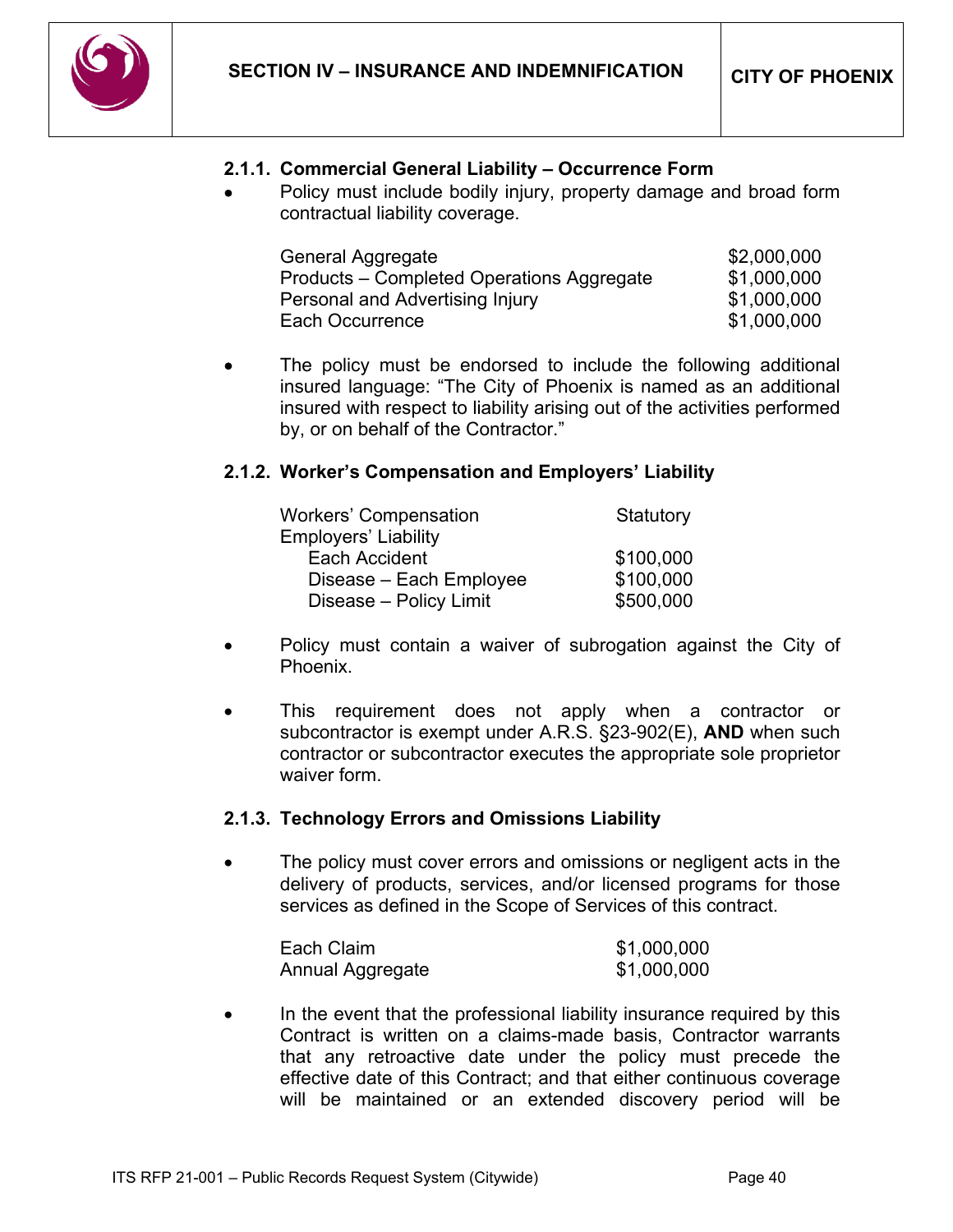

exercised for a period of two (2) years beginning at the time work under this Contract is completed.

### **2.1.4. Network Security and Privacy Liability**

The policy must cover but not be limited to (1) coverage for third party claims and losses with respect to network risks and invasion of privacy, (2) crisis management and third party identity theft response costs, and (3) cyber extortion.

| Each Claim       | \$1,000,000 |
|------------------|-------------|
| Annual Aggregate | \$1,000,000 |

- In the event that the network security and privacy liability insurance required by this Contract is written on a claims-made basis, Contractor warrants that any retroactive date under the policy must precede the effective date of this Contract; and that either continuous coverage will be maintained or an extended discovery period will be exercised for a period of two (2) years beginning at the time work under this Contract is completed.
- **2.2. ADDITIONAL INSURANCE REQUIREMENTS:** The policies must include, or be endorsed to include, the following provisions:
	- 2.2.1. On insurance policies where the City of Phoenix is named as an additional insured, the City of Phoenix is an additional insured to the full limits of liability purchased by the Contractor even if those limits of liability are in excess of those required by this Contract.
	- 2.2.2. The Contractor's insurance coverage must be primary insurance and non-contributory with respect to all other available sources.
- **2.3. NOTICE OF CANCELLATION:** For each insurance policy required by the insurance provisions of this Contract, the Contractor must provide to the City, within 2 business days of receipt, a notice if a policy is suspended, voided or cancelled for any reason. Such notice must be mailed, emailed, hand delivered or sent by facsimile transmission to **City of Phoenix Information Technology Department at:**

[its.financial.procurement@phoenix.gov](mailto:its.financial.procurement@phoenix.gov)

**2.4. ACCEPTABILITY OF INSURERS:** Insurance is to be placed with insurers duly licensed or authorized to do business in the state of Arizona and with an "A.M. Best" rating of not less than B+ VI. The City in no way warrants that the above-required minimum insurer rating is sufficient to protect the Contractor from potential insurer insolvency.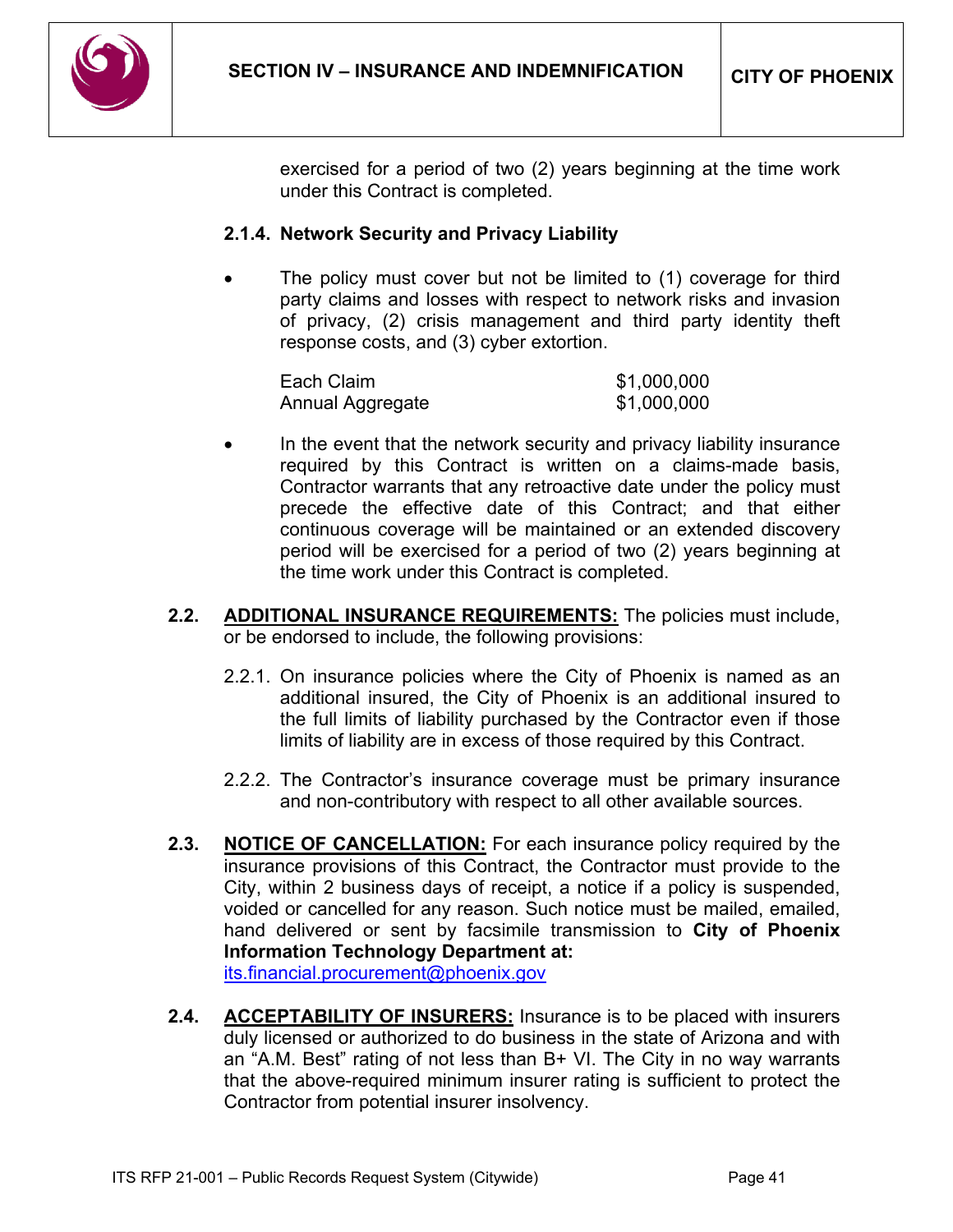

**2.5. VERIFICATION OF COVERAGE:** Contractor must furnish the City with certificates of insurance (ACORD form or equivalent approved by the City) as required by this Contract. The certificates for each insurance policy are to be signed by a person authorized by that insurer to bind coverage on its behalf*.*

All certificates and any required endorsements are to be received and approved by the City before work commences. Each insurance policy required by this Contract must be in effect at or prior to commencement of work under this Contract and remain in effect for the duration of the project. Failure to maintain the insurance policies as required by this Contract or to provide evidence of renewal is a material breach of contract.

All certificates required by this Contract must be sent directly to **City of Phoenix, Information Technology Department - Contracts Manager, 251 W. Washington St 6th Flr. Phoenix, AZ 85003**. The City project/contract number and project description must be noted on the certificate of insurance. The City reserves the right to require complete, certified copies of all insurance policies required by this Contract at any time**. DO NOT SEND CERTIFICATES OF INSURANCE TO THE CITY'S RISK MANAGEMENT DIVISION.**

- **2.6. SUBCONTRACTORS:** Contractors' certificate(s) must include all subcontractors as additional insureds under its policies **or** Contractor must furnish to the City separate certificates and endorsements for each subcontractor. All coverages for subcontractors must be subject to the minimum requirements identified above.
- **2.7. APPROVAL:** Any modification or variation from the insurance requirements in this Contract must be made by the Law Department, whose decision is final. Such action will not require a formal Contract amendment, but may be made by administrative action.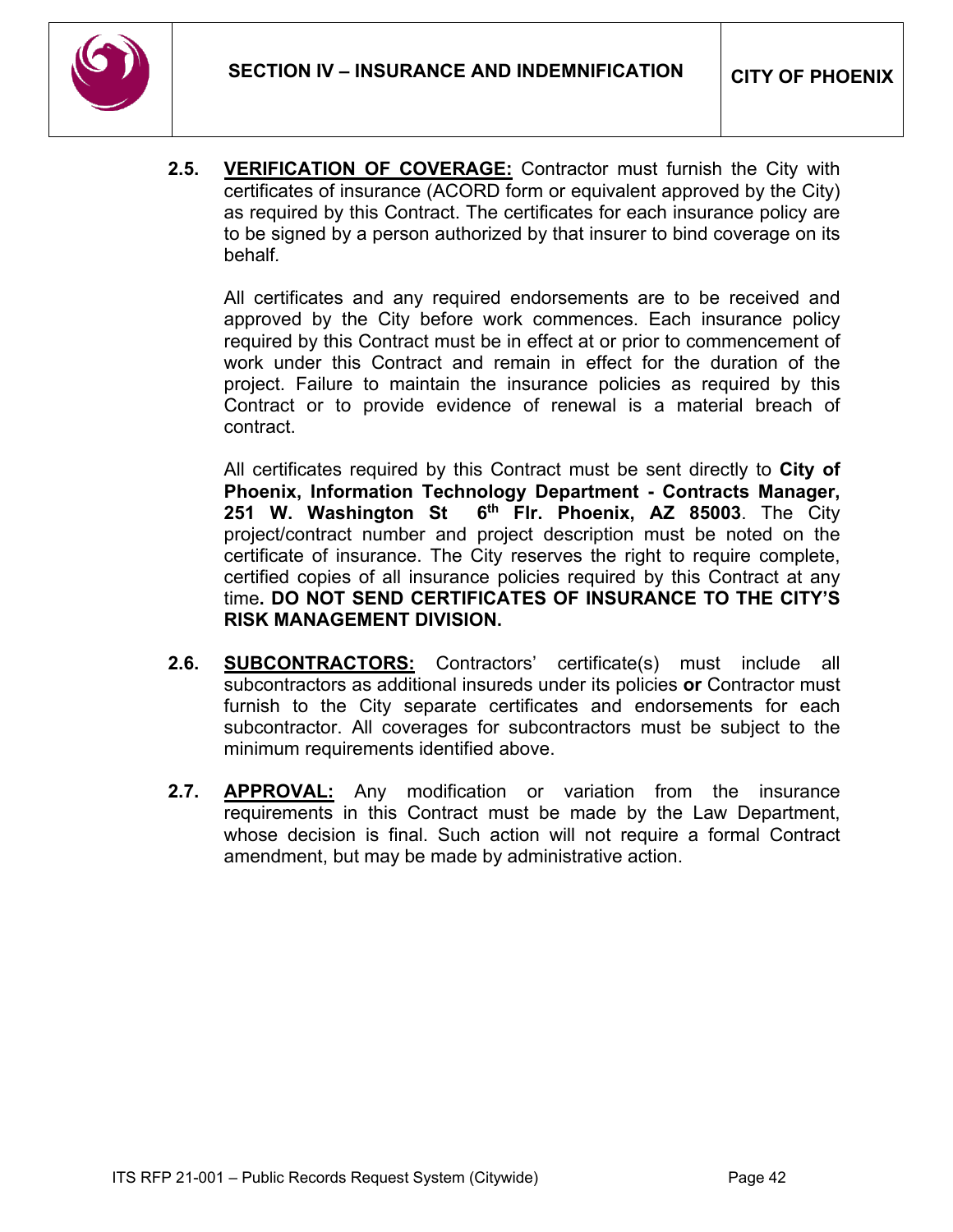

#### <span id="page-42-0"></span>**SECTION V – SCOPE**

#### **1. INTRODUCTION**

The City of Phoenix (City) is seeking to implement a new public records request processing solution to be used by all departments except Police, Fire, and Municipal Court (exempt departments are subject to change).

The solution must be intuitive and easy to use by customers including city residents, businesses, members of the media, and elected officials. The solution must also be a reliable and efficient workflow tool for staff to use for coordinating, tracking, communicating internally and externally, and reporting active and historical record request details. The ideal solution may also include document hosting and redaction capabilities, as well as invoicing and fee collection functionality.

#### **2. BACKGROUND**

The City of Phoenix, as the fifth most populous city in the United States, continues to endeavor to be a technology leader. With a corporate-wide vision to *"work smarter, spend smarter, and improve customer service"*, the City welcomes and encourages vendors to think outside of the box, and propose innovative solutions that would satisfy all three tenets.

The City of Phoenix has established the following high-level goals for this project.

- 1. Acquire a solution to increase the efficiency and effectiveness of coordinating public records requests.
- 2. Create value for the public through implementation and thoughtful use of cloud-based Software as a Service (SaaS) technology.
- 3. Standardize technology and business processes for potential use and adoption by all City departments in the future.
- 4. Advocate for a mobile first strategy, enabling access to the solution from all mobile devices; tablets and smartphones.

The Arizona Public Records Law [\(ARS §39-101\)](https://www.azleg.gov/arsDetail/?title=39) generally prohibits cost recovery for public records requests. Accordingly, the costs of any individual licensing fees or annual subscriptions will be a priority when considering any procured solution.

#### **3. CURRENT STATE**

In 2016, the City centralized public records request processing among most city departments using a customized in-house SharePoint solution. At that time, there were limited vendors offering solutions at a competitive price or within the rollout timeline.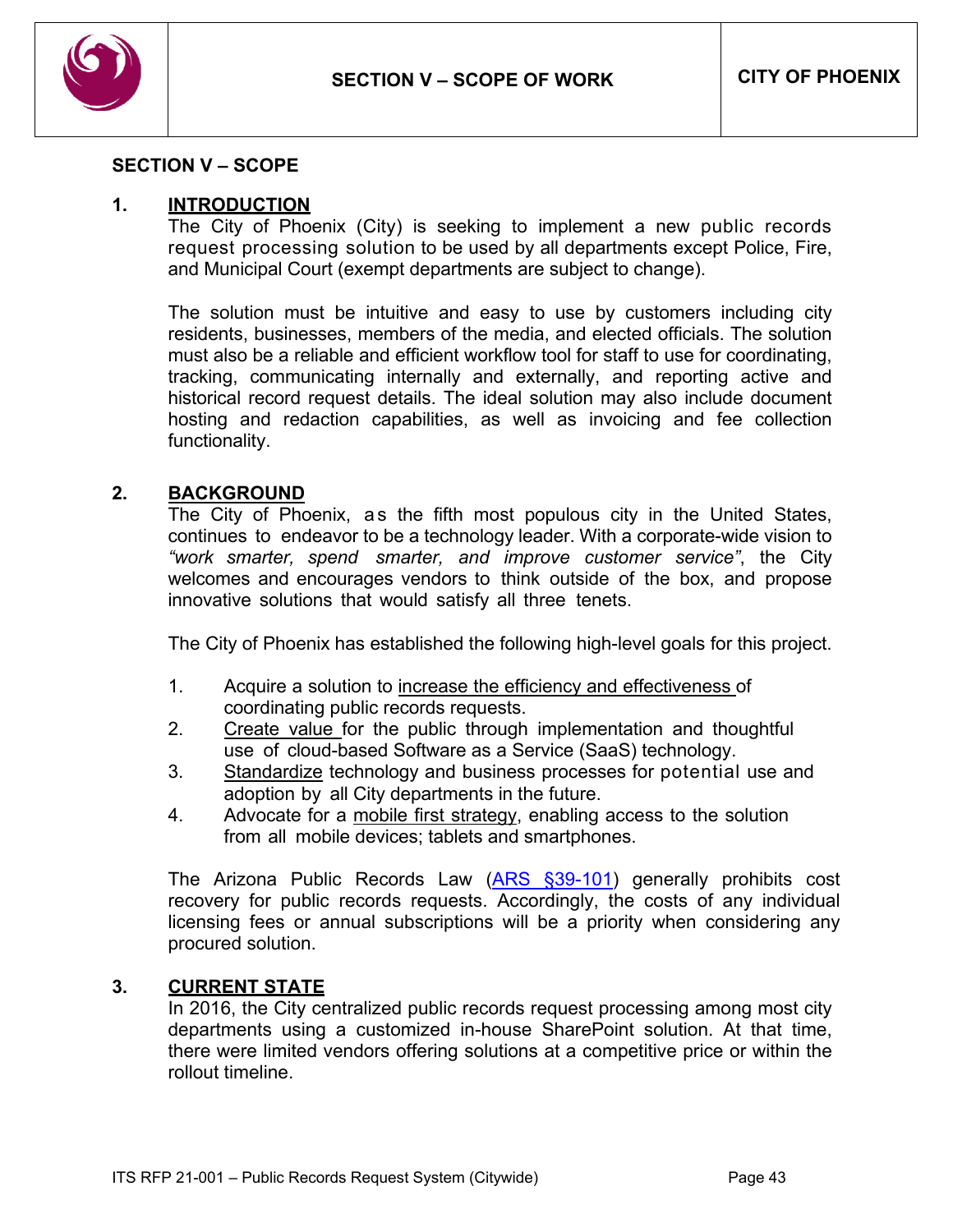

Public records requests are centrally coordinated and actively managed among approximately 30 departments with up to 100 active users.

Currently, city staff are tasked with manually generating and maintaining reports using limited captured data as reporting functionality is not available through the current system. Staff must also manually log communications with requestors since the current solution does not maintain common communication templates or have external communication or secure record delivery functionality.

The current solution uses existing citywide SharePoint licensing so there is no added licensing or annual cost to leverage existing software for this function.

The city has experienced approximately 20% annual increase in public records requests and has a growing need to procure a more secure, reliable, and efficient solution.

### **4. DESIRED FUTURE STATE – ADDITIONAL HIGH-LEVEL REQUIREMENTS**

The key priorities of a new solution are to securely submit, track, and report public records requests. The ideal solution will:

- **4.1.** allow customers to submit and track requests and correspond with staff working on that request directly from the solution;
- **4.2.** have custom reporting capabilities allowing users to view reports from within the system and provide citywide reporting on turnaround-time by user, department, request or timeframe;
- **4.3.** have the capability for staff to enter requests on a customer's behalf, or log records already provided (such as at a service counter) into the system for historical reference or reporting purposes and;
- **4.4.** have user role-based security and individual request view functionality as requests may also involve or be of interest to any of the city's 13,000+ employees;
- **4.5.** be flexible and allow the city's coordinator to directly update users, forms, email templates, reports, and other features as needed, rather than requesting minor changes from the vendor;
- **4.6.** be flexible and have the ability to expand services to other departments (as necessary) without requiring a major rebuild of the system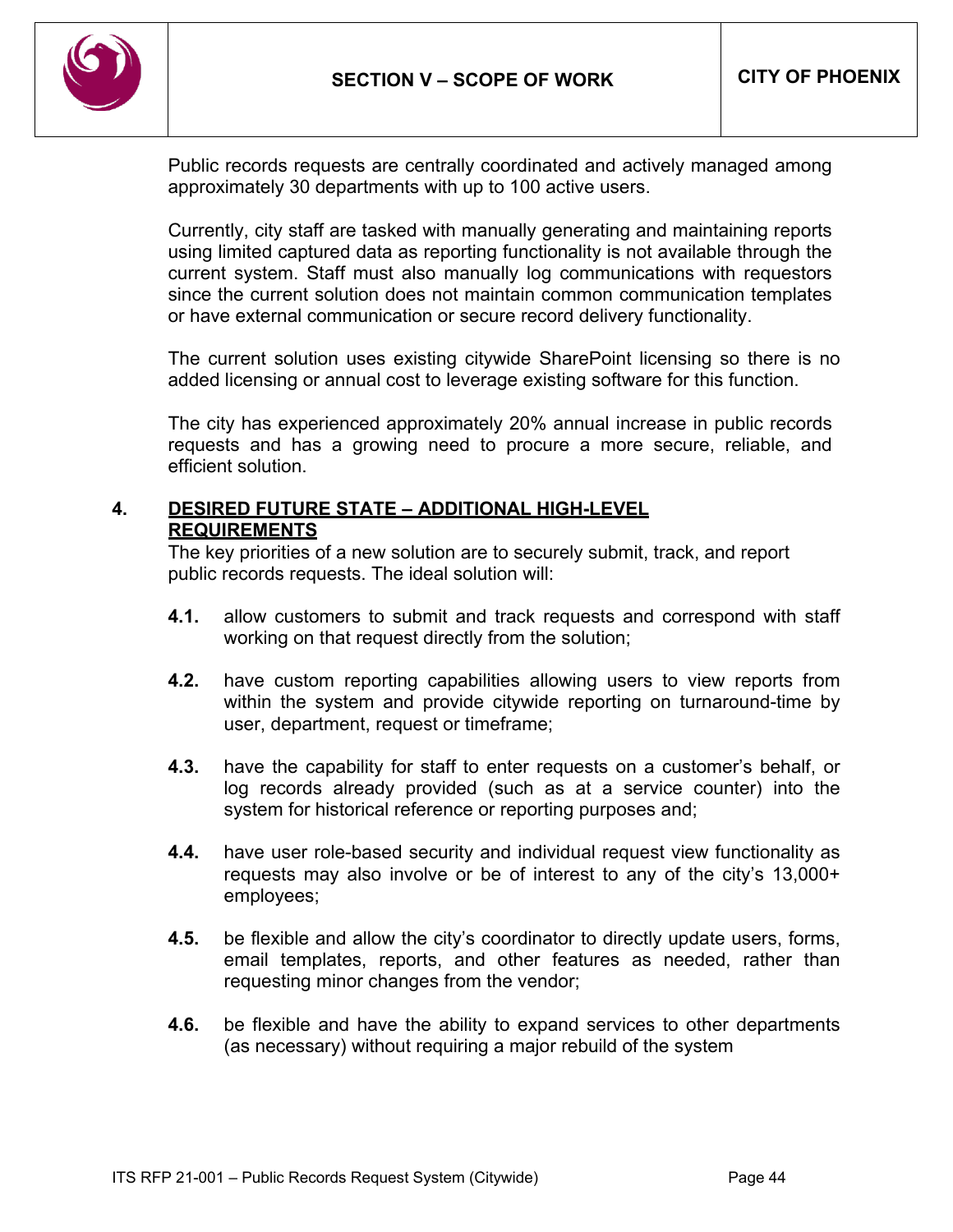

- **4.7.** The City's desired future state entails a SaaS public records request solution that delivers a:
	- 4.5.1. highly available solution with measurable (i.e. key performance indicators) and consistent performance;
	- 4.5.2. system with industry best practice security controls to safeguard city data;
	- 4.5.3. seamless user interface for allowing non-technical staff to manage and report requested data;
	- 4.5.4. cost effective licensing and pricing model;
	- 4.5.5. training and support model to promote self-service and ondemand audio/video learning and;
	- 4.5.6. turnkey and hands-off support model for City information technology personnel.

### **5. EVALUATION CRITERIA AND METHODOLOGY**

In accordance with the Administrative Regulation, 3.10, Competitive Sealed Proposal awards shall be made to the responsible proposer(s) whose proposal is determined in writing to be the most advantageous to the City based upon the evaluation criteria listed below. The evaluation factors are listed in the relative order of importance.

- A. Requirements 0 400 Points B. Pricing **D.** Pricing **B.** Pricing **B. Pricing B. C** C. Qualifications, Experience and References 0 - 150 Points
- D. Method of Approach 0 100 Points

## **TOTAL AVAILABLE POINTS: 1000 Maximum**

#### **5.1. Requirements**

The Requirements evaluation will be based on the Offeror's responses and demonstrated ability to meet the City's requirements. Offeror must fully review Exhibit A – RFP 21-001 PRR SOW Requirements workbook (Excel File) and respond to each requirement listed in the tabs. Offeror must provide a brief narrative to demonstrate that the proposed solution meets or complies with the requirements.

Offeror must submit the completed workbook in its original Microsoft Excel format, unlocked, and without password protection and in PDF format.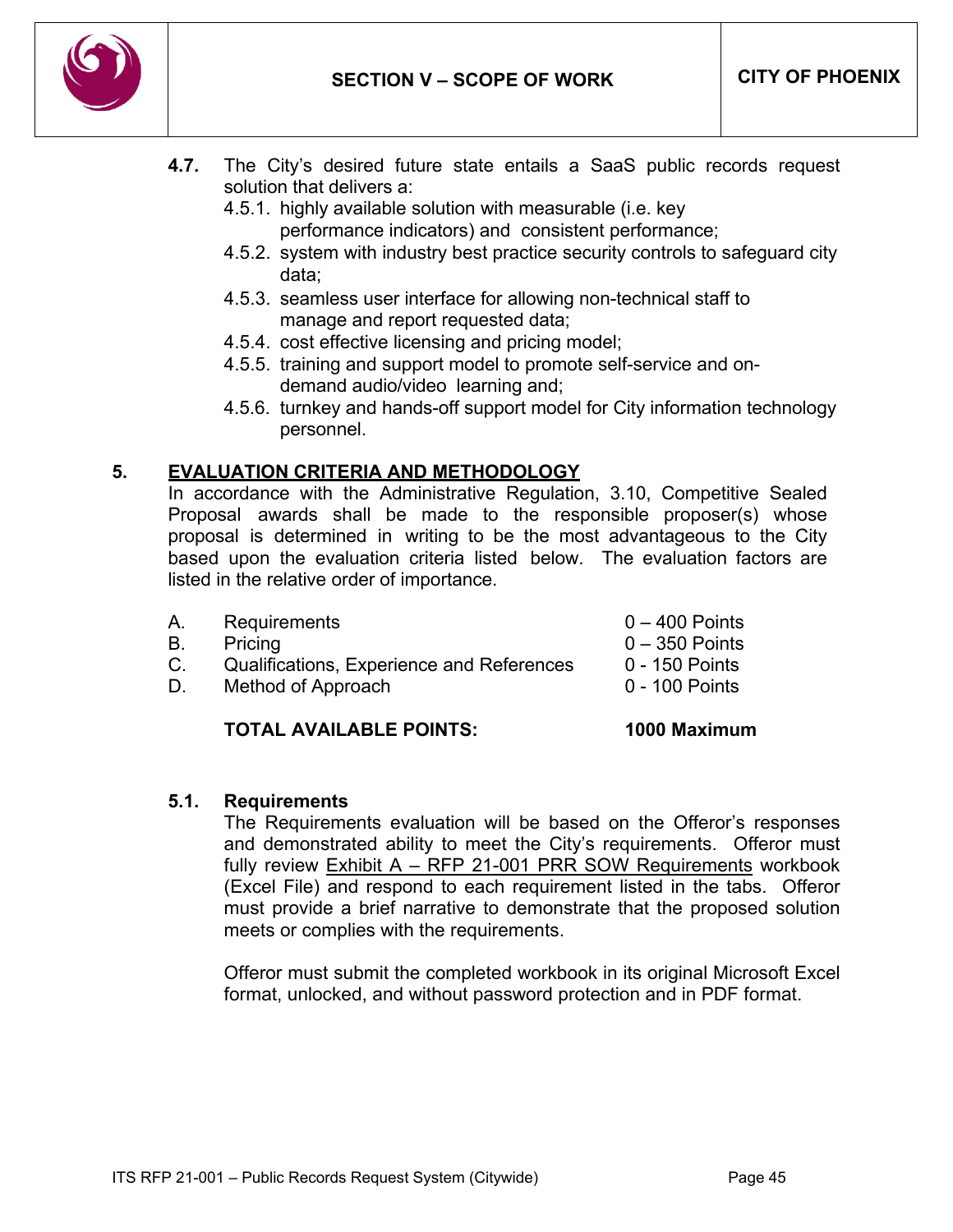

#### **5.2. Pricing**

The Pricing evaluation will be based on the Offeror's submittal in **Exhibit B** - RFP 21-001 PRR Pricing worksheet (Excel file). Offeror must fully review this worksheet and complete each field and/or cost associated with the proposed PRR system. The pricing stated must be a firm fixed price. Unless otherwise and specifically provided, the price is all-inclusive and must account for all necessary costs including, but not limited to: materials, labor, travel, incidentals, equipment, and any other items necessary to effectively conduct and complete the SOW.

Offeror must submit the completed workbook in its original Microsoft Excel format, unlocked and without password protection and in PDF format.

#### **5.3. Qualifications, Experience and References** - **Narrative**

Offeror must complete the Qualifications, Experience and References section by responding with a narrative for each requirement. Offeror is encouraged to provide attachments to their narrative responses, providing that the supplements clearly and concisely clarify response to the specific requirement. This tab must include the following information:

- Official Corporate or Agency Name
- Date Established
- Business Address(es)
- Proposer Contact Information
	- o Name
	- o Title
	- o Telephone Number(s)
	- o Email Address
	- o Mailing Address
- Authorized Contact Information Including:
	- o Name
	- o Title
	- o Telephone Number(s)
	- o Email Address
	- o Mailing Address
- A detailed organizational chart of the proposed Project Team
	- o Representative resumes for all proposed implementation team members (including the Project Manager and the Executive Project Sponsor).

References:

• Provide a minimum of five (5) government agency references that have used the proposed solution version a minimum of 12 months, preferably 24 months.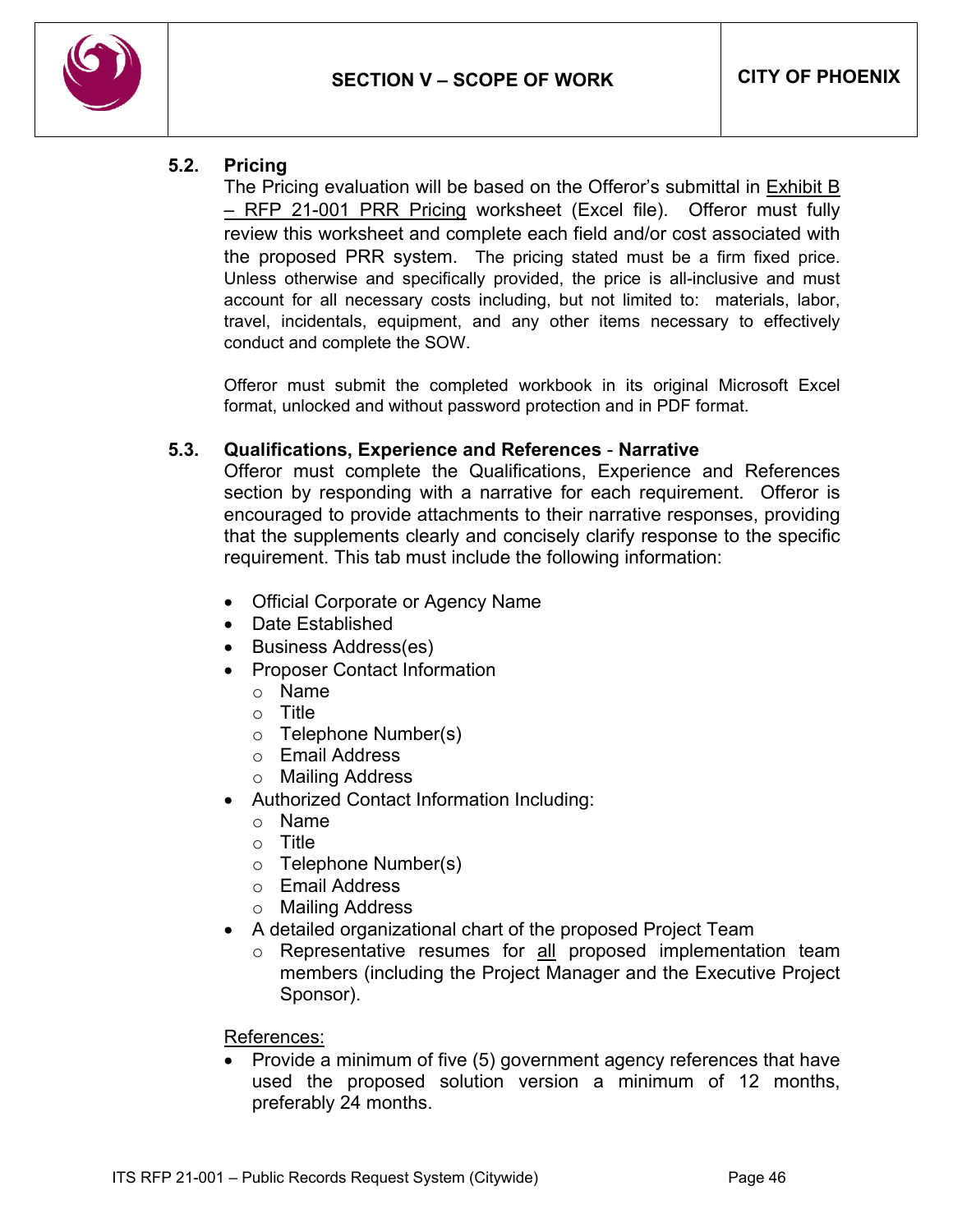

- Proposers with fewer than 5 government references may substitute (2) large-scale corporate references.
- For each reference, Offeror must provide: the company or organization name, name and title of the contact person, address, telephone number, email address and web address for refences PRR system.
- The City reserves the right to contact these references and discuss the client's level of satisfaction with the vendor and its solution(s).

### **5.4. Method of Approach – Narrative**

Evaluation will be based on the Offeror's demonstrated ability to meet the City's project and scheduling needs. Complete the Method of Approach section by responding with a narrative for each requirement noted in Item 4 – Desired Future State – Additional High-Level Requirements. Offeror is encouraged to provide attachments to their narrative responses, providing that the supplements clearly and concisely clarify response to the specific requirement. This tab must include the following:

- Proposed Project Plan and Schedule to include
	- o Milestones
	- o Activities, Deliverables
	- o Requirements described in the SOW
	- o Communication Strategy
	- o Requirements Validation
	- o Data Migration Strategy (Optional)
	- o System Set-up
	- o Configuration and Integrations Strategy
	- o IP Address Warming
	- o Pre-Launch Strategy
	- o Onsite Onboarding Strategy
	- o Transition to Production Plan
	- o Mentoring, Service and On-Going Support Strategy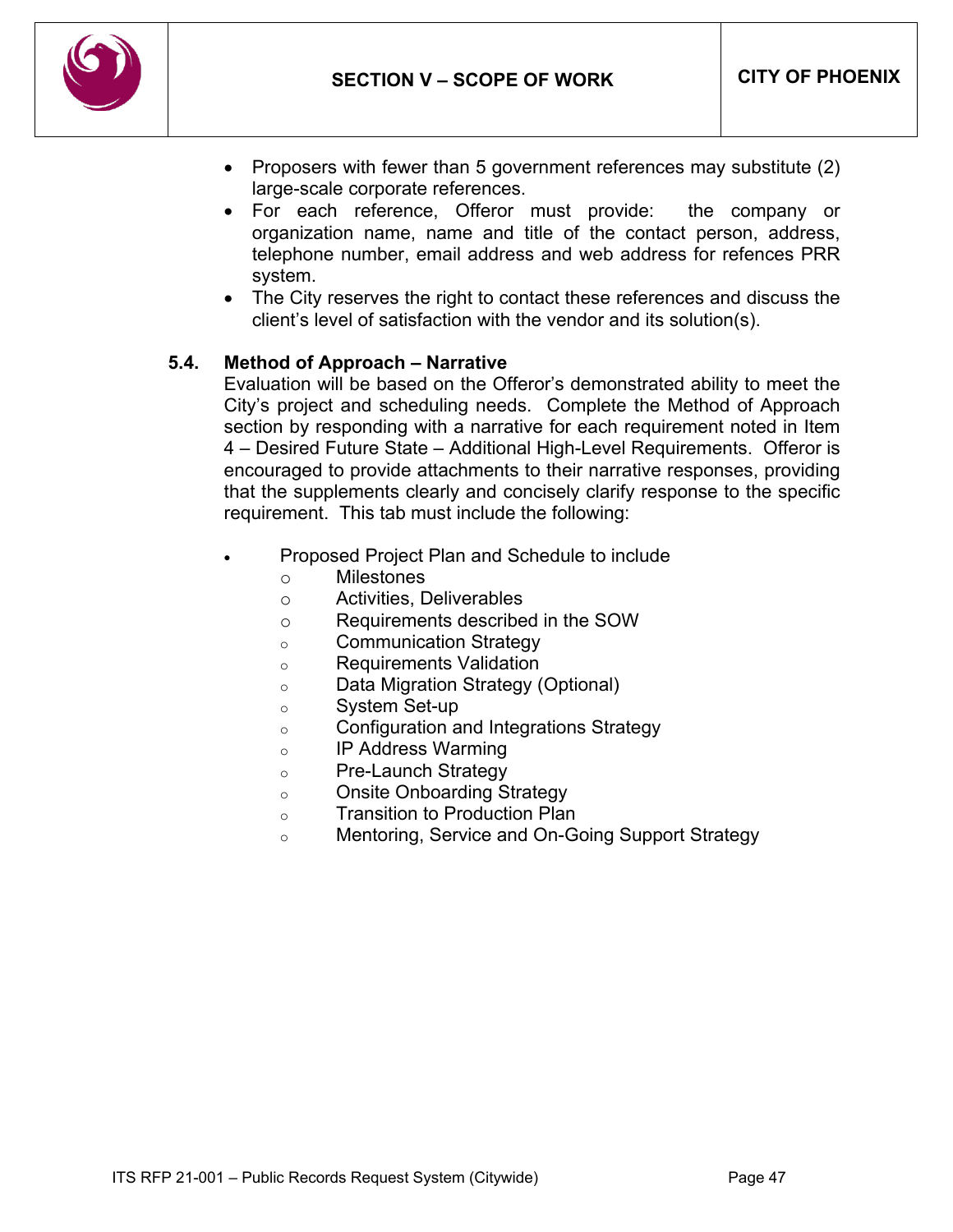

#### <span id="page-47-0"></span>**SECTION VI: SUBMITTALS**

**1. OFFER SUBMITTAL FORMAT:** The written offer must be signed by an individual authorized to bind Offeror and should provide the name, title, e-mail address and telephone number of individuals with authority to contractually bind the company and who may be contacted during the evaluation period.

Offers should be:

- Typewritten for ease of evaluation;
- Signed by an authorized representative of the Offeror;
- Submitted with contact information for the individual(s) authorized to negotiate with the City;
- Submitted with a table of contents and tabbed according to the following major sections:
	- **Tab 1 Executive Summary**
	- **Tab 2 Qualifications, Experience, and References**
	- **Tab 3 Method of Approach**
	- **Requirements (Excel file)**
	- **Tab 5 Pricing (Excel file)**
	- **Tab 6 Section VI – Submittals**
	- (including Offer, Acceptance, and All Required Form and Documents)
	- **Tab 7 Signed Addenda** (if applicable)
- Microsoft Excel Workbooks/Worksheets must be provided in the original format and in PDF format;
- Proposal responses utilizing URL references must include a written response in addition to a copy of the information in the form of a video or audio recording;
- This offer will remain in effect for a period of 180 calendar days from the bid opening date and is irrevocable unless it is in the City's best interest to do so.
- **2. OFFER:** All offers shall be firm and fixed for a period of 180 calendar days from the solicitation opening date. Pass-through offer adjustments will be accepted after that date provided said adjustment(s) are submitted in writing with thirty days' advance notice and are accompanied by written documentation of a manufacturer's offer increase. Offer adjustment requests shall be sent to: [ITS.Financial.Procurement@phoenix.gov.](mailto:ITS.Financial.Procurement@phoenix.gov)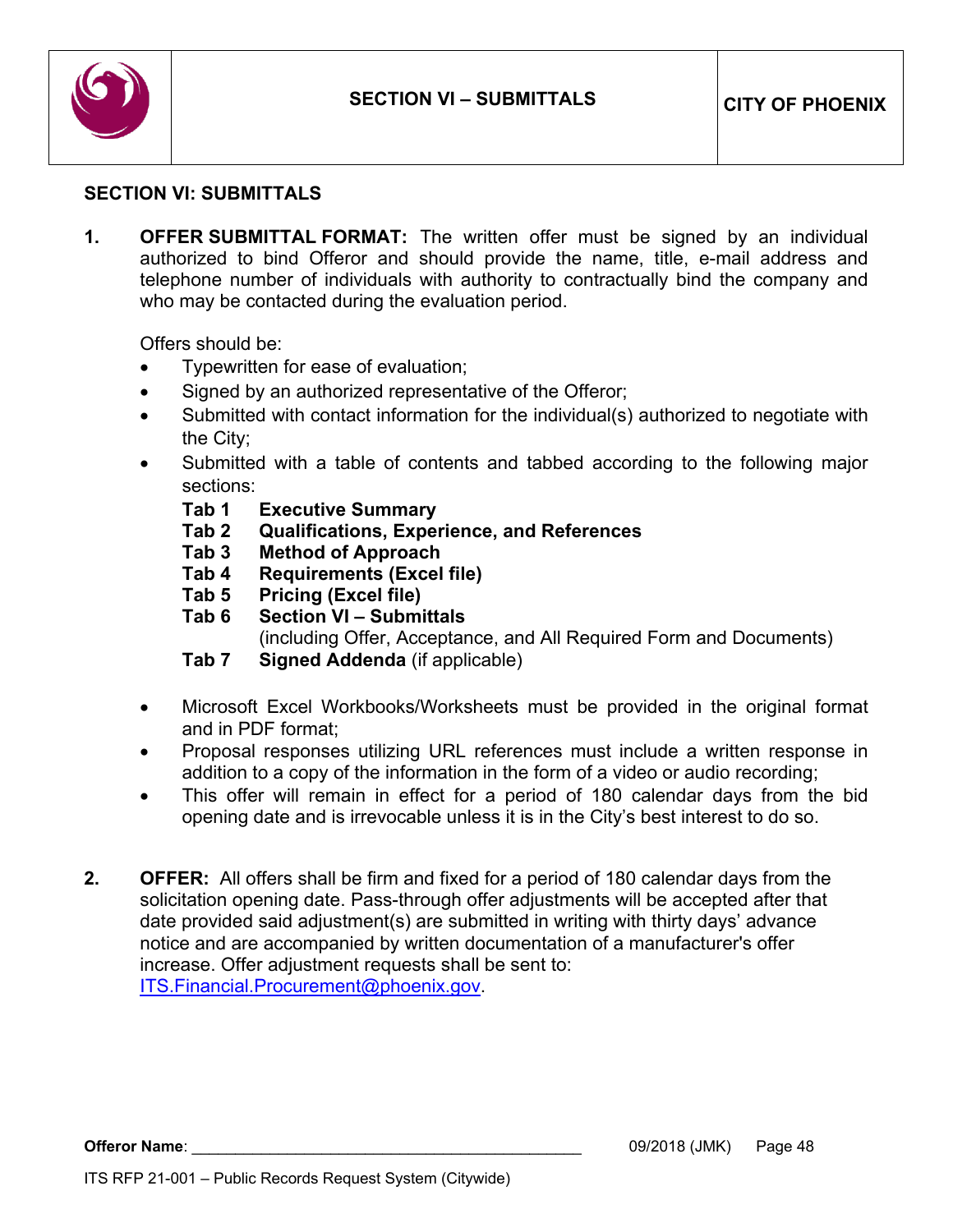

## **3. COSTS AND PAYMENTS:**

- **3.1 PAYMENT TERMS & OPTIONS**: Vendors must choose an option, if a box is not checked, the City will **default to 0% - net 45 days**:
- $\Box$  Contractor offers a prompt payment discount of either  $~\phantom{1}$  % 30 days or 0% – 45 days - to apply after receipt of invoice or final acceptance of the products (invoice approval), whichever date is later, starts the 30 days. If no prompt payment discount is offered, the default is 0%, net 45 days; effective after receipt of invoice or final acceptance of the products, whichever is later. **Payment terms offering a discount will not be considered in the price evaluation of your offer**.
- Contractor may be paid immediately upon invoice approval, if enrollment is made to the Single Use Account (SUA) Program, administered by the City's servicing bank ("Bank"). By checking this box, the vendor accepts transaction costs charged by their merchant bank and agrees not to transfer to the City those extra charges. The City will not pay an increase in our services for the SUA charges; if an audit uncovers an upcharge for the SUA charges the vendor will owe the City all costs. The vendor may opt-out of the SUA program once, but then may not rejoin during the same contract term. **For more information about the SUA program or to enroll, send email to mailbox.sua@phoenix.gov.**
- **4. OPTION FOR ADDITIONAL QUANTITIES AND PRODUCTS:** The City anticipates considerable activity under the resultant contract(s). However, no guarantee can be made as to actual public records request services and/or products, that will be purchased under this contract. The City reserves the right to add, change or delete quantities or items as circumstances may require.

#### **5. BID PRICE SCHEDULE**

Refer to Exhibit B – RFP 21-001 PRR Pricing worksheet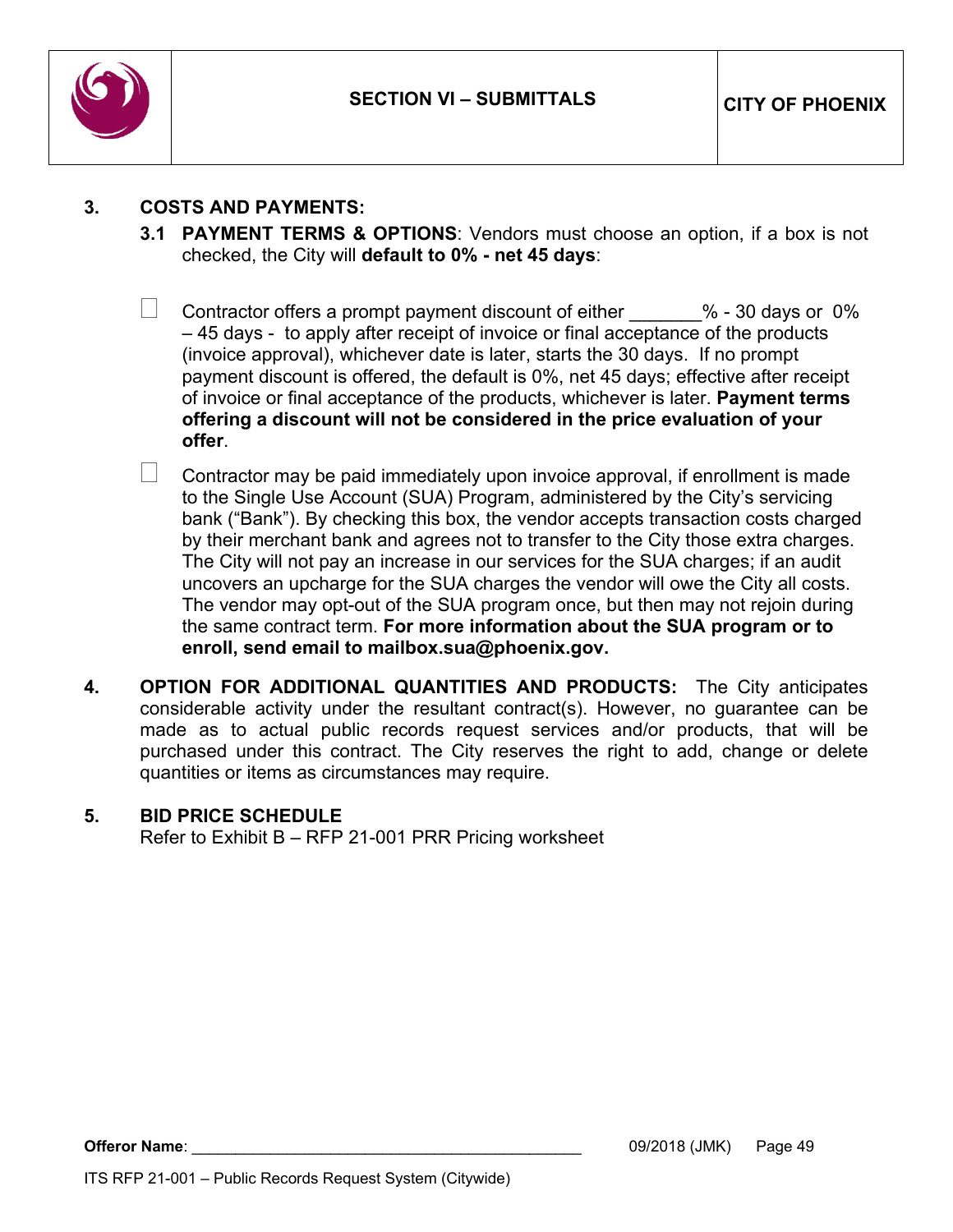

**6. EMERGENCY TWENTY-FOUR HOUR SERVICE:** Emergency 24-hour service is to be provided by Contractor at no additional cost. The Contractor will provide an emergency contact person, with phone number, who is authorized to release material to the City of Phoenix during non-business hours, in the event of an emergency repair requirement. Any changes in contacts must be promptly submitted to the City.

Name

Telephone Number

Alternate Contact

Telephone Number

**7. YEARS IN BUSINESS:** Contractor certifies that they have provided Public Records Request solution as listed in this solicitation for a period of one year.

 $\square$  Yes  $\square$  No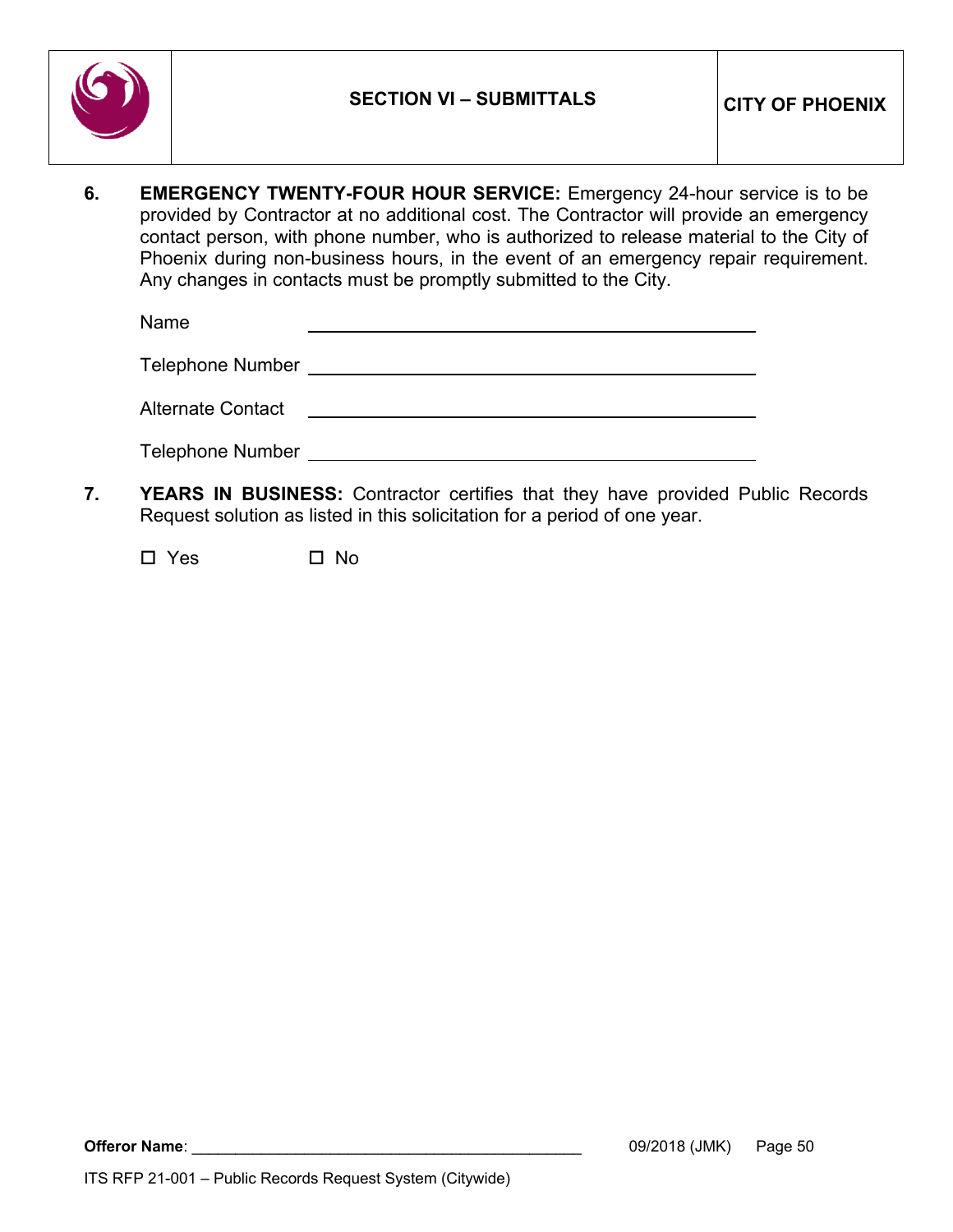

\_\_ \_\_\_\_\_

### **OFFER**

**TO THE CITY OF PHOENIX -** The Undersigned hereby offers and agrees to furnish the material and or service(s) in compliance with all terms, conditions, specifications, and addenda issued as a result of solicitation and any written exceptions in the offer.

Arizona Sales Tax No. Use Tax No. for Out-of State Suppliers City of Phoenix Sales Tax No. Arizona Corporation Commission File No.

Taxpayer's Federal Identification No.: If recommended for contract award, Bidder agrees to provide its federal taxpayer identification number or as applicable its social security number to the City of Phoenix for the purposes of reporting to appropriate taxing authorities, monies paid by the City of Phoenix under the awarded contract. If the Bidder provides its social security number, the City will only share this number with appropriate state and federal officials. This submission is mandatory under 26 U.S.C. § 6041A.

Enter City's Registration System ID Number Located at City's eProcurement website <https://www.phoenix.gov/financesite/Pages/EProc-help.aspx> (see SECTION I – INSTRUCTIONS - CITY'S REGISTRATION)

Offeror has read, understands, and will fully and faithfully comply with this solicitation, its attachments and any referenced documents. Offeror certifies that the prices offered were independently developed without consultation with any other Offeror or potential Offerors.

**Offeror Name**: \_\_\_\_\_\_\_\_\_\_\_\_\_\_\_\_\_\_\_\_\_\_\_\_\_\_\_\_\_\_\_\_\_\_\_\_\_\_\_\_\_\_\_\_\_ 09/2018 (JMK) Page 51 Authorized Signature **Date** Date \_\_\_\_\_\_\_\_\_\_\_\_\_\_\_\_\_\_\_\_\_\_\_\_\_\_\_ Company Name and type of company **Printed Name and Title** (LLC, Inc., Sole Proprietor) (Member, Manager, President) Address City, State and Zip Code Telephone Number Company's Fax Number Company's Toll Free # Email Address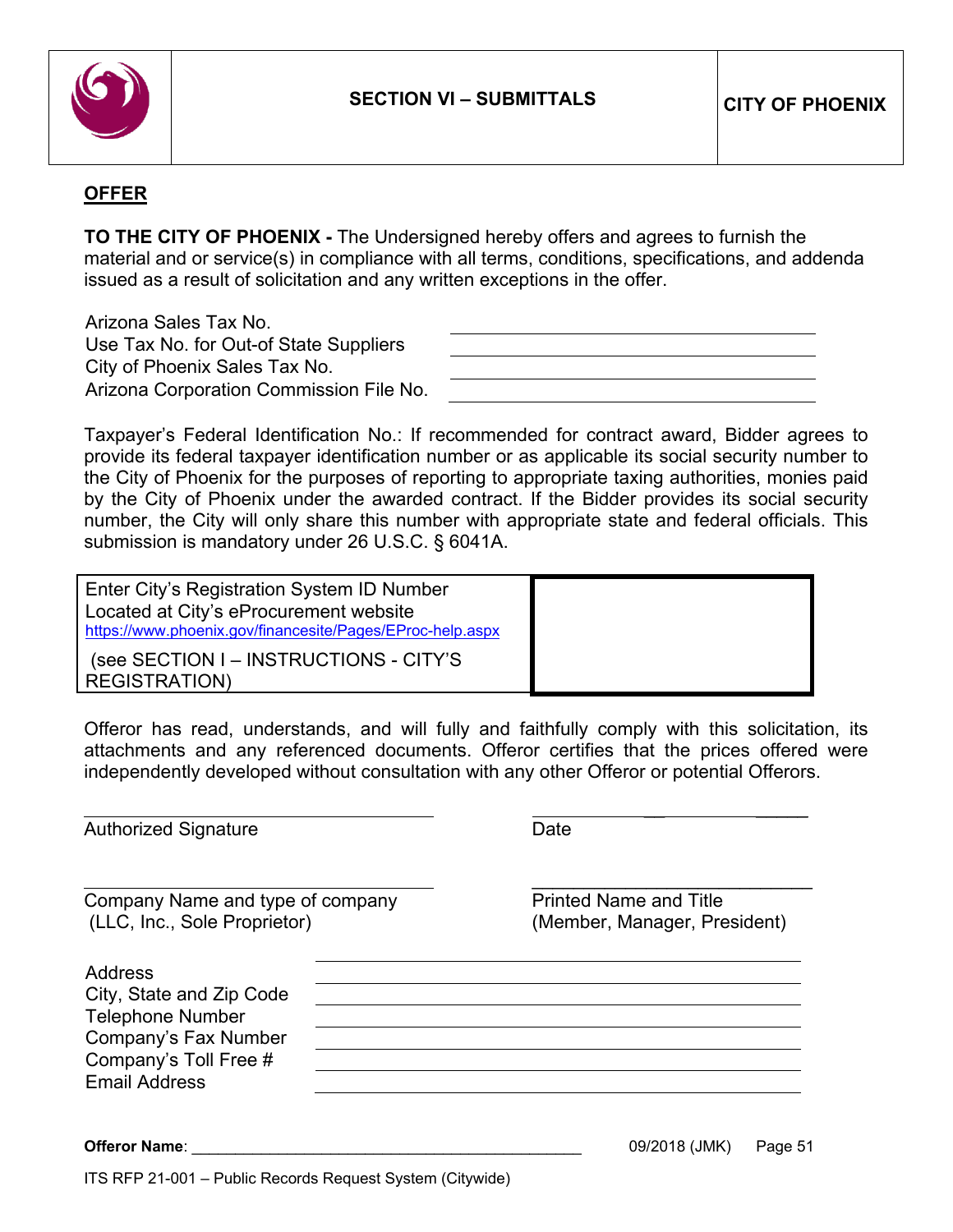

#### **ACCEPTANCE OF OFFER**

The Offer is hereby accepted.

The Contractor is now bound to sell the material(s) or service(s) listed by the attached contract and based upon the solicitation, including all terms, conditions, specifications, amendments, etc. and the Contractor's Offer as accepted by the City.

This contract shall henceforth be referred to as Contract No. **The state of the state of the state of the state** Contractor has been cautioned not to commence any billable work or provide any material or service under this contract until Contractor receives purchase order, or contract documentation.

**CITY OF PHOENIX** A Municipal Corporation Ed Zuercher, City Manager

Awarded this day of  $12020$ 

Director or delegate, Department

\_\_\_\_\_\_\_\_\_\_\_\_\_\_\_\_\_\_\_\_\_\_\_\_\_\_\_\_\_\_\_\_\_\_

City Clerk

Approved as to form this 19<sup>th</sup> day of January 2017. This document has been approved as to form by the City Attorney and is on file with the City Clerk. It need not be submitted to the City Attorney for approval unless the form document is altered.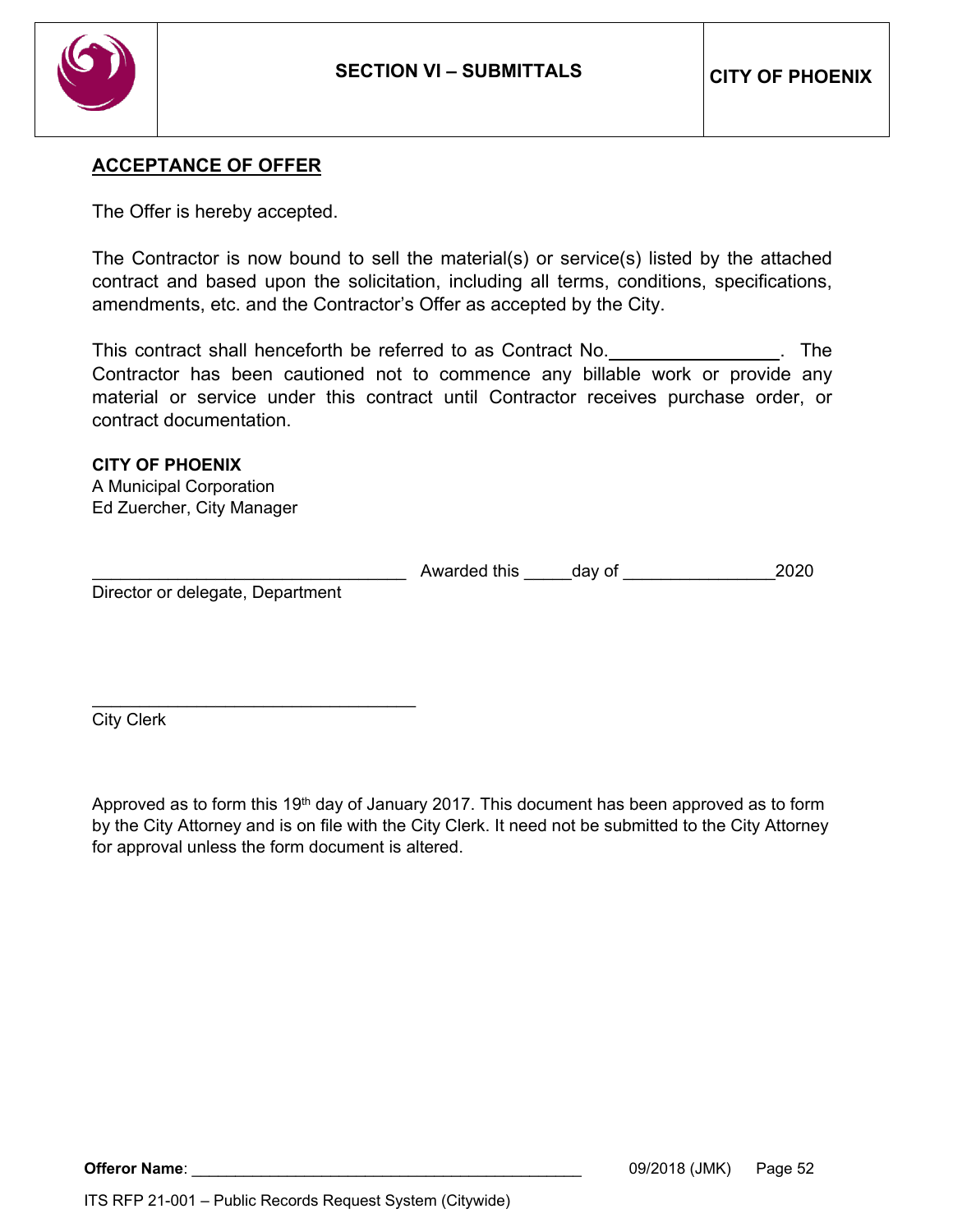

| 1.<br>Name of person submitting this disclosure form.                                                                                                                                                                                                                                                             |               |
|-------------------------------------------------------------------------------------------------------------------------------------------------------------------------------------------------------------------------------------------------------------------------------------------------------------------|---------------|
|                                                                                                                                                                                                                                                                                                                   |               |
| First<br>MI<br>Last                                                                                                                                                                                                                                                                                               | <b>Suffix</b> |
| <b>Contract Information</b><br>2.                                                                                                                                                                                                                                                                                 |               |
| Solicitation # or Name:                                                                                                                                                                                                                                                                                           |               |
| 3.<br>Name of individual(s) or entity(ies) seeking a contract with the City (i.e. parties to the<br>Contract)                                                                                                                                                                                                     |               |
|                                                                                                                                                                                                                                                                                                                   |               |
| 4.<br>List any individuals(s) or entity(ies) that are owners, partners, parent, sublessees, joint<br>venture, or subsidiaries of the individual or entity listed in Question 3. Please include all<br>Board members, executive committee members and officers for each entry. If not<br>applicable, indicate N/A. |               |
|                                                                                                                                                                                                                                                                                                                   |               |
| 5.<br>List any individuals or entities that will be subcontractors on this contract or indicate<br>$N/A$ .                                                                                                                                                                                                        |               |
| Subcontractors may be retained, but not known as of the time of this submission.<br>$\Box$<br>List of subcontracts, including the name of the owner(s) and business name:<br>П                                                                                                                                    |               |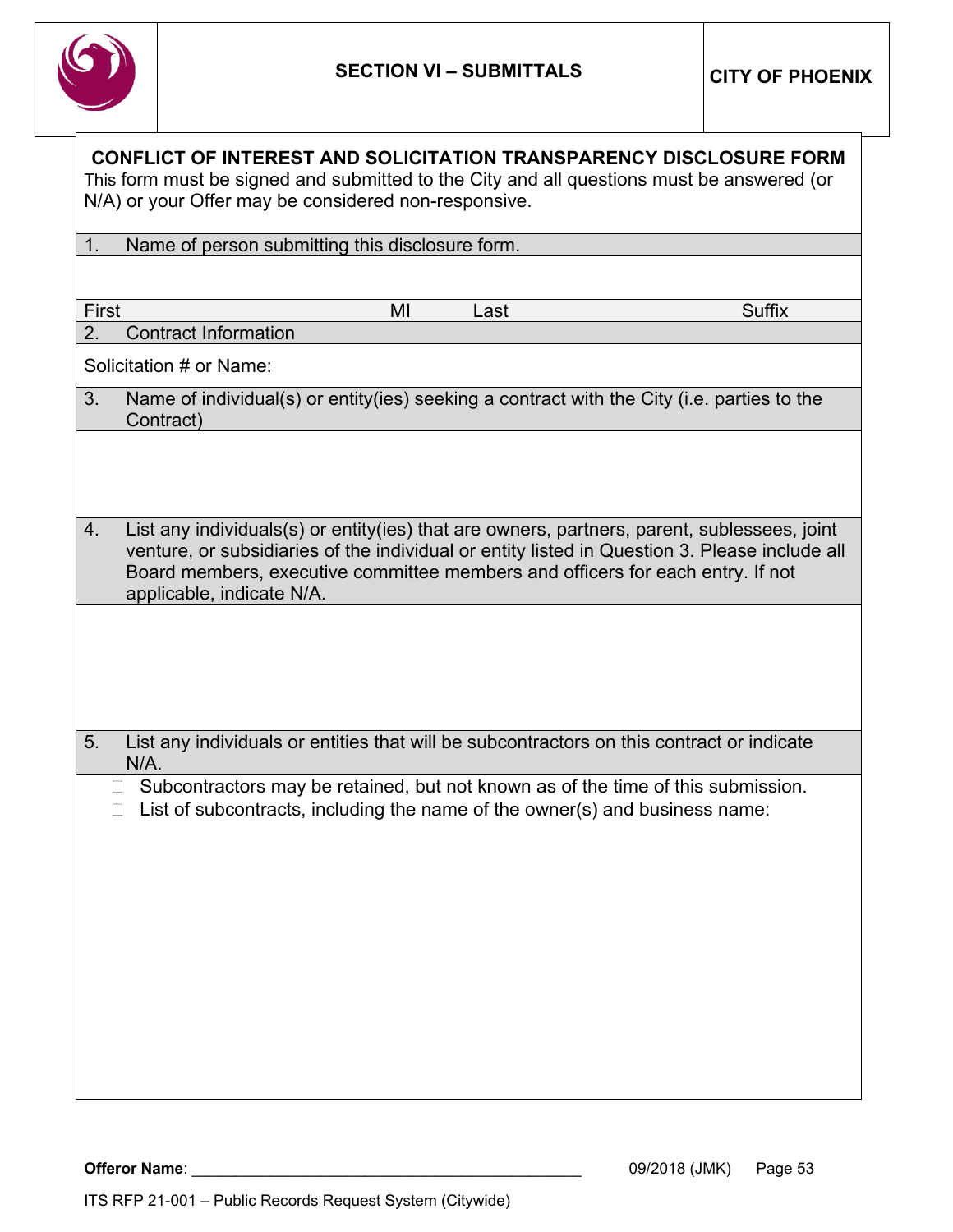

| 6.<br>List any attorney, lobbyist, or consultant retained by any individuals listed in Questions<br>3, 4, or 5 to assist in the proposal or seeking the resulting contract. If none, indicate<br>N/A.                                                                                                                                                                                                                                                                                                                                                                                                                                                                                                                                                                                                                                                 |
|-------------------------------------------------------------------------------------------------------------------------------------------------------------------------------------------------------------------------------------------------------------------------------------------------------------------------------------------------------------------------------------------------------------------------------------------------------------------------------------------------------------------------------------------------------------------------------------------------------------------------------------------------------------------------------------------------------------------------------------------------------------------------------------------------------------------------------------------------------|
|                                                                                                                                                                                                                                                                                                                                                                                                                                                                                                                                                                                                                                                                                                                                                                                                                                                       |
| 7.<br><b>Disclosure of Conflict of Interest:</b>                                                                                                                                                                                                                                                                                                                                                                                                                                                                                                                                                                                                                                                                                                                                                                                                      |
| A. City Code Section 43-34                                                                                                                                                                                                                                                                                                                                                                                                                                                                                                                                                                                                                                                                                                                                                                                                                            |
| Are you aware of any fact(s) with regard to this solicitation or resulting contract that would<br>raise a "conflict of interest" issue under City Code Section 43-34?<br>"An elected City official or a City employee shall not represent any person or business for<br>compensation before the City regarding any part of a procurement, including any resulting<br>contract, if during the time the elected official is or was in office or the employee is or was<br>employed by the City such elected official or employee played a material or significant role in<br>the development of the solicitation, any other part of the procurement, or the contract award."<br>I am not aware of any conflict(s) of interest under City Code Section 43-34.<br>$\Box$<br>I am aware of the following potential or actual conflict(s) of interest:<br>П |
| B. ARS Sections 38-501 et. Seq. & City Charter Chapter 11                                                                                                                                                                                                                                                                                                                                                                                                                                                                                                                                                                                                                                                                                                                                                                                             |
| State law and the Phoenix City Charter and Code prohibit public officers or employees, their<br>close relatives, and any businesses they, or their relatives, own from (1) representing before<br>the City any person or business for compensation, (2) doing business with the City by any<br>means other than through a formal procurement, and (3) doing business with the City without<br>disclosing that the person has an interest in the contract. This prohibition extends to<br>subcontracts on City contracts and also applies to parent, subsidiary, or partner businesses<br>owned by a public officer or employee. See A.R.S. Sections 38-501 through 38-511, for more<br>information (City Charter, Chapter 11, applies the state conflict-of-interest law to City<br>employees).                                                       |
| Please note that any contract in place at the time a person becomes a public officer or<br>employee may remain in effect. But the contract may not be amended, extended, modified,<br>or changed in any manner during the officer's or employee's city service without following<br>city administrative regulations.                                                                                                                                                                                                                                                                                                                                                                                                                                                                                                                                  |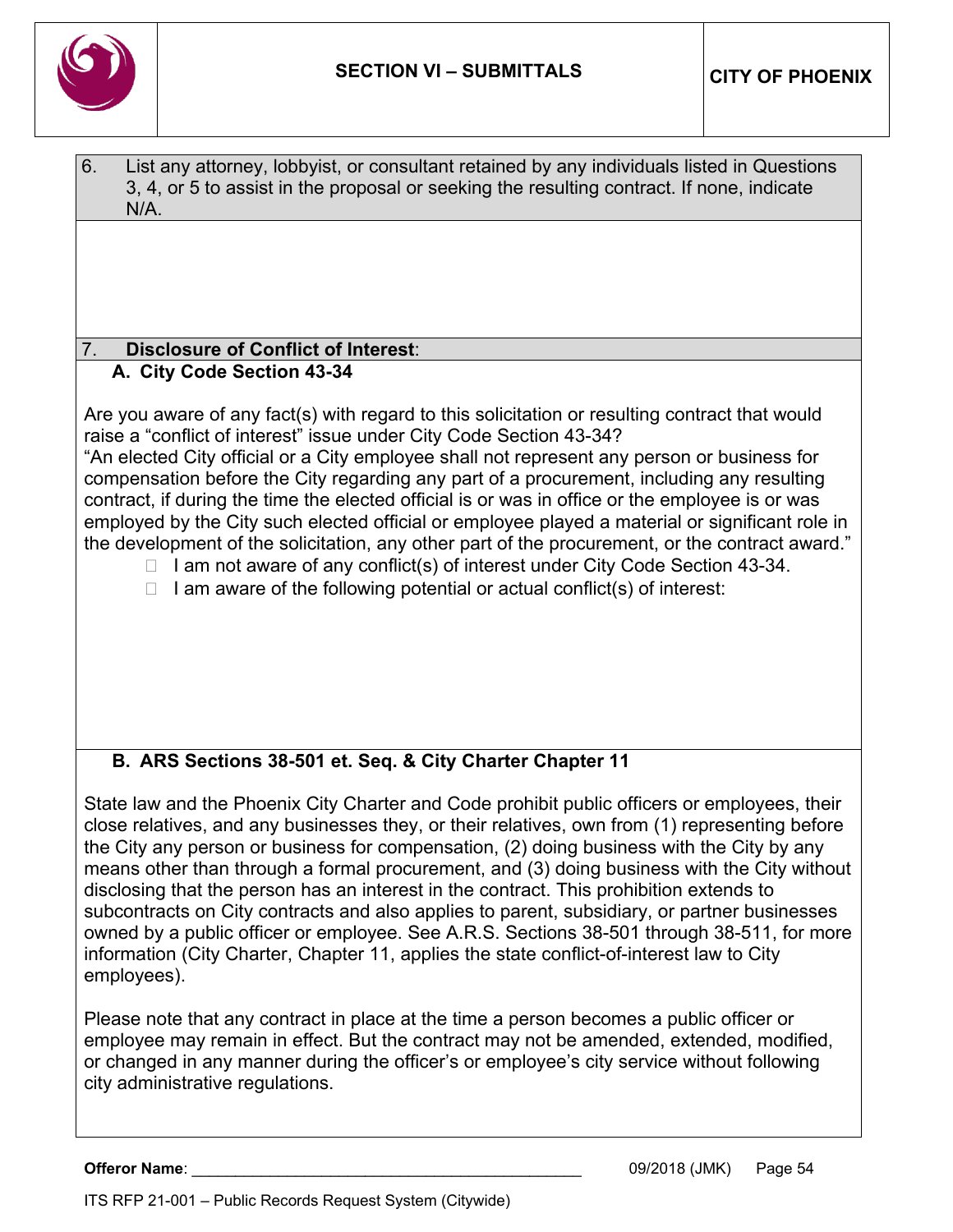

| Are you aware of any fact(s) with regard to this contract that would raise a "conflict of    |
|----------------------------------------------------------------------------------------------|
| interest" issue under A.R.S. Sections 38-501 through 38-511 (See Arizona Revised Statutes    |
| regarding conflict of interest at www.azleg.gov).                                            |
| $\Box$ I am not aware of any conflict(s) of interest under Arizona Revised Statutes Sections |
| 38-501 through 38-511.                                                                       |
| $\Box$ I am aware of the following conflict(s) of interest:                                  |

 $\Box$  Tam aware of the following conflict(s) of interest.

#### **8. Acknowledgements**

### **A. Solicitation Transparency Policy – No Contact with City Officials or Staff During Evaluation**

- $\Box$  I understand that a person or entity who seeks or applies for a city contract, or any other person acting on behalf of that person or entity, is prohibited from contacting city officials and employees regarding the contract after a solicitation has been posted.
- $\Box$  This "no-contact" provision only concludes when the contract is awarded at a City Council meeting. If contact is required with City official or employees, the contact will take place in accordance with procedures by the City. Violation of this prohibited contacts provision, set out in City Code Sections 2-190.4 and 43-36, by respondents, or their agents, will lead to **disqualification.**

## **B. Fraud Prevention and Reporting Policy**

 $\Box$  I acknowledge that the City has a fraud prevention and reporting policy and takes fraud seriously. I will report fraud, suspicion of fraud, or any other inappropriate action to: telephone no. 602-261-8999 or 602-534-5500 (TDD); or [aud.integrity.line@phoenix.gov.](mailto:aud.integrity.line@phoenix.gov)

The purpose of the fraud policy is to maintain the City's high ethical standards. The policy includes a way for our business partners to report wrongdoing or bad behavior. Suspected fraud should be reported immediately to the Phoenix Integrity Line. The City has adopted a zero-tolerance policy regarding fraud.